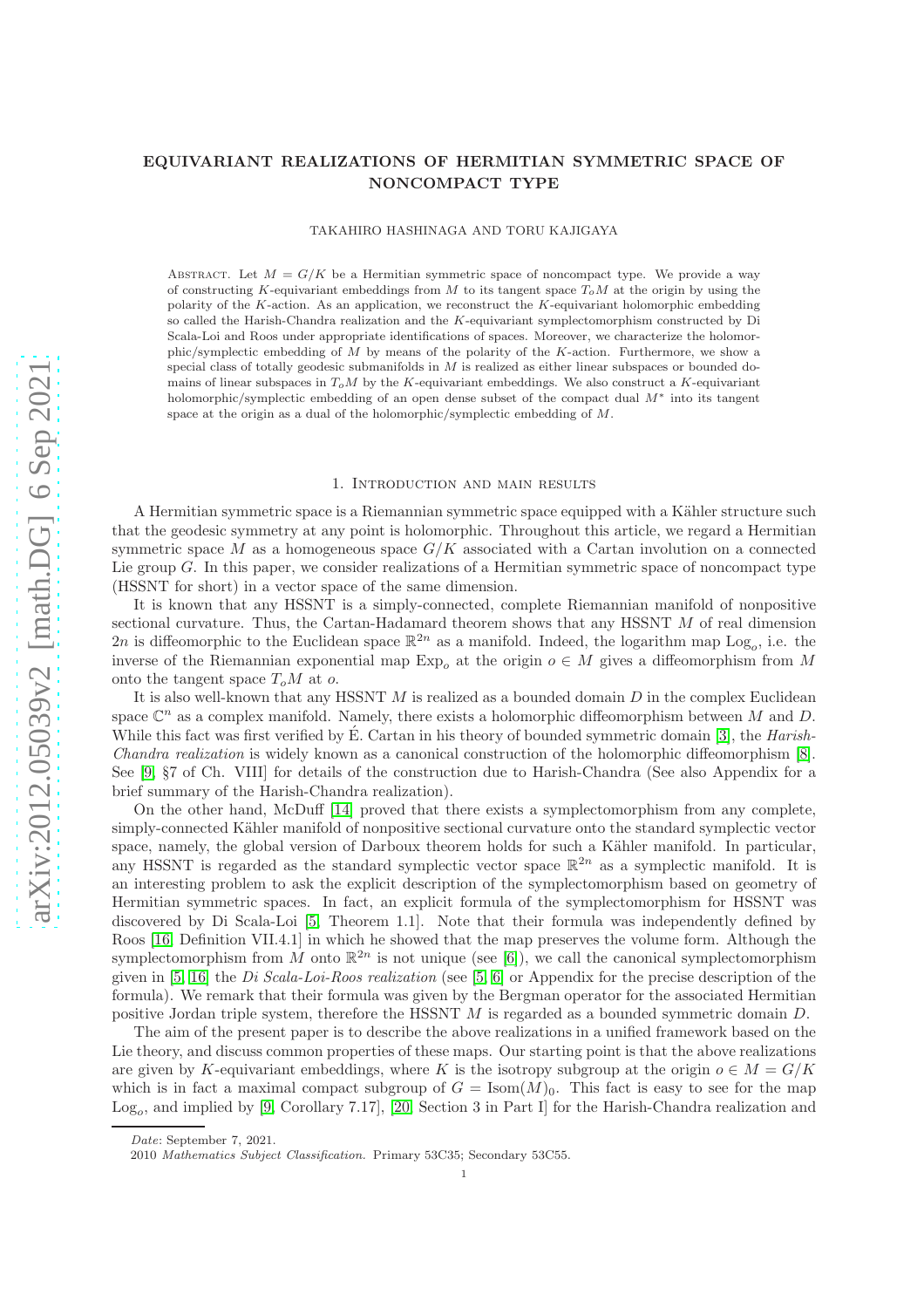proved in [\[5,](#page-35-1) Theorem 1.1 (I)] for the Di Scala-Loi-Roos realization. In this paper, we first investigate a way to construct K-equivariant embeddings from M to its tangent space  $T_0M$  by using the *polarity* of the  $K\mbox{-action}.$ 

1.1. Polarity and Polydisk theorem. We recall two basic facts on HSSNT. Let  $M = G/K$  be an irreducible Hermitian symmetric space of noncompact type. We denote the standard complex structure and the Kähler form on M by J and  $\omega$ , respectively. The Lie algebras of G and K are denoted by g and  $\mathfrak{k}$ , respectively. Then, we have the associated Cartan decomposition  $\mathfrak{g} = \mathfrak{k} \oplus \mathfrak{p}$  with respect to the Cartan involution  $\theta$ . The subspace p is identified with the tangent space  $T_oM$  at the origin  $o \in M$ . The complex structure and the symplectic structure on  $\mathfrak{p} \simeq T_oM$  are denoted by  $J_o$  and  $\omega_o$ , respectively. Then,  $(\mathfrak{p}, J_o, \omega_o)$  can be identified with the complex Euclidean space  $\mathbb{C}^n$ . Also, we denote the exponential map at *o* as a Riemannian manifold by  $Exp_o : \mathfrak{p} \to M = G/K$ . Note that  $Exp_o$  is a diffeomorphism since  ${\cal M}$  is a symmetric space of noncompact type.

Let  $\mathfrak a$  be a maximal abelian subspace in  $\mathfrak p$ . The dimension of  $\mathfrak a$  is called the *rank* of M, and we denote the rank by r. We put  $A := \text{Exp}_{o} \mathfrak{a}$ . Then, A is a totally geodesic flat submanifold in M. The following theorem is a well-known fact for Riemannian symmetric spaces (see [\[1,](#page-35-3) Theorem 2.3.15]):

<span id="page-1-0"></span>**Theorem 1.1** (Polarity of K-action). The K-action on  $\mathfrak{p}$  via the isotropy representation is a polar action and any maximal abelian subspace  $\mathfrak a$  in  $\mathfrak p$  becomes a section, i.e. any Ad(K)-orbit in  $\mathfrak p$  intersects a orthogonally. In particular, we have

$$
\mathrm{Ad}(K)\mathfrak{a} = \mathfrak{p} \quad \text{and} \quad K \cdot A = M.
$$

Throughout this article, we say a maximal abelian subspace  $\mathfrak a$  (resp. A) in  $\mathfrak p$  a section of the K-action on  $\mathfrak p$  (resp.  $M$ ).

The submanifold A has a complexification in the following sense (e.g. see [\[9,](#page-36-1) Exercises B-2 in §7 of ChVIII], [\[20,](#page-36-4) Part I]). We put  $\mathfrak{a}^{\mathbb{C}} := \mathfrak{a} \oplus J_o \mathfrak{a}$  and  $A^{\mathbb{C}} := \mathrm{Exp}_o \mathfrak{a}^{\mathbb{C}}$ .

<span id="page-1-1"></span>**Theorem 1.2** (Polydisk theorem). The submanifold  $A^C$  is a totally geodesic complex submanifold in M, and there exists a canonical splitting

$$
A^{\mathbb{C}} \stackrel{\sim}{\to} A_1^{\mathbb{C}} \times \cdots \times A_r^{\mathbb{C}}
$$

into a direct product of r totally geodesic complex submanifolds in M. Moreover, each totally geodesic complex submanifold  $A_i^{\mathbb{C}}$  equipped with the induced Kähler structure is holomorphically isometric to a complex hyperbolic plane  $\mathbb{C}H^1(-C)$  of constant holomorphic sectional curvature  $-C$ , and the identification

$$
A^{\mathbb{C}} \stackrel{\sim}{\to} \underbrace{\mathbb{C}H^1(-C) \times \cdots \times \mathbb{C}H^1(-C)}_{r \text{-times}}
$$

is a holomorphic isometry, where the product manifold inherits the product Kähler structure.

To be precise, the splitting described in this theorem is obtained by strongly orthogonal roots consisting of long roots in the restricted root system. See Section [2](#page-5-0) for details and a proof of this theorem using the restricted root system.

In the following, we identify  $\mathbb{C}H^1(-C)$  with the Hermitian symmetric space  $\widehat{G}/\widehat{K} = SU(1, 1)/S(U(1)\times$  $U(1)$ . We denote the associated Cartan decomposition by  $\hat{\mathfrak{g}} = \hat{\mathfrak{k}} \oplus \hat{\mathfrak{p}}$ , where  $\hat{\mathfrak{g}}$  (resp.  $\hat{\mathfrak{k}}$ ) is the Lie algebra of G (resp. K). The subspace  $\hat{\mathfrak{p}}$  is naturally identified with C, and we denote the element in  $\hat{\mathfrak{p}}$  by  $z \in \mathbb{C}$ via the identification.

1.2. **Main results.** Based on Theorem [1.1,](#page-1-0) we consider a natural way to construct a  $K$ -equivariant map  $\Omega: M \to \mathfrak{p}$  as follows: We take a map

 $\Omega_A: A \rightarrow \mathfrak{a}$ 

from section to section, and consider a map

$$
\Omega(k\mathrm{Exp}_o v) = \mathrm{Ad}(k)\Omega_A(\mathrm{Exp}_o v)
$$

for  $k \in K$  and  $v \in \mathfrak{a}$ . It is easy to see that  $\Omega$  is a K-equivariant map if  $\Omega$  is well-defined. We observe that the map  $\Omega$  is well-defined if and only if  $\Omega_A$  is equivariant under the action of the Weyl group W with respect to the restricted root system of  $M$  (Lemma [3.1\)](#page-11-0). Moreover, by using an explicit formula of the Weyl group associated with HSSNT, we determine the K-equivariant map  $\Omega$  in an algebraic way (Proposition [3.3\)](#page-13-0). As a special case, we obtain the following simple way of construction of  $K$ -equivariant embeddings satisfying  $\Omega(A) \subseteq \mathfrak{a}$  (see Section [3](#page-11-1) for details):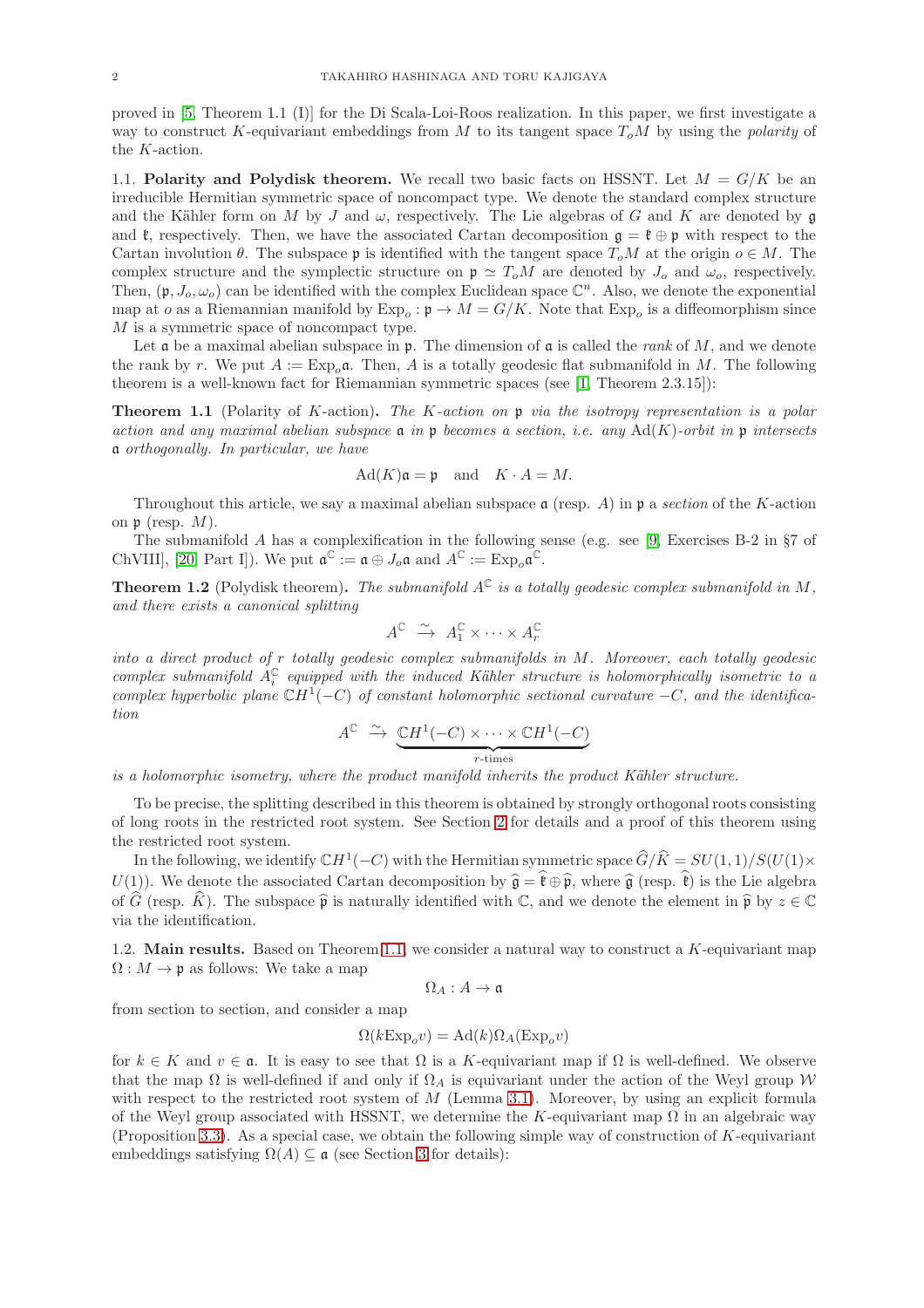• First, we take a  $\widehat{K}$ -equivariant embedding from  $\mathbb{C}H^{1}(-C) = \widehat{G}/\widehat{K}$  into  $\widehat{\mathfrak{p}}$  such that  $\widehat{A} = \mathrm{Exp}_{o}\widehat{\mathfrak{q}}$ is mapped into  $\hat{a}$ , where  $\hat{a}$  is a section in  $\hat{p}$ . Such an embedding is always obtained by a "radial" map

$$
\Omega_{\eta,0}:\mathbb{C}H^1(-C)\rightarrow \widehat{\mathfrak{p}},\quad\mathrm{Exp}_o z\mapsto \eta(|z|)\frac{z}{|z|}
$$

with  $\Omega_{n,0}(o) = 0$  for an injective *odd* function  $\eta : \mathbb{R} \to \mathbb{R}$ .

• Next, by using the canonical identification  $A^{\mathbb{C}} \simeq \mathbb{C}H^{1}(-C) \times \cdots \times \mathbb{C}H^{1}(-C)$ , we extend  $\Omega_{\eta,0}$  to an embedding of the polydisk  $A^{\mathbb{C}}$  into its tangent space at the origin  $\mathfrak{a}^{\mathbb{C}} = \mathfrak{a} \oplus J_o \mathfrak{a}$  by the direct product

$$
\Omega_{\eta,A}\mathbf{C} := \Omega_{\eta,0} \times \cdots \times \Omega_{\eta,0} : A^{\mathbb{C}} \to \mathfrak{a}^{\mathbb{C}}.
$$

Then, the restricted map  $\Omega_{\eta,A} := \Omega_{\eta,A} c|_A$  sends A into a and  $\Omega_{\eta,A}$  is W-equivariant.

• Extending the map  $\Omega_{n,A}$  (or equivalently,  $\Omega_{n,A}$ c) by the K-action, we finally obtain a well-defined K-equivariant embedding as follows:

$$
\Omega_{\eta}: M \to \mathfrak{p}, \quad k \to \mathfrak{p}_{o} v \mapsto \mathrm{Ad}(k)\Omega_{A}(\mathrm{Exp}_{o}v)
$$

for  $k \in K$  and  $v \in \mathfrak{a}$ . By definition, it holds that  $\Omega_n(A) \subseteq \mathfrak{a}$ .

We call the resulting embedding  $\Omega_n$  a strongly diagonal realization of M associated with  $\eta$  (Definition [3.7\)](#page-15-0). We remark that a map corresponding to  $\Omega_n$  has been considered in [\[6,](#page-35-2) Section 1.6], [\[12\]](#page-36-5) and [\[13,](#page-36-6) Section 3.18] by using the Jordan triple system. Our description above is regarded as a geometric interpretation of it, although our terminology used in the present paper differs from theirs.

For any strongly diagonal realization  $\Omega_n : M \to \mathfrak{p}$ , it immediately follows from definition that the image  $\Omega_n(M)$  is either p or a K-invariant bounded domain  $D_n$  in p, and the section A is mapped onto either  $\mathfrak a$  or a cube  $\Box_{\eta,\mathfrak a}$  in  $\mathfrak a$  such that

$$
\Omega_{\eta}(M) = D_{\eta} = \text{Ad}(K)(\Box_{\eta,\mathfrak{a}}).
$$

This situation gives a generalization of the Harish-Chandra realization (see [\[9,](#page-36-1) Corollary 7.17]).

The simplest example of the strongly diagonal realization is the map  $Log_o$ . Indeed,  $Log_o : M \to \mathfrak{p}$  is recovered by taking  $\Omega_{\eta,0} = \text{Log}_{\alpha}^{\mathbb{C}H^1} : \mathbb{C}H^1(-C) \to \hat{\mathfrak{p}}$  (or equivalently,  $\eta(x) = x$ ), that is, the Riemannian logarithm map of  $\mathbb{C}H^{1}(-C)$ . Moreover, we obtain a canonical holomorphic/symplectic realization of M as a strongly diagonal realization: If  $\Omega_{\eta}: M \to \mathfrak{p}$  is holomorphic (or symplectic), it is necessary to assume that so is  $\Omega_{\eta,0} : \mathbb{C}H^1(-C) \to \hat{\mathfrak{p}}$  since  $\Omega_{\eta}\vert_{A_i^{\mathbb{C}}}$  is identified with  $\Omega_{\eta,0}$ . By solving an ordinary differential equation, we see that the holomorphic  $\Omega_{\eta,0}$  is uniquely determined up to constant multiple, and the associated odd function  $\eta$  is given by  $\eta(x) = \tanh x$ . Similarly, the symplectic  $\Omega_{n,0}$  is uniquely determined up to sign, and the associated odd function is given by  $\eta(x) = \sinh x$ . Conversely, if  $\Omega_{n,0}$  is holomorphic/symplectic, then  $\Omega_{\eta,0}$  is extended to a K-equivariant holomorphic/symplectic embedding of  $M$ :

<span id="page-2-0"></span>**Theorem 1.3** (Theorem [4.6\)](#page-21-0). Let  $M$  be an irreducible Hermitian symmetric space of noncompact type equipped with the standard Kähler structure  $(J, \omega)$ . Then, the map  $\Psi := \Omega_{\tanh} : (M, J) \to (D_{\tanh}, J_o)$  is a K-equivariant holomorphic diffeomorphism, and the map  $\Phi := \Omega_{\text{sinh}} : (M, \omega) \to (\mathfrak{p}, \omega_o)$  is a K-equivariant symplectomorphism.

Moreover,  $\Psi$  is the unique (up to constant multiple) K-equivariant holomorphic embedding from  $(M, J)$ to  $(\mathfrak{p}, J_o)$  such that the section  $A = \text{Exp}_o \mathfrak{a}$  of M is mapped into the section  $\mathfrak{a}$  of  $\mathfrak{p}$ , and  $\Phi$  is the unique (up to sign) K-equivariant symplectic embedding from  $(M, \omega)$  to  $(\mathfrak{p}, \omega_o)$  such that A is mapped into  $\mathfrak{a}$ .

We give a proof of this theorem in Section [4.2.](#page-20-0) Our proof of the first part of Theorem [1.3](#page-2-0) provides alternative proofs of the results due to E. Cartan, Harish-Chandra and Di Scala-Loi. In fact, it turns out ´ that the holomorphic diffeomorphism Ψ and the symplectomorphism Φ coincide with the Harish-Chandra realization and the Di Scala-Loi-Roos realization, respectively, under appropriate identifications of spaces. We clarify the relation to the known results in Appendix.

On the second part of Theorem [1.3,](#page-2-0) we remark that the uniqueness may not hold in general if we drop the assumption that the section  $A$  is mapped into the section  $\mathfrak{a}$ . In fact, in [\[6\]](#page-35-2), Di Scala-Loi-Roos constructed symplectomorphisms from a bounded symmetric domain onto the standard symplectic vector space satisfying a special property so called the symplectic duality (see [\[5,](#page-35-1) [6\]](#page-35-2) for details). Their symplectomorphisms are actually  $K$ -equivariant, and hence, the uniqueness of  $K$ -equivariant symplectomorphism from M onto  $\mathbb{R}^{2n}$  does not hold in general. However, our result shows that the holomorphic embedding  $\Psi$  and the symplectomorphism  $\Phi$  are characterized by means of the polarity of the K-action, namely,  $\Psi$  (resp.  $\Phi$ ) is the unique K-equivariant holomorphic (resp. symplectic) embedding such that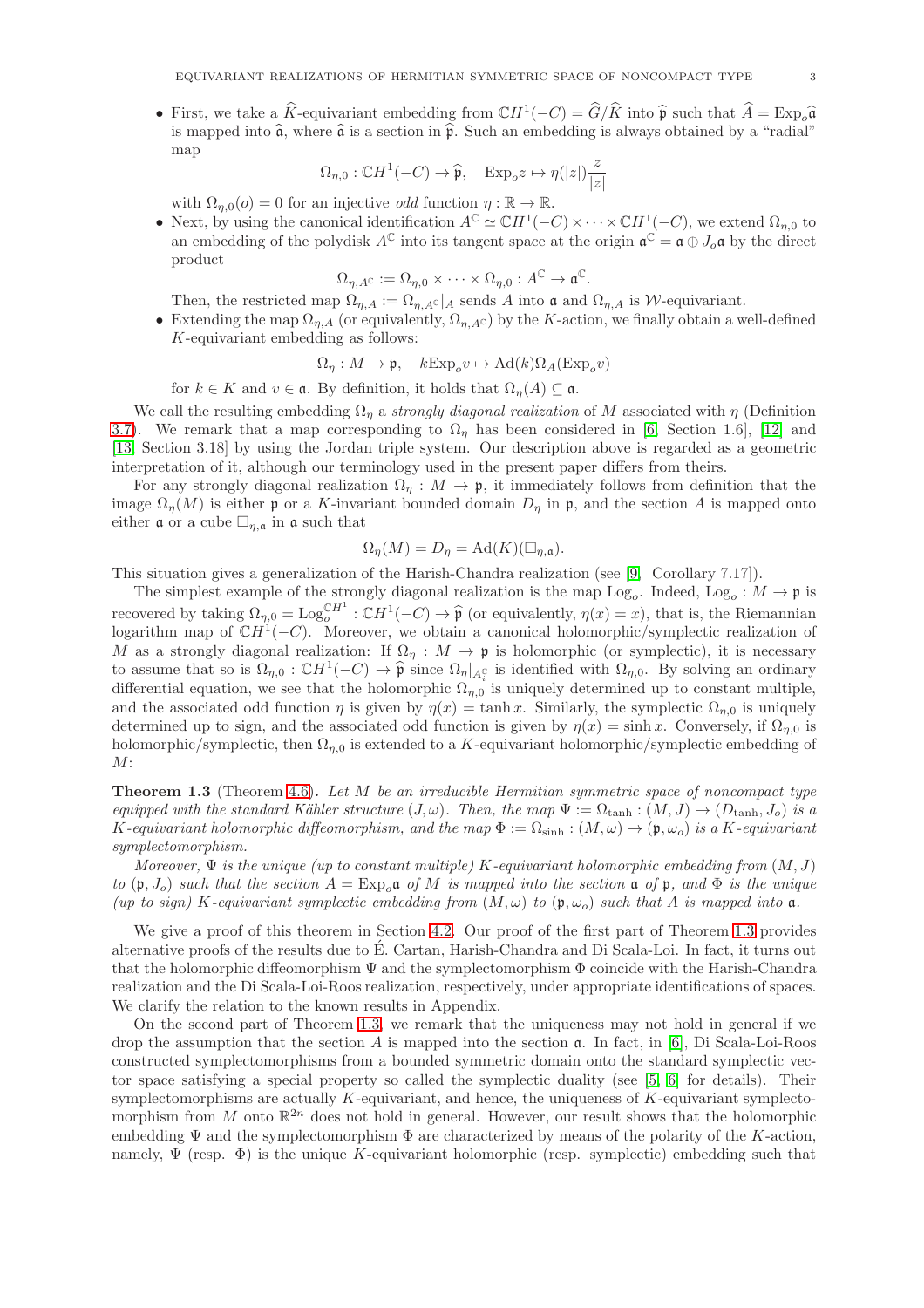the section A is mapped into the section  $\mathfrak a$ . Regarding  $\Psi$  as the Harish-Chandra realization and  $\Phi$  as the Di Scala-Loi-Roos realization, this gives a characterization of the canonical holomorphic/symplectic realization.

As another application, we show the above construction of K-equivariant maps can be applied to the compact dual  $M^* = G^*/K$  of M with a slight modification. Namely, analogous to the strongly diagonal realization of M, we obtain a K-equivariant map from a K-invariant neighborhood of the origin  $o^* \in M^*$ contained in  $(M^*)^o = M^* \setminus \text{Cut}_{o^*}(M^*)$  into its tangent space  $\mathfrak{p}^* \simeq T_{o^*}M^*$ , where  $\text{Cut}_{o^*}(M^*)$  is the cut locus of  $M^*$  at the origin  $o^*$ . In particular, we define a notion of *dual map*  $\Omega_{\eta^*}^*$  of the strongly diagonal realization  $\Omega_{\eta}$  of M when  $\eta : \mathbb{R} \to \mathbb{R}$  is a real analytic function (Definition [3.10\)](#page-17-0). More precisely, by taking a holomorphic function  $\eta^{\mathbb{C}}$  so that  $\eta^{\mathbb{C}}(x) = \eta(x)$  for  $x \in \mathbb{R} \subset \mathbb{C}$ , we define the *dual function*  $\eta^*$  of  $\eta$  by  $\eta^*(x) := -\sqrt{-1}\eta^{\mathbb{C}}(\sqrt{-1}x)$ . The dual function  $\eta^*$  is also a real odd function, and we may assume that  $\eta^*$  is defined on an interval  $(-R^*, R^*)$  for some  $R^* \in (0, \pi/2]$ . Then, the dual map  $\Omega_{\eta^*}^*$  associated with  $\eta^*$  is given by a K-equivariant map

$$
\Omega_{\eta^*}^*: U_{\eta^*}^* \to \mathfrak{p}^*,
$$

where  $U_{\eta^*}^*$  is a K-invariant connected open subset of  $(M^*)^o$  around  $o^* \in M^*$  depending on the domain of  $\eta^*$  (see subsection [3.4](#page-15-1) for the precise definition). Similar to the strongly diagonal realization of M, we see the image  $\Omega^*_{\eta^*}(U^*)$  is either  $\mathfrak{p}^*$  or a bounded domain  $D^*_{\eta^*}$  in  $\mathfrak{p}^*$ .

For example, the dual function of the identity map id is given by itself and the dual map of  $\Omega_{id}$  = Log<sub>o</sub>:  $M \to \mathfrak{p}$  coincides with the logarithm map  $\text{Log}_{o^*}^* : (M^*)^o \to \mathfrak{p}^*$  at  $o^* \in M^*$ . On the other hand, the dual functions of  $\eta(x) = \tanh x$  and sinh x are given by  $\eta^*(x) = \tan x$  and sin x, respectively. Moreover, we see the following:

<span id="page-3-0"></span>Theorem 1.4 (Theorem [4.9\)](#page-23-0). Let M be an irreducible Hermitian symmetric space of noncompact type, and  $M^*$  its compact dual. We put  $(M^*)^o := M^* \setminus \text{Cut}_{o^*}(M^*)$ . Then, the dual map  $\Psi^* = \Omega_{\text{tan}}^*$  of  $\Psi$  is a K-equivariant holomorphic diffeomorphism from  $(M^*)^o$  onto  $\mathfrak{p}^*$ , and the dual map  $\Phi^* = \Omega_{\sin}^*$  of  $\Phi$  is a K-equivariant symplectomorphism from  $(M^*)^o$  onto a bounded domain  $D_{\sin}^*$  in  $\mathfrak{p}^*$ .

We give some remarks:

(1) As an immediate consequence of Theorems [1.3](#page-2-0) and [1.4,](#page-3-0) we obtain a K-equivariant holomorphic embedding h from M into  $M^*$  and a symplectic embedding s from  $(M^*)^o$  into M by composition maps (Remark [4.10\)](#page-23-1)

$$
h := (\Psi^*)^{-1} \circ \Psi : M \to M^*, \quad s := \Phi^{-1} \circ \Phi^* : (M^*)^o \to M,
$$

where we used the canonical identification  $\sqrt{-1} : \mathfrak{p} \simeq \mathfrak{p}^*$ . It turns out that h coincides with the well-known *Borel embedding*, up to "rotation" on  $(M^*)^o$  (see Appendix [A.1](#page-30-0) for details). Thus, this provides another description of the canonical holomorphic embedding of  $M$  into  $M^*$ , and the symplectic embedding s may be regarded as a symplectic counterpart of it.

(2) The map  $\Omega_{\eta}: M \to \mathfrak{p}$  can be regarded as a global chart of M, and the dual map  $\Omega_{\eta^*}: U_{\eta^*}^* \to \mathfrak{p}^*$ can be regarded as a local chart of  $M^*$  around the origin. The induced Kähler structure on an open dense subset in  $D_{\eta} = \Omega_{\eta}(M) \subset \mathfrak{p}$  and  $D_{\eta^*}^* = \Omega_{\eta^*}^*((M^*)^o) \subset \mathfrak{p}^*$  are explicitly expressed by using the restricted root system. See Propositions [4.1](#page-18-0) and [4.8.](#page-23-2)

We mention that the fact that  $\Phi$  and  $\Phi^*$  are *dual* symplectomorphisms of each other is actually equivalent to a remarkable property of the Di Scala-Loi-Roos realization so called the symplectic duality [\[5,](#page-35-1) Theorem 1.1 (S)]. More precisely, in [\[5\]](#page-35-1), Di Scala-Loi proved that the Di Scala-Loi-Roos realization  $\widetilde{\Phi}: D \to \mathfrak{p}$  is a simultaneous symplectomorphism between different symplectic structures, i.e. it holds that  $\widetilde{\Phi}^*\omega_o = \omega_{hyp}$  and  $\widetilde{\Phi}^*\omega_{FS} = \omega_o$ , where  $\omega_{hyp}$  is the induced Kähler form on the bounded domain D from M, and  $\omega_{FS}$  is the induced Kähler form on  $\mathfrak{p}^* \simeq \mathfrak{p}$  from the Fubini-Study metric on  $M^*$  in a canonical way (see [\[5\]](#page-35-1) or Remark [4.11](#page-24-0) for details). Because of this property, the Di Scala-Loi-Roos realization  $\widetilde{\Phi}$  is also referred as the *symplectic duality map* (cf. [\[12\]](#page-36-5)). See [\[5,](#page-35-1) [6,](#page-35-2) [12\]](#page-36-5) for further discussion on the symplectic duality. We see that, by regarding  $\Phi$  as  $\bar{\Phi}$ , the symplectic duality follows from the fact that  $\Phi$  and  $\Phi^*$  are dual symplectomorphisms of each other, and moreover, a holomorphic version of [\[5,](#page-35-1) Theorem 1.1 (S)] also follows from the fact that  $\Psi$  and  $\Psi^*$  are dual holomorphic diffeomorphisms of each other. See Remark [4.11.](#page-24-0)

We also remark that another interesting example of the pair of strongly diagonal realization and its dual map has been given by Loi-Mossa [\[12\]](#page-36-5) by using the Jordan triple system. We adapt their formula given in [\[12\]](#page-36-5) to our formulation in Appendix.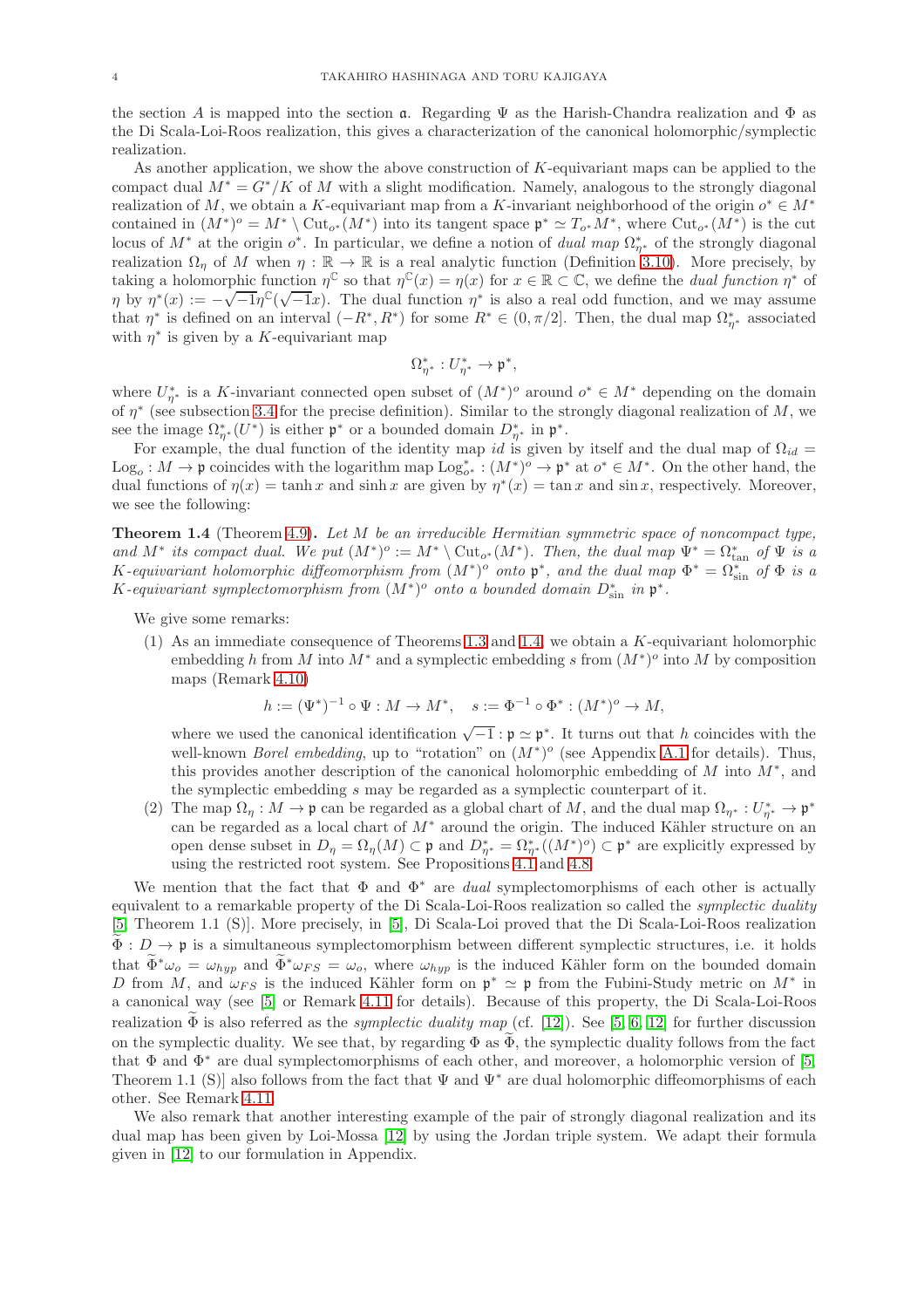In Section [5,](#page-25-0) we consider realizations of totally geodesic submanifolds in  $M$  by strongly diagonal realizations. In [\[4\]](#page-35-4), Ciriza proved that the symplectomorphism constructed by McDuff sends any totally geodesic *complex* submanifold through the origin to a complex linear subspace in  $\mathbb{C}^n$ . Di Scala-Loi also proved that the Di Scala-Loi-Roos realization satisfies the same property [\[5,](#page-35-1) Theorem 1.1 (H)]. Moreover, they showed that the Di Scala-Loi-Roos realization  $\widetilde{\Phi}$  satisfies  $\widetilde{\Phi}|_N = \widetilde{\Phi}_N$  for any totally geodesic complex submanifold N in M through the origin, where  $\tilde{\Phi}_N$  is the symplectomorphism with respect to N in the sense of [\[5\]](#page-35-1). In the present paper, we generalize Di Scala-Loi's result to any strongly diagonal realization, and furthermore, we show a wider class of totally geodesic submanifolds is realized as linear subspaces in p (or bounded domains of linear subspaces in  $D_n$ ) by strongly diagonal realizations.

The results in Section [5](#page-25-0) are summarized as follows. First, we introduce a simple property for abelian subspaces in  $\mathfrak p$ . We say an abelian subspace  $\mathfrak a'$  in  $\mathfrak p$  has a *complexification as Lie triple system* (complexification as LTS for short) in  $\mathfrak{p}$  if  $\mathfrak{a}' \oplus J_o \mathfrak{a}'$  becomes a complex Lie triple system in  $\mathfrak{p}$ , namely, the submanifold  $(A')^{\mathbb{C}} := \text{Exp}_o(\mathfrak{a}' \oplus J_o \mathfrak{a}')$  is a complex totally geodesic submanifold in M. It turns out that  $\mathfrak{a}'$  has a complexification as LTS if and only if  $(A')^{\mathbb{C}}$  splits into a product of  $\mathbb{C}H^1$  as a Kähler manifold (Proposition [5.2\)](#page-25-1), and hence, this gives a generalization of the polydisk  $A^{\mathbb{C}}$ .

Next, we consider a complete totally geodesic submanifold  $N$  through the origin in  $M$  whose maximal abelian subspace  $a_N$  of  $p_N$  has a complexification as LTS in p, where we regard N as a Riemannian symmetric space  $N = G_N/K_N$  and we denote the associated Cartan decomposition by  $\mathfrak{g}_N = \mathfrak{k}_N \oplus \mathfrak{p}_N$ . If  $\mathfrak{a}_N$  has a complexification as LTS in p, we obtain a  $K_N$ -equivariant embedding  $\Omega_{n,N}: N \to \mathfrak{p}_N$  analogous to the strongly diagonal realization for any injective odd function  $\eta : \mathbb{R} \to \mathbb{R}$ . It also follows that the image  $\Omega_{n,N}(N)$  coincides with either  $\mathfrak{p}_N$  or a bounded domain  $D_{n,N}$  of  $\mathfrak{p}_N$  and  $A_N = \text{Exp}_o\mathfrak{a}_N$  is mapped onto either  $a_N$  or a cube  $\Box_{\eta,a_N}$  in  $a_N$ , where the pair  $(D_{\eta,N},\Box_{\eta,a_N})$  is canonically defined by  $\eta$ , N and  $A_N$  for any totally geodesic submanifold N through the origin (see Subsection [5.2\)](#page-26-0).

The main result in Section 5 is the following, which is a generalization of [\[5,](#page-35-1) Theorem 1.1 (H)].

<span id="page-4-0"></span>**Theorem 1.5** (Theorem [5.6\)](#page-27-0). Let  $M = G/K$  be an irreducible Hermitian symmetric space of noncompact type and N a complete totally geodesic submanifold in M through the origin. If  $a_N$  has a complexification as LTS in p, it holds that  $\Omega_{\eta}|_N = \Omega_{\eta,N}$  for any injective odd function  $\eta : \mathbb{R} \to \mathbb{R}$ . In particular, we have the following commutative diagram:

$$
(M, A) \qquad \xrightarrow{\Omega_{\eta} \times \Omega_{\eta} | A} \qquad (D_{\eta}, \Box_{\eta, \mathfrak{a}})
$$
  

$$
\uparrow \qquad \qquad \uparrow
$$
  

$$
(N, A_N) \xrightarrow{\Omega_{\eta, N} \times \Omega_{\eta, N} | A_N} (D_{\eta, N}, \Box_{\eta, \mathfrak{a}_N})
$$

Conversely, if  $(N, A_N)$  is mapped onto  $(D_{\eta,N}, \Box_{\eta,\alpha_N})$  by  $\Omega_{\eta} \times \Omega_{\eta}$  for any injective odd function  $\eta : \mathbb{R} \to \mathbb{R}$ , then  $\mathfrak{a}_N$  has a complexification as LTS in p.

We show that some special classes of totally geodesic submanifolds in HSSNT such as totally geodesic submanifolds of maximal rank, totally geodesic complex submanifolds and real forms (i.e. totally geodesic Lagrangian submanifolds) provide examples of totally geodesic submanifold whose maximal abelian subspace has a complexification as LTS in  $\mathfrak{p}$  (Example [5.8\)](#page-28-0). Thus, as a consequence of Theorem [1.5,](#page-4-0) these submanifolds are always realized as either linear subspaces or bounded domains of these in p for any strongly diagonal realization  $\Omega_n$ .

1.3. Organization. The paper is organized as follows. In Section [2,](#page-5-0) we give a preliminary on the restricted root system associated with HSSNT, and prove some basic facts on the Kähler structure of HSSNT. In particular, we prove the polydisk theorem by using the restricted root system. In Section [3,](#page-11-1) we consider a way of constructing  $K$ -equivariant embeddings from  $M$  to  $\mathfrak{p}$ . We introduce the strongly diagonal map of M and its analogous map for the compact dual  $M^*$ . Moreover, we define the notion of duality of the maps. In Section [4,](#page-18-1) we give proofs of Theorems [1.3](#page-2-0) and [1.4.](#page-3-0) In Section [5,](#page-25-0) we consider realizations of totally geodesic submanifolds in HSSNT by strongly diagonal realizations, and give a proof of Theorem [1.5.](#page-4-0) In Appendix, we confirm the holomorphic (resp. symplectic) embedding constructed in Theorem [1.3](#page-2-0) coincides with the Harish-Chandra (resp. Di Scala-Loi-Ross) realization under appropriate identifications of spaces. Moreover, we mention a relation to the example given by Loi-Mossa [\[12\]](#page-36-5).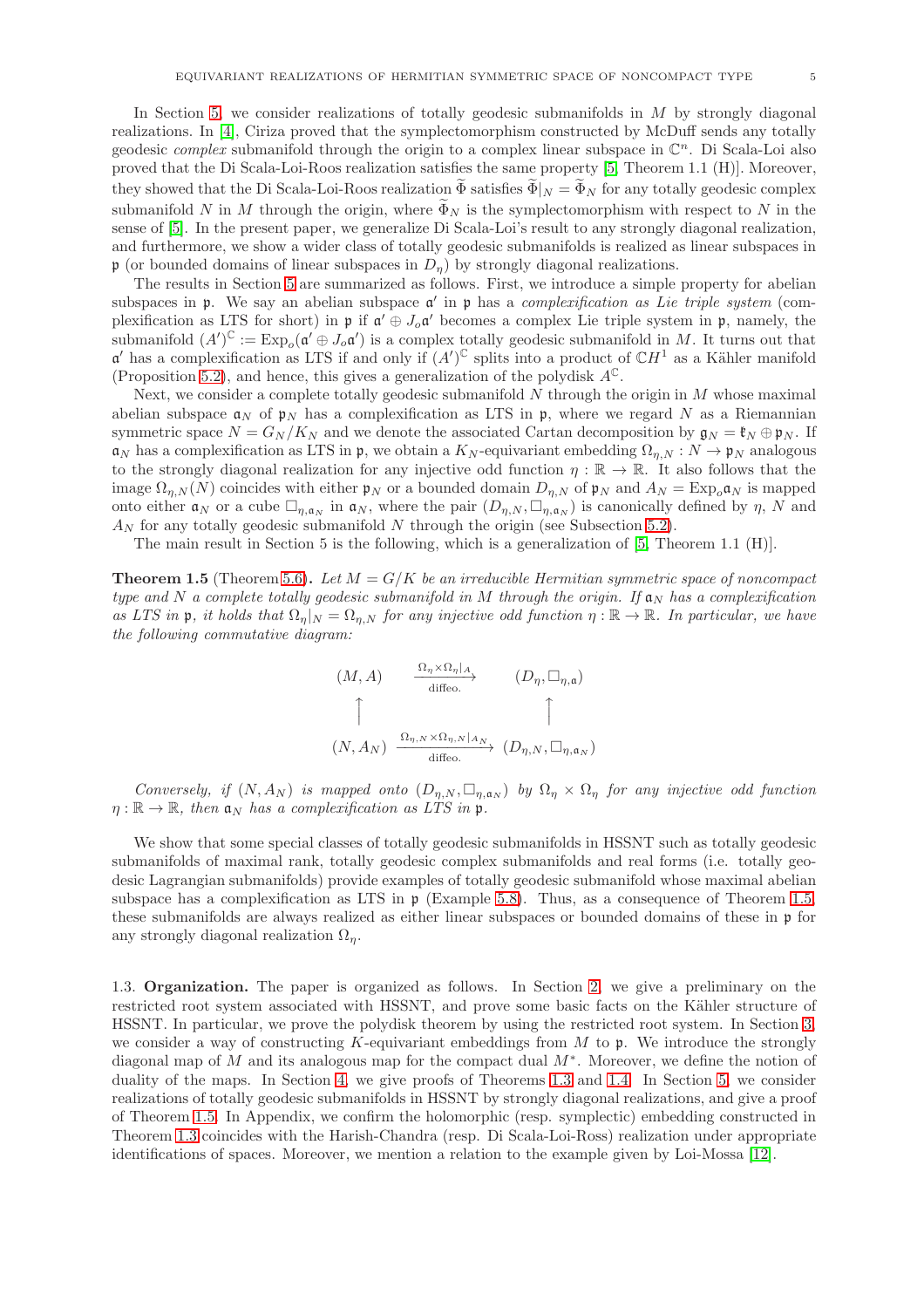#### 2. Preliminaries on restricted root system

<span id="page-5-0"></span>In this section, we recall and prove some basic facts on Hermitian symmetric spaces of non-compact type by using the restricted root system. See [\[1,](#page-35-3) [7,](#page-35-5) [9\]](#page-36-1) for the theory of symmetric spaces and facts on the restricted root system.

<span id="page-5-3"></span>2.1. Basic facts on restricted root system. Let  $M = G/K$  be an irreducible Riemannian symmetric space of non-compact type, where  $G = \text{Isom}(M)_{0}$  is the connected component of Isom $(M)$  containing the identity map and K is the stabilizer subgroup at  $o \in M$ . It is known that G is a real simple Lie group and K is a maximal compact subgroup of G. We denote the Lie algebras of G and K by  $\mathfrak g$  and  $\mathfrak k$ , respectively. Let  $\mathfrak{g} = \mathfrak{k} \oplus \mathfrak{p}$  be a Cartan decomposition associated with a Cartan involution  $\theta$  on  $\mathfrak{g}$ , i.e.  $\mathfrak{k}$ (resp. p) is the +1 (resp. -1)-eigenspace of g. We denote the Killing-Cartan form on g by  $B(\cdot, \cdot)$ . Then, the bilinear form  $\langle X, Y \rangle := -B(X, \theta Y)$  for  $X, Y \in \mathfrak{g}$  defines a positive definite inner product on g. Note that the decomposition  $g = \ell \oplus p$  is orthogonal with respect to  $\langle , \rangle$ . The subspace p is identified with the tangent space  $T_oM$  at the origin  $o \in G/K$  via the natural projection  $\pi : G \to G/K$ , and the restriction of  $\langle, \rangle$  onto  $\mathfrak{p} \simeq T_oM$  is extended to a G-invariant Riemannian metric g on M. It is known that  $(M, g)$  is a simply-connected, complete Riemannian manifold of non-positive sectional curvature.

Let  $\mathfrak a$  be a maximal abelian subspace in  $\mathfrak p$ . Then, we obtain the following direct sum decomposition of g so called the restricted root decomposition with respect to a:

$$
\mathfrak{g}=\mathfrak{g}_0\oplus\bigoplus_{\alpha\in\Sigma}\mathfrak{g}_\alpha,
$$

where  $\alpha : \mathfrak{a} \to \mathbb{R}$  is an element in the dual space of  $\mathfrak{a}$  which we call a *(restricted) root*,  $\mathfrak{g}_{\alpha} = \{X \in \mathfrak{g} :$  $\text{ad}(H)X = \alpha(H)X \forall H \in \mathfrak{a}$  and we denote the set of non-zero roots by  $\Sigma$ . The dimension  $m_{\alpha} := \dim_{\mathbb{R}} \mathfrak{g}_{\alpha}$ is called the *multiplicity* of the root  $\alpha \in \Sigma$ . Note that we have  $\mathfrak{g}_0 = \mathfrak{k}_0 \oplus \mathfrak{a}$ , where  $\mathfrak{k}_0 = \{X \in \mathfrak{k} : [X, H] =$  $0 \forall H \in \mathfrak{a}$  is the centralizer of  $\mathfrak a$  in  $\mathfrak k$  (cf. [\[1,](#page-35-3) Section 13.1]). Moreover, we have  $[\mathfrak{g}_{\alpha}, \mathfrak{g}_{\beta}] \subset \mathfrak{g}_{\alpha+\beta}$  for any  $\alpha, \beta \in \Sigma$ .

For any  $\alpha \in \Sigma$ , it is easy to see that  $\theta \mathfrak{g}_{\alpha} = \mathfrak{g}_{-\alpha}$  and  $\theta|_{\mathfrak{g}_{\alpha}} : \mathfrak{g}_{\alpha} \to \mathfrak{g}_{-\alpha}$  is an isomorphism. Thus, we put  $X_{-\alpha} := \theta X_{\alpha} \in \mathfrak{g}_{-\alpha}$  for  $X_{\alpha} \in \mathfrak{g}_{\alpha}$ . Moreover, we set

$$
X_{\alpha}^{\mathfrak{k}} := \frac{1}{2}(X_{\alpha} + X_{-\alpha}) \in \mathfrak{k}, \quad \text{and} \quad X_{\alpha}^{\mathfrak{p}} := \frac{1}{2}(X_{\alpha} - X_{-\alpha}) \in \mathfrak{p}
$$

so that  $X_{\alpha} = X_{\alpha}^{\mathfrak{k}} + X_{\alpha}^{\mathfrak{p}}$ . Letting

$$
\mathfrak{k}_{\alpha} := \mathfrak{k} \cap (\mathfrak{g}_{\alpha} \oplus \mathfrak{g}_{-\alpha}) \quad \text{and} \quad \mathfrak{p}_{\alpha} := \mathfrak{p} \cap (\mathfrak{g}_{\alpha} \oplus \mathfrak{g}_{-\alpha}),
$$

we have  $\mathfrak{k}_{\alpha} = \mathfrak{k}_{-\alpha}$ ,  $\mathfrak{p}_{\alpha} = \mathfrak{p}_{-\alpha}$  for any  $\alpha \in \Sigma$ , and it follows that  $\mathfrak{k}_{\alpha} \oplus \mathfrak{p}_{\alpha} = \mathfrak{g}_{\alpha} \oplus \mathfrak{g}_{-\alpha}$ . In particular, we have orthogonal decompositions

$$
\mathfrak{k}=\mathfrak{k}_0\oplus\bigoplus_{\alpha\in\Sigma_+}\mathfrak{k}_\alpha,\quad \mathfrak{p}=\mathfrak{a}\oplus\bigoplus_{\alpha\in\Sigma_+}\mathfrak{p}_\alpha,
$$

where  $\Sigma_{+}$  is the set of positive roots with respect to an ordering on  $\mathfrak{a}^*$  which is determined by simple roots of  $\Sigma$ . Since  $X_{\alpha} \mapsto X_{\alpha}^{\mathfrak{k}}$  (resp.  $X_{\alpha} \mapsto X_{\alpha}^{\mathfrak{p}}$ ) gives rise to an isomorphism between  $\mathfrak{g}_{\alpha}$  and  $\mathfrak{k}_{\alpha}$  (resp.  $(\mathfrak{p}_{\alpha})$ , we often denote an element in  $\mathfrak{k}_{\alpha}$  (resp.  $\mathfrak{p}_{\alpha}$ ) by  $X_{\alpha}^{\mathfrak{k}}$  (resp.  $X_{\alpha}^{\mathfrak{p}}$ ) by using the element  $X_{\alpha} \in \mathfrak{g}_{\alpha}$ .

Putting  $\mathfrak{p}_0 = \mathfrak{a}$ , one verifies that

<span id="page-5-2"></span>
$$
(1) \qquad \qquad [\mathfrak{k}_{\alpha},\mathfrak{k}_{\beta}]\subset\mathfrak{k}_{\alpha+\beta}\oplus\mathfrak{k}_{\alpha-\beta},\quad [\mathfrak{k}_{\alpha},\mathfrak{p}_{\beta}]\subset\mathfrak{p}_{\alpha+\beta}\oplus\mathfrak{p}_{\alpha-\beta},\quad [\mathfrak{p}_{\alpha},\mathfrak{p}_{\beta}]\subset\mathfrak{k}_{\alpha+\beta}\oplus\mathfrak{k}_{\alpha-\beta}
$$

for any  $\alpha, \beta \in \Sigma \cup \{0\}$ . Moreover, it holds that

<span id="page-5-1"></span>(2) 
$$
[H, X_{\alpha}^{\mathfrak{k}}] = \alpha(H)X_{\alpha}^{\mathfrak{p}}, \quad [H, X_{\alpha}^{\mathfrak{p}}] = \alpha(H)X_{\alpha}^{\mathfrak{k}}
$$

for any  $\alpha \in \Sigma$ ,  $H \in \mathfrak{a}$  and  $X_{\alpha} \in \mathfrak{g}_{\alpha}$ . Note that, we have  $||X_{\alpha}^{\mathfrak{k}}||^2 = ||X_{\alpha}^{\mathfrak{p}}||^2$ . Indeed, by taking an element  $H \in \mathfrak{a}$  so that  $\alpha(H) \neq 0$ , [\(2\)](#page-5-1) implies

$$
||X_{\alpha}^{\mathfrak{k}}||^{2} = -B(X_{\alpha}^{\mathfrak{k}}, \theta X_{\alpha}^{\mathfrak{k}}) = -\frac{1}{\alpha(H)}B([H, X_{\alpha}^{\mathfrak{p}}], X_{\alpha}^{\mathfrak{k}})
$$
  
= 
$$
\frac{1}{\alpha(H)}B(X_{\alpha}^{\mathfrak{p}}, [H, X_{\alpha}^{\mathfrak{k}}]) = B(X_{\alpha}^{\mathfrak{p}}, X_{\alpha}^{\mathfrak{p}}) = ||X_{\alpha}^{\mathfrak{p}}||^{2}.
$$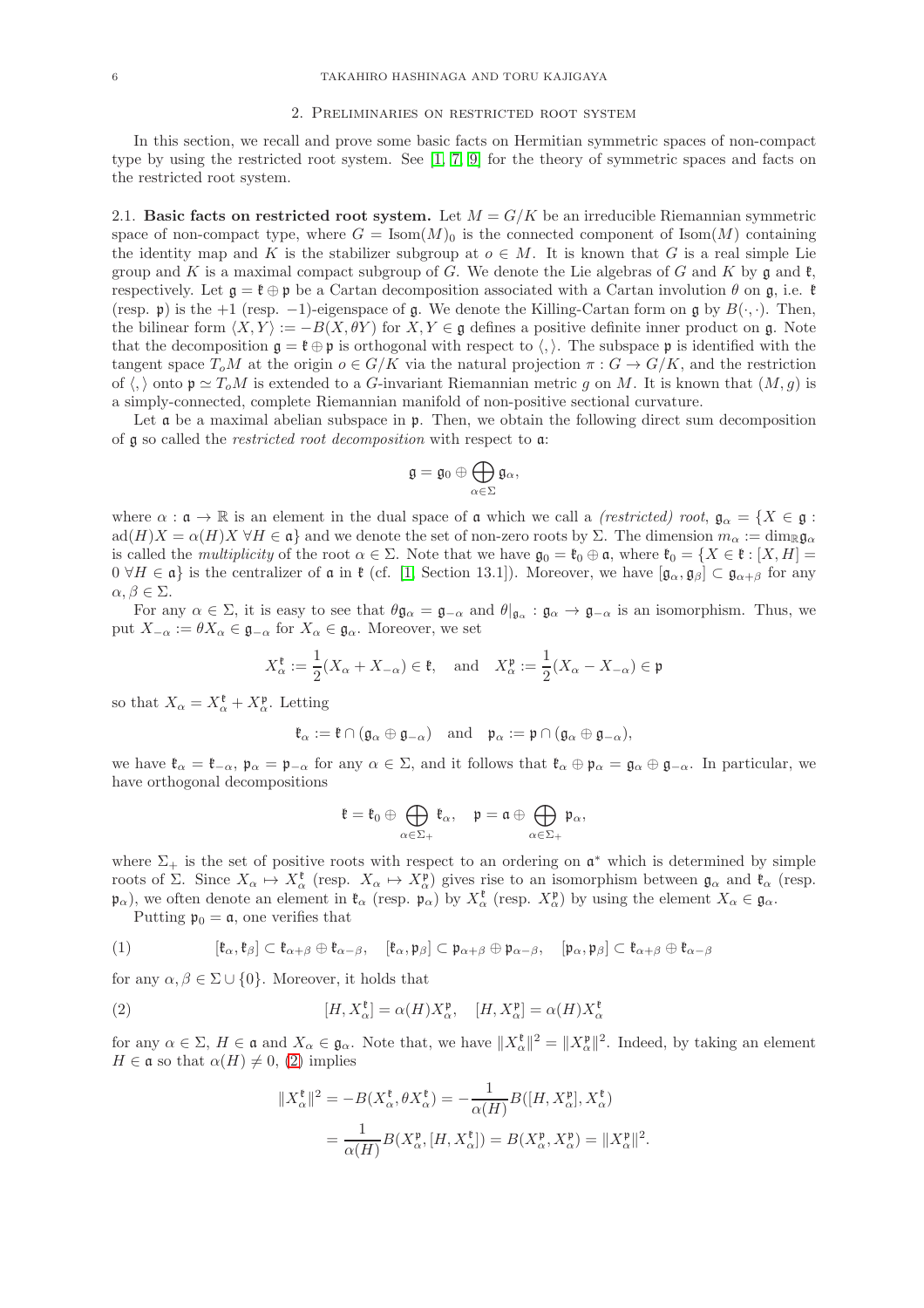Since B is non-degenerate on  $\mathfrak{a} \times \mathfrak{a}$ , we can define the dual vector  $H_{\alpha} \in \mathfrak{a}$  of  $\alpha \in \Sigma$  with respect to  $B|_{\mathfrak{a}}$ , i.e.  $H_{\alpha}$  is defined by  $\alpha = B(H_{\alpha}, \cdot)|_{\mathfrak{a}}$ . We call  $H_{\alpha}$  the root vector of  $\alpha \in \Sigma$ . Note that, we have

<span id="page-6-0"></span>(3) 
$$
H_{\alpha} = \frac{[X_{\alpha}, X_{-\alpha}]}{B(X_{\alpha}, X_{-\alpha})} = -\frac{[X_{\alpha}, X_{-\alpha}]}{\|X_{\alpha}\|^2}
$$

for any  $X_{\alpha} \in \mathfrak{g}_{\alpha} \setminus \{0\}$  and  $\alpha \in \Sigma$ . Indeed,

$$
B([X_{\alpha}, X_{-\alpha}], H) = -B(X_{\alpha}, [H, X_{-\alpha}]) = \alpha(H)B(X_{\alpha}, X_{-\alpha}) = B(B(X_{\alpha}, X_{-\alpha})H_{\alpha}, H)
$$

for any  $H \in \mathfrak{a}$ , and hence, we have  $[X_{\alpha}, X_{-\alpha}] = B(X_{\alpha}, X_{-\alpha})H_{\alpha} = -||X_{\alpha}||^2H_{\alpha}$ .

For the maximal abelian subspace  $\mathfrak a$  in  $\mathfrak p$ , we set  $N_{\mathfrak a}(K) := \{k \in K; \operatorname{Ad}(k) \mathfrak a \subset \mathfrak a\}$  and  $C_{\mathfrak a}(K) := \{k \in K\}$  $K; \mathrm{Ad}(k)v = v, \ \forall v \in \mathfrak{a}$ . Then, the Weyl group W is defined by the factor group  $W := N_{\mathfrak{a}}(K)/C_{\mathfrak{a}}(K)$ (see [\[9,](#page-36-1) Section 2 in Ch. VII] for details of the Weyl group). It is well-known that  $W$  is generated by the reflection  $\rho_{\alpha} : \mathfrak{a} \to \mathfrak{a}$  for  $\alpha \in \Sigma$ , that is, the reflection with respect to the hyperplane  $\Pi_{\alpha} := \{ H \in$  $\mathfrak{a}; \alpha(H) = 0$ . More precisely, the reflection is expressed by

<span id="page-6-1"></span>(4) 
$$
\rho_{\alpha}(H) = H - 2 \frac{\alpha(H)}{\alpha(H_{\alpha})} H_{\alpha} \text{ for } H \in \mathfrak{a}.
$$

2.2. Hermitian symmetric space. A Riemannian symmetric space  $M$  is said to be a *Hermitian sym*metric space if  $M$  admits a Kähler structure such that the geodesic symmetry at any point becomes a holomorphic isometry. In the following, we suppose  $M$  is a Hermitian symmetric space of noncompact type (HSSNT for short).

We use the following characterization of Hermitian symmetric spaces. One verifies this by the classification result, e.g. see [\[1,](#page-35-3) Section 13.1]. A classification-free proof for symmetric spaces of compact type is given in [\[15\]](#page-36-7).

<span id="page-6-2"></span>Proposition 2.1. An irreducible Riemannian symmetric space of noncompact type is a Hermitian symmetric space if and only if (i) the restricted root system  $\Sigma$  is either type C or BC and (ii) the multiplicity  $m_{\alpha}$  of the highest root  $\alpha$  is equal to 1.

More precisely, if  $M$  is an irreducible Hermitian symmetric space, we may assume that there exists an orthogonal basis  $\{e_i\}_{i=1}^r$  of the dual space of  $\mathfrak a$  such that  $\Sigma$  is expressed by either

$$
\Sigma_{C_r} = \{ \pm (e_i + e_j), \ \pm (e_i - e_j) : 1 \le i < j \le r \} \cup \{ \pm 2e_i : 1 \le i \le r \},
$$
 or  
\n
$$
\Sigma_{BC_r} = \{ \pm (e_i + e_j), \ \pm (e_i - e_j) : 1 \le i < j \le r \} \cup \{ \pm e_i, \ \pm 2e_i : 1 \le i \le r \},
$$

where  $r = \dim_{\mathbb{R}} \mathfrak{a}$ , and r is called the rank of M. We exhibit the list of irreducible Hermitian symmetric spaces of noncompact type and the type of associated restricted root system in Table 1 (see also [\[1,](#page-35-3) Section 13.1]).

| $M = G/K$                                 | rank                 | type of $\Sigma$ |
|-------------------------------------------|----------------------|------------------|
| $SU(p,q)/S(U(p)\times U(q))$<br>(p < q)   | $\mathcal{p}$        | $BC_p$           |
| $SU(p,p)/S(U(p)\times U(p))$              | $\mathcal{p}$        |                  |
| $SO_0(2,q)/SO(2)\times SO(q)$ $(2\leq q)$ | ິ                    | $C_2(\cong B_2)$ |
| $SO^*(2n)/U(n)$ ( <i>n</i> :odd)          | $(n-1)/2$            | $BC_{(n-1)/2}$   |
| $SO^*(2n)/U(n)$ ( <i>n</i> :even)         | n/2                  | $C_{n/2}$        |
| $Sp(n,\mathbb{R})/U(n)$                   | $\boldsymbol{n}$     | $C_n$            |
| $E_6^{-14}/T \cdot Spin(10)$              | $\ddot{\phantom{0}}$ | $BC_2$           |
| 25<br>$\overline{U}/T \cdot E_6$          |                      |                  |

Table 1. Irreducible Hermitian symmetric spaces of non-compact type.

In order to simplify our argument, we use the explicit description of the restricted root system  $\Sigma$ . We fix simple roots of  $\Sigma$  by  $\{e_1 - e_2, \ldots, e_{r-1} - e_r, 2e_r\}$  if  $\Sigma = \Sigma_{C_r}$  and  $\{e_1 - e_2, \ldots, e_{r-1} - e_r, e_r\}$  if  $\Sigma = \Sigma_{BC_r}$ . Then, the highest root is given by  $2e_1$  for both cases, and the set of positive roots  $\Sigma_+$  consists of the following four disjoint subsets:

$$
\Lambda := \{e_i + e_j\}_{1 \leq i < j \leq r}, \quad \overline{\Lambda} := \{e_i - e_j\}_{1 \leq i < j \leq r}, \quad E := \{e_i\}_{1 \leq i \leq r}, \quad \Gamma := \{2e_i\}_{1 \leq i \leq r}.
$$

Note that  $E = \{\phi\}$  if  $\Sigma = \Sigma_{C_r}$ . We use the following notations:

• For the root  $\lambda = e_i + e_j \in \Lambda$ , we set  $\overline{\lambda} := e_i - e_j \in \overline{\Lambda}$ . We write the element in E by  $\epsilon$ .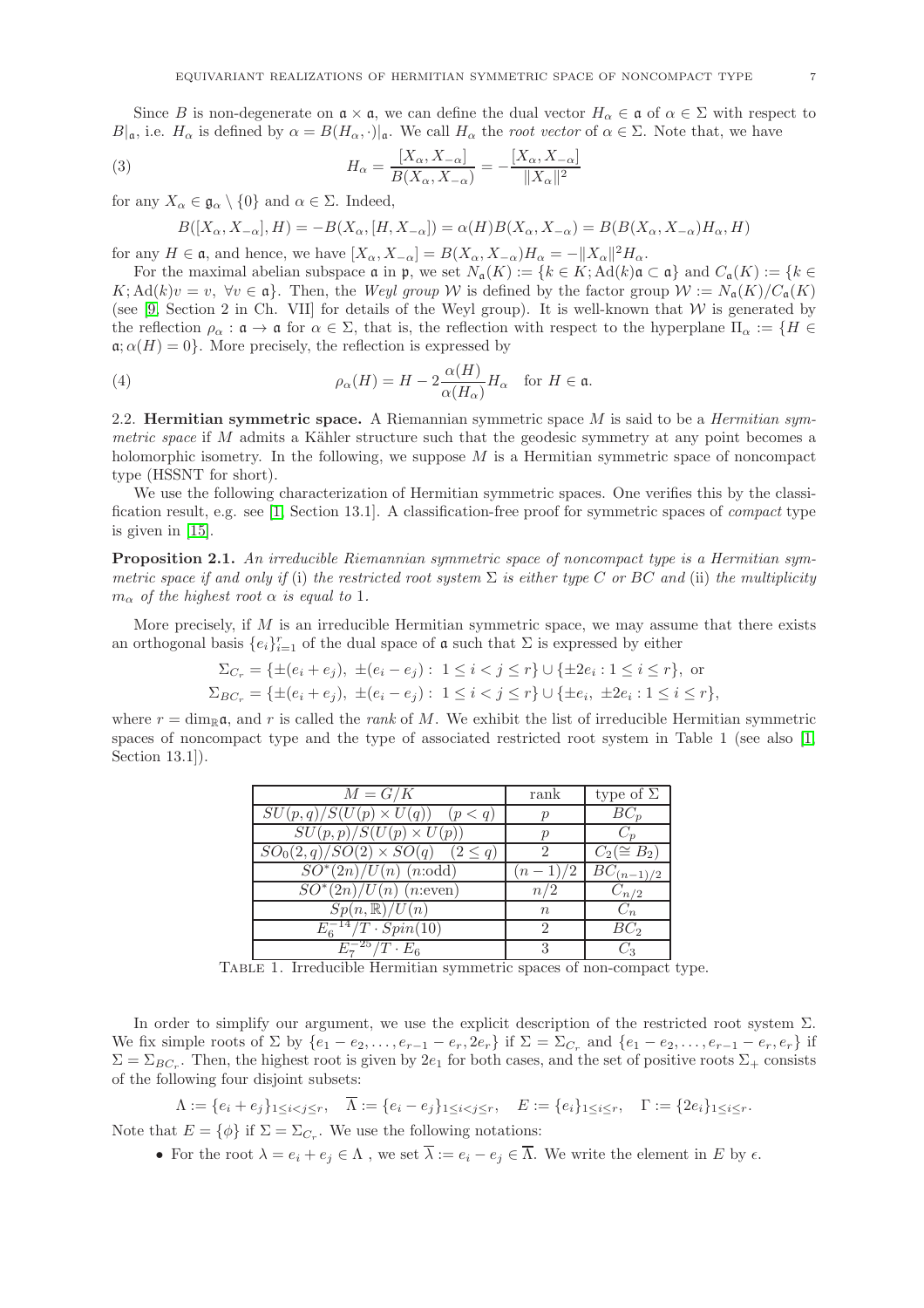• We set  $\gamma_i = 2e_i \in \Gamma$  for  $i = 1, \ldots, r$ . In the following, we often abbreviate  $\gamma_i$  simply by i, e.g.  $\mathfrak{g}_i = \mathfrak{g}_{\gamma_i}, H_i = H_{\gamma_i}$  etc.

The subset  $\Gamma \subset \Sigma_{+}$  plays a fundamental role in our study. It is easy to see that  $\Gamma$  is a subset consisting of strongly orthogonal roots, i.e. it holds that  $\gamma \pm \gamma' \notin \Sigma$  for any two elements  $\gamma, \gamma' \in \Gamma$ . Moreover, we have the following:

<span id="page-7-2"></span>**Lemma 2.2.** The set of root vectors  $\{H_i\}_{i=1}^r$  corresponding to  $\Gamma$  is an orthogonal basis of  $\mathfrak{a}$ . Moreover,  $||H_1||^2 = \cdots = ||H_r||^2 = C$  for some positive constant C.

*Proof.* Recall that  $H_i$  is parallel to  $[X_i, X_{-i}]$  for any non-zero element  $X_i \in \mathfrak{g}_i$  by [\(3\)](#page-6-0). For any distinct  $i, j \in \{1, ..., r\}$ , we see

$$
B([X_i, X_{-i}], [X_j, X_{-j}]) = -B(X_{-i}, [X_i, [X_j, X_{-j}]])
$$
  
=  $B(X_{-i}, [X_j, [X_{-j}, X_i]]) + B(X_{-i}, [X_{-j}, [X_i, X_j]]) = 0$ 

since  $[X_i, X_{\pm j}] \in \mathfrak{g}_{\gamma_i \pm \gamma_j} = \{0\}$  by the strong orthogonality of roots. This proves  $\{H_i\}_{i=1}^r$  consists of orthogonal vectors in  $\mathfrak{a}$ . Since  $r = \dim_{\mathbb{R}} \mathfrak{a}$ ,  $\{H_i\}_{i=1}^r$  is an orthogonal basis of  $\mathfrak{a}$ . On the other hand, since  $H_i$  corresponds to  $2e_i$  in  $\Sigma = \Sigma_{C_r}$  or  $\Sigma_{BC_r}$ , we have  $||H_i||^2 = ||H_j||^2$  for any  $i, j = 1, ..., r$ .

Recall that the Weyl group W is generated by reflection  $\rho_{\alpha} : \mathfrak{a} \to \mathfrak{a}$  for  $\alpha \in \Sigma$ . By using the formula [\(4\)](#page-6-1), it is easy to see that

<span id="page-7-6"></span>(5) 
$$
\rho_{e_j+e_k}(H_i) = \begin{cases}\n-H_k & \text{if } i = j \\
-H_j & \text{if } i = k \\
H_i & \text{if } i \neq j, k\n\end{cases}, \quad \rho_{e_j-e_k}(H_i) = \begin{cases}\nH_k & \text{if } i = j \\
H_j & \text{if } i = k \\
H_i & \text{if } i \neq j, k\n\end{cases},
$$

$$
\rho_{e_j}(H_i) = \rho_{2e_j}(H_i) = \begin{cases}\n-H_j & \text{if } i = j \\
H_i & \text{if } i \neq j\n\end{cases}.
$$

In particular,  $\{H_i\}_{i=1}^r$  is W-invariant up to sign of each vector.

2.3. The complex structure. Let  $M = G/K$  be an HSSNT. It is known that the subspace  $\ell$  has a real 1-dimensional center  $\mathfrak{c}(\mathfrak{k}) = \{Z \in \mathfrak{k} : |X, Z| = 0 \ \forall X \in \mathfrak{k}\}\$ . An element  $\zeta \in \mathfrak{c}(\mathfrak{k})$  defines the canonical complex structure  $J_o := \text{ad}(\zeta)|_{\mathfrak{p}}$  on  $\mathfrak{p}$ , and  $J_o$  is extended to the standard complex structure J on M. Then, by putting  $\omega(\cdot, \cdot) := g(J \cdot, \cdot)$ ,  $(M, \omega, J)$  becomes a Kähler-Einstein manifold of negative Ricci curvature.

We shall prove some facts on the complex structure  $J<sub>o</sub>$ . First, we note the following fact.

<span id="page-7-1"></span>**Lemma 2.3.** For each  $\gamma_i \in \Gamma$ , dim<sub>R</sub>g<sub>i</sub> = 1.

*Proof.* Recall that the highest root with respect to the simple roots described above is given by  $2e_1$ , and hence,  $\dim_{\mathbb{R}} \mathfrak{g}_1 = 1$  by Proposition [2.1.](#page-6-2) Take an element  $k_i \in K$  such that  $\rho_{e_1-e_i} = \text{Ad}(k_i)|_{\mathfrak{a}}$ . Then, it is easy to see that  $\text{Ad}(k_i)|_{\mathfrak{a}} \cdot \mathfrak{a}_1 \to \mathfrak{a}_i$  is an isomorphism. Thus,  $\dim_{\mathbb{R}} \mathfrak$ easy to see that  $Ad(k_i)|_{\mathfrak{g}_1} : \mathfrak{g}_1 \to \mathfrak{g}_i$  is an isomorphism. Thus,  $\dim_{\mathbb{R}} \mathfrak{g}_i = 1$  for any i.

Then, we see the following.

<span id="page-7-5"></span>**Lemma 2.4.** For each  $i = 1, \ldots, r$ , there exists a unique vector  $Z_i \in \mathfrak{g}_i$  such that the element  $\zeta \in \mathfrak{c}(\mathfrak{k})$  is expressed by

<span id="page-7-0"></span>
$$
\zeta = Z_0 - \sum_{i=1}^r Z_i^{\mathfrak{k}}
$$

for some  $Z_0 \in \mathfrak{k}_0$ . Moreover, we have

<span id="page-7-3"></span>(7) 
$$
||Z_i^{\ell}||^2 = ||Z_i^{\mathfrak{p}}||^2 = \frac{1}{C}, \text{ or equivalently } ||Z_i||^2 = \frac{2}{C}.
$$

Proof. [\(6\)](#page-7-0) follows from a similar argument in [\[7,](#page-35-5) Proposition 4.3] for Hermitian symmetric spaces of compact type. The uniqueness of the expression is due to Lemma [2.3.](#page-7-1) Combining [\(6\)](#page-7-0) with [\(2\)](#page-5-1) and Lemma [2.2,](#page-7-2) we have

<span id="page-7-4"></span>(8) 
$$
J_o H_i = \left[ Z_0 - \sum_{j=1}^r Z_j^{\{t\}} , H_i \right] = \sum_{j=1}^r \gamma_j (H_i) Z_j^{\{t\}} = \gamma_i (H_i) Z_i^{\{t\}} = C Z_i^{\{t\}}.
$$

This implies  $||Z_i^{\mathfrak{p}}||^2 = 1/C$ , where  $C = ||H_i||^2$ . Since  $||Z_i^{\mathfrak{k}}||^2 = ||Z_i^{\mathfrak{p}}||^2$ , this shows [\(7\)](#page-7-3).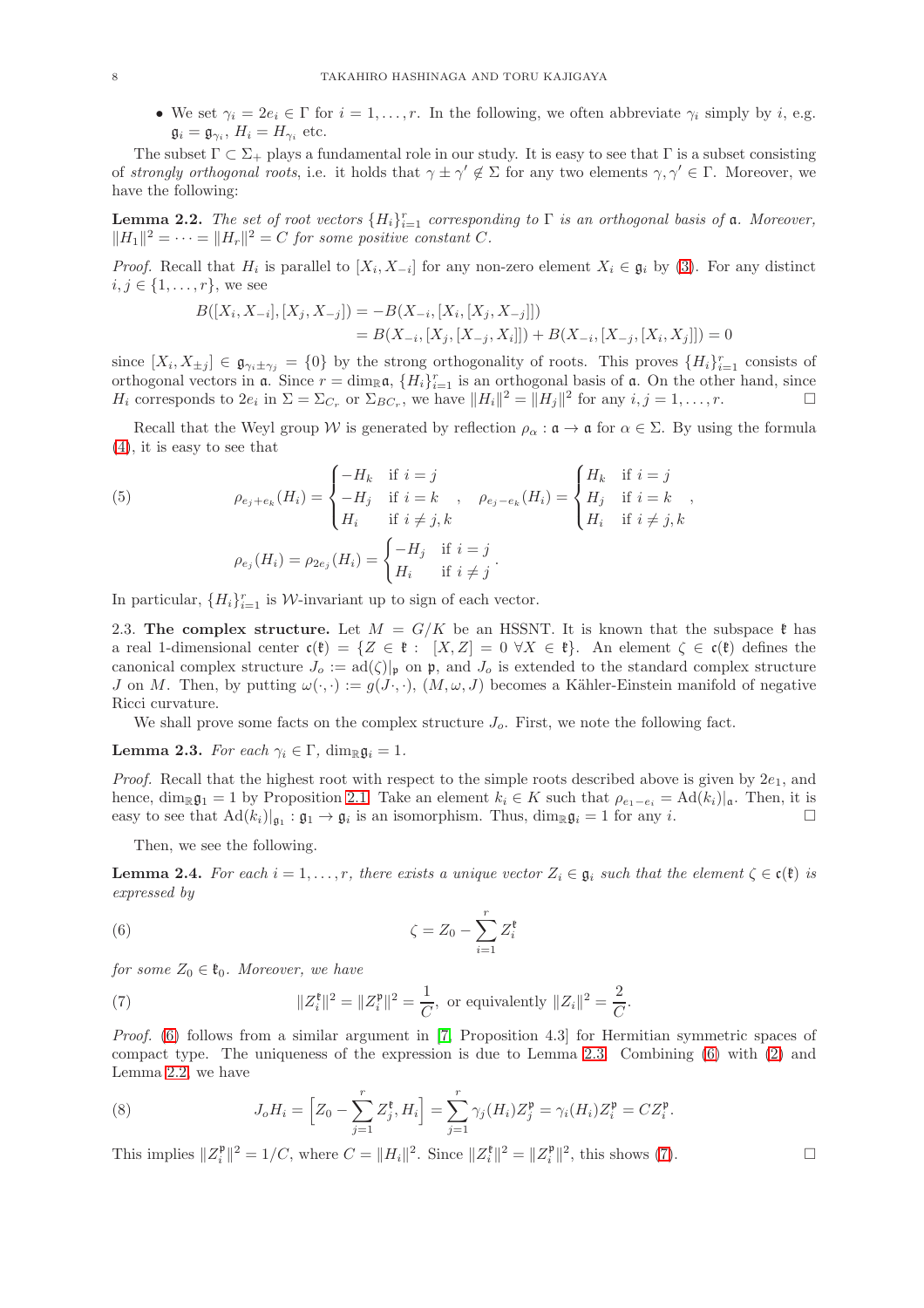We set  $\mathfrak{a}_i := \mathbb{R} H_i$  for  $i = 1, \ldots, r$ .

<span id="page-8-2"></span>Lemma 2.5. We have

- (i)  $J_o \mathfrak{p}_i = \mathfrak{a}_i$  for any  $\gamma_i \in \Gamma$ .
- (ii)  $J_o \mathfrak{p}_{\lambda} = \mathfrak{p}_{\overline{\lambda}}$  for any  $\lambda \in \Lambda$ .
- (iii)  $J_o \mathfrak{p}_{\epsilon} = \mathfrak{p}_{\epsilon}$  for any  $\epsilon \in E$ .

*Proof.* (i) follows from [\(8\)](#page-7-4) since  $\dim_{\mathbb{R}} \mathfrak{a}_i = \dim_{\mathbb{R}} \mathfrak{p}_i = 1$ .

Fix arbitrary  $\lambda \in \Lambda$ . We may assume  $\lambda = e_j + e_k$  for  $1 \leq j \leq k \leq r$  in  $\Sigma_{C_r}$  or  $\Sigma_{BC_r}$ . Combining Lemma [2.4](#page-7-5) with the fact that  $\zeta \in \mathfrak{c}(\mathfrak{k})$ , we see

$$
0=[\zeta,X_{\lambda}^{\mathfrak{k}}]=[Z_0-\sum_{i=1}^{r}Z_{2e_i}^{\mathfrak{k}},X_{e_j+e_k}^{\mathfrak{k}}]=[Z_0,X_{e_j+e_k}^{\mathfrak{k}}]-[Z_{2e_j}^{\mathfrak{k}}+Z_{2e_k}^{\mathfrak{k}},X_{e_j+e_k}^{\mathfrak{k}}]
$$

for any  $X_{\lambda}^{\ell} \in \ell_{\lambda}$ . By [\(1\)](#page-5-2), the first term of the right hand-side belongs to  $\ell_{e_j+e_k}$  although the second term belongs to  $\mathfrak{k}_{e_j-e_k}$ . Thus, we obtain  $[Z_0, X_{e_j+e_k}^{\mathfrak{k}}] = 0$  since  $\mathfrak{k}_{e_j+e_k} \cap \mathfrak{k}_{e_j-e_k} = \{0\}$ . This implies  $[Z_0, X_{e_j+e_k}^{\mathfrak{p}}] = 0$ , and hence, we see

$$
J_o X_{\lambda}^{\mathfrak{p}} = [Z_0 - \sum_{i=1}^{r} Z_{2e_i}^{\mathfrak{k}}, X_{e_j + e_k}^{\mathfrak{p}}] = -[Z_{2e_j}^{\mathfrak{k}} + Z_{2e_k}^{\mathfrak{k}}, X_{e_j + e_k}^{\mathfrak{p}}] \in \mathfrak{p}_{e_j - e_k} = \mathfrak{p}_{\overline{\lambda}}
$$

for any  $X_{\lambda}^{\mathfrak{p}} \in \mathfrak{p}_{\lambda}$ . Namely, we have  $J_{o}\mathfrak{p}_{\lambda} \subset \mathfrak{p}_{\overline{\lambda}}$ . By a similar argument, we also have  $J_{o}\mathfrak{p}_{\overline{\lambda}} \subset \mathfrak{p}_{\lambda}$ . Thus,  $J_o \mathfrak{p}_{\lambda} = \mathfrak{p}_{\overline{\lambda}}$ . This proves (ii).

Finally, we show (iii). For any  $\epsilon = e_j \in E$  with  $1 \leq j \leq r$ , we easily see

$$
J_oX_{\epsilon}^{\mathfrak{p}} = [Z_0 - \sum_{i=1}^{r} Z_{2e_i}^{\mathfrak{k}}, X_{e_j}^{\mathfrak{p}}] = \frac{1}{2} [Z_0 - Z_{2e_j}^{\mathfrak{k}}, X_{e_j}^{\mathfrak{p}}] \in \mathfrak{p}_{e_j} = \mathfrak{p}_{\epsilon}.
$$

This implies (iii).  $\Box$ 

We put

<span id="page-8-0"></span>(9) 
$$
\mathfrak{a}^{\mathbb{C}} := \bigoplus_{i=1}^{r} \mathfrak{a}_{i}^{\mathbb{C}}, \quad \text{where } \mathfrak{a}_{i}^{\mathbb{C}} := \mathfrak{a}_{i} \oplus \mathfrak{p}_{i} = \mathfrak{a}_{i} \oplus J_{o} \mathfrak{a}_{i}.
$$

Then,  $\mathfrak{a}^{\mathbb{C}}$  is a complex subspace in  $\mathfrak{p}$  and [\(9\)](#page-8-0) is an orthogonal decomposition of  $\mathfrak{a}^{\mathbb{C}}$ .

<span id="page-8-3"></span>Lemma 2.6. With respect to the orthogonal decomposition [\(9\)](#page-8-0), we have

$$
J_o|_{\mathfrak{a}^\mathbb{C}} = \mathrm{ad}(-Z_1^{\mathfrak{k}})|_{\mathfrak{a}_1^\mathbb{C}} \oplus \cdots \oplus \mathrm{ad}(-Z_r^{\mathfrak{k}})|_{\mathfrak{a}_r^\mathbb{C}}.
$$

*Proof.* The equation [\(8\)](#page-7-4) shows that  $J_o H_i = \text{ad}(-Z_i^{\mathfrak{h}})H_i$ . On the other hand, we have

<span id="page-8-1"></span>(10) 
$$
[Z_i^{\mathfrak{k}}, Z_i^{\mathfrak{p}}] = \frac{1}{4}[Z_i + Z_{-i}, Z_i - Z_{-i}] = -\frac{1}{2}[Z_i, Z_{-i}] = \frac{1}{C}H_i
$$

by [\(3\)](#page-6-0) and [\(7\)](#page-7-3). Therefore,  $ad(-Z_i^{\mathfrak{k}})J_oH_i = [-Z_i^{\mathfrak{k}}, CZ_i^{\mathfrak{p}}] = -H_i = J_o(J_oH_i)$ . Thus,  $J_o|_{\mathfrak{a}_i^{\mathbb{C}}} = ad(-Z_i^{\mathfrak{k}})|_{\mathfrak{a}_i^{\mathbb{C}}}$ for each *i*. Moreover, we have  $ad(-Z_i^{\mathfrak{k}})|_{\mathfrak{a}_j^{\mathbb{C}}} = 0$  if  $i \neq j$  by the strong orthogonality of roots. Thus, we obtain the lemma.  $\hfill \square$ 

<span id="page-8-4"></span>2.4. Polydisk theorem. Let  $Z_i$   $(i = 1, ..., r)$  be the basis of  $\mathfrak{g}_i$  satisfying [\(6\)](#page-7-0) and [\(7\)](#page-7-3) in Lemma [2.4.](#page-7-5) It follows that  $\mathfrak{k}_i = \mathbb{R}Z_i^{\mathfrak{k}}$  and  $\mathfrak{p}_i = \mathbb{R}Z_i^{\mathfrak{p}}$ . Also, we recall that  $\mathfrak{a}_i := \mathbb{R}H_i$ , where  $H_i$  is the root vector of  $\gamma_i$ . We put

$$
\mathfrak{u}_i := \mathfrak{k}_i \oplus \mathfrak{a}_i \oplus \mathfrak{p}_i \subset \mathfrak{g} \quad \text{and} \quad \mathfrak{a}_i^{\mathbb{C}} := \mathfrak{a}_i \oplus \mathfrak{p}_i \subset \mathfrak{p}
$$

for  $i = 1, \ldots, r$  so that

$$
\mathfrak{a} \oplus \bigoplus_{\gamma_i \in \Gamma} (\mathfrak{g}_{\gamma_i} \oplus \mathfrak{g}_{-\gamma_i}) = \bigoplus_{i=1}^r \mathfrak{u}_i.
$$

<span id="page-8-5"></span>Lemma 2.7. Suppose  $i, j \in \{1, ..., r\}$ .

- (i)  $[\mathfrak{k}_i, \mathfrak{k}_j] = [\mathfrak{a}_i, \mathfrak{a}_j] = [\mathfrak{p}_i, \mathfrak{p}_j] = \{0\}$  for any  $i, j$ .
- (ii)  $[\mathfrak{k}_i, \mathfrak{p}_j] = [\mathfrak{a}_i, \mathfrak{k}_j] = [\mathfrak{a}_i, \mathfrak{p}_j] = \{0\}$  if  $i \neq j$ .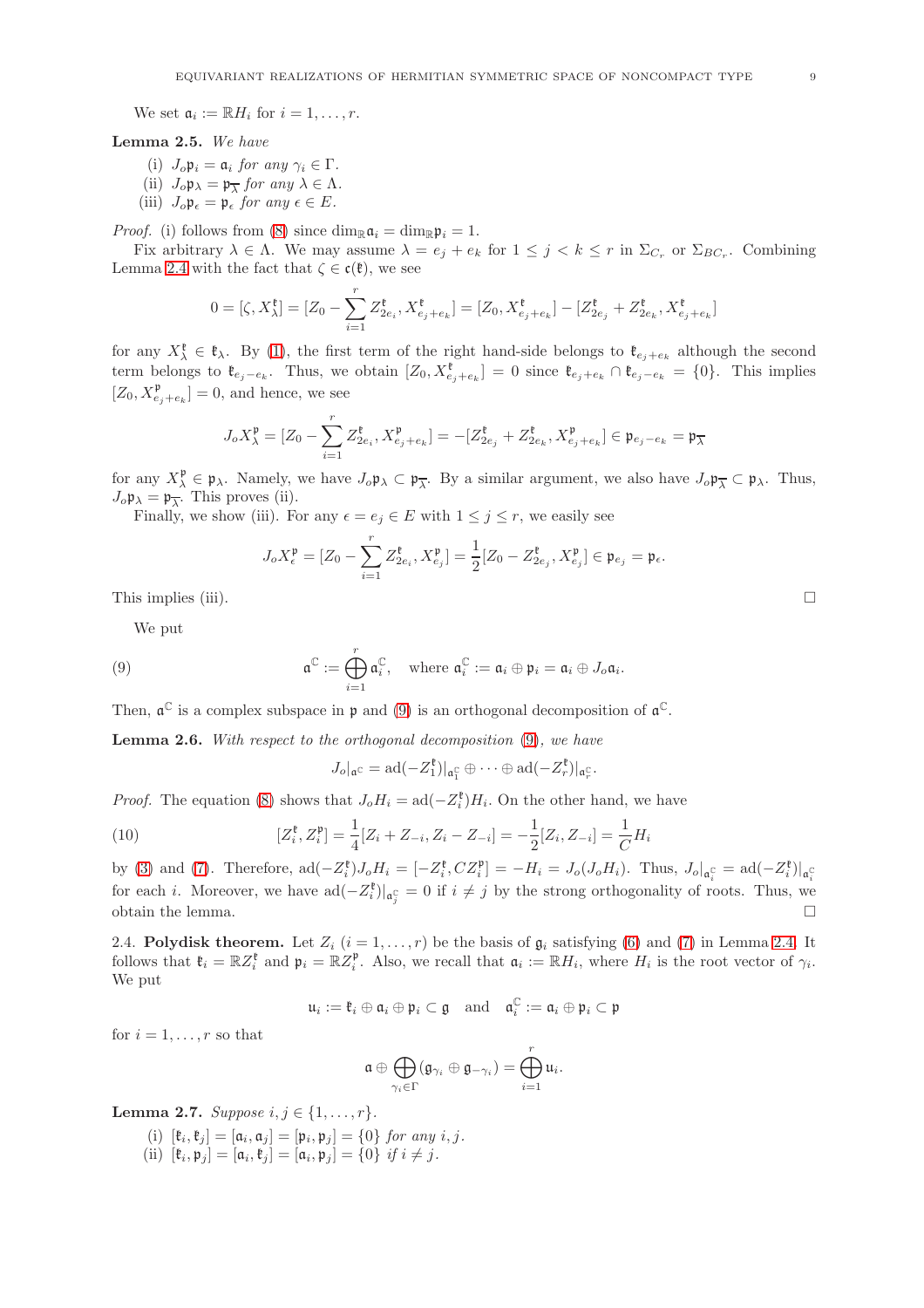(iii)  $[\mathfrak{k}_i, \mathfrak{p}_i] = \mathfrak{a}_i$ ,  $[\mathfrak{a}_i, \mathfrak{k}_i] = \mathfrak{p}_i$  and  $[\mathfrak{a}_i, \mathfrak{p}_i] = \mathfrak{k}_i$ . More precisely, we have

<span id="page-9-0"></span>(11) 
$$
[Z_i^{\mathfrak{k}}, Z_i^{\mathfrak{p}}] = \frac{1}{C} H_i, \quad [H_i, Z_i^{\mathfrak{k}}] = C Z_i^{\mathfrak{p}}, \quad [H_i, Z_i^{\mathfrak{p}}] = C Z_i^{\mathfrak{k}}.
$$

In particular,  $[\mathfrak{u}_i, \mathfrak{u}_j] = \{0\}$  if  $i \neq j$  and  $\mathfrak{u}_i$  is a Lie subalgebra of  $\mathfrak g$  for each i.

*Proof.* First, we assume  $i \neq j$ . Then, the strong orthogonality of roots implies  $[\mathfrak{k}_i, \mathfrak{k}_j] = [\mathfrak{p}_i, \mathfrak{p}_j] = [\mathfrak{k}_i, \mathfrak{p}_j]$ {0}. Also,  $[\mathfrak{a}_i, \mathfrak{a}_j] = \{0\}$  since  $\mathfrak{a}$  is abelian. On the other hand, [\(2\)](#page-5-1) shows  $[H_i, X_j^{\mathfrak{k}}] = \gamma_j(H_i)X_j^{\mathfrak{k}} = 0$  and  $[H_i, X_j^{\mathfrak{p}}] = \gamma_j(H_i)X_j^{\mathfrak{k}} = 0$  since  $\gamma_j(H_i) = \langle H_j, H_i \rangle = 0$  by Lemma [2.2.](#page-7-2) Thus,  $[\mathfrak{a}_i, \mathfrak{k}_j] = [\mathfrak{a}_i, \mathfrak{p}_j] = \{0\}$ , and this proves (i) and (ii) for the case when  $i \neq j$ .

If  $i = j$ , we have  $[\mathfrak{k}_i, \mathfrak{k}_i] = [\mathfrak{p}_i, \mathfrak{p}_i] = [\mathfrak{a}_i, \mathfrak{a}_i] = \{0\}$  since  $\dim_{\mathbb{R}} \mathfrak{k}_i = \dim_{\mathbb{R}} \mathfrak{p}_i = \dim_{\mathbb{R}} \mathfrak{a}_i = 1$ . On the other hand, we have  $(11)$  by  $(2)$  and  $(10)$ . This implies (iii).

Let us consider the Lie subalgebra  $u_i$ . Since we have  $J_o H_i = C Z_i^{\mathfrak{p}}$  (see [\(8\)](#page-7-4)), it follows that  $[H_i, J_o H_i] =$  $C^2Z_i^{\mathfrak{k}}$ , and hence, we have

$$
\mathfrak{u}_i = \mathbb{R}[H_i, J_o H_i] \oplus \mathbb{R} H_i \oplus \mathbb{R} J_o H_i \text{ and } \mathfrak{a}_i^{\mathbb{C}} = \mathbb{R} H_i \oplus \mathbb{R} J_o H_i.
$$

For the sake of convenience, we put

$$
\widetilde{H}_i := \frac{2}{C} H_i = \frac{2}{\langle \gamma_i, \gamma_i \rangle} H_i
$$

for  $i = 1, \ldots, r$ , and we say  $\tilde{H}_i$  the normalized root vector. Note that  $\|\tilde{H}_i\|^2 = 4/C$ . Moreover, by [\(8\)](#page-7-4) and  $(11)$ , we have

<span id="page-9-1"></span>(12) 
$$
J_o \widetilde{H}_i = 2Z_i^{\mathfrak{p}}, \quad [Z_i^{\mathfrak{k}}, Z_i^{\mathfrak{p}}] = \frac{1}{2} \widetilde{H}_i, \quad [\widetilde{H}_i, Z_i^{\mathfrak{k}}] = 2Z_i^{\mathfrak{p}}, \quad [\widetilde{H}_i, Z_i^{\mathfrak{p}}] = 2Z_i^{\mathfrak{k}}.
$$

<span id="page-9-3"></span>**Lemma 2.8.** For each  $i = 1, \ldots, r$ ,  $\mu_i$  is isomorphic to  $\mathfrak{su}(1,1)$  as a Lie algebra via the linear map  $f_i: \mathfrak{u}_i \to \mathfrak{su}(1,1)$  defined by

<span id="page-9-4"></span>(13) 
$$
\widetilde{H}_i \mapsto \begin{bmatrix} 0 & 1 \\ 1 & 0 \end{bmatrix}, \quad J_o \widetilde{H}_i \mapsto \begin{bmatrix} 0 & -\sqrt{-1} \\ \sqrt{-1} & 0 \end{bmatrix}, \quad [\widetilde{H}_i, J_o \widetilde{H}_i] \mapsto 2 \begin{bmatrix} \sqrt{-1} & 0 \\ 0 & -\sqrt{-1} \end{bmatrix}.
$$

*Proof.* By  $(12)$ , we see

<span id="page-9-2"></span>(14) 
$$
[[\widetilde{H}_i, J_o \widetilde{H}_i], J_o \widetilde{H}_i] = 4\widetilde{H}_i, \quad [[\widetilde{H}_i, J_o \widetilde{H}_i], \widetilde{H}_i] = -4J_o \widetilde{H}_i.
$$

Thus,  $u_i$  is a Lie subalgebra of  $\mathfrak g$ . Then, it is easy to verify that the linear map  $f_i$  is a Lie algebra isomorphism.

<span id="page-9-5"></span>**Lemma 2.9.** For each  $i = 1, \ldots, r$ ,  $A_i^{\mathbb{C}} := \text{Exp}_o \mathfrak{a}_i^{\mathbb{C}}$  is a totally geodesic complex submanifold in M which is holomorphically isometric to the complex hyperbolic space  $\mathbb{C}H^1(-C)$  of constant holomorphic sectional  $curvature -C.$ 

*Proof.* Let  $U_i$  be a connected closed subgroup of G with Lie algebra  $\mathfrak{u}_i = [\mathfrak{a}_i^{\mathbb{C}}, \mathfrak{a}_i^{\mathbb{C}}] \oplus \mathfrak{a}_i^{\mathbb{C}}$ . Then, we have *i*  $\log$ . Let  $C_i$  be a connected closed subgroup of G with Lie algebra  $\mathfrak{u}_i = [\mathfrak{u}_i, \mathfrak{u}_i] \oplus \mathfrak{u}_i$ . Then, we have  $U_i \cdot o = A_i^c$  and  $T_o A_i^c = \mathfrak{a}_i^c$ . Since the subspace  $\mathfrak{a}_i^c$  is a complex subspace o is left invariant,  $A_i^{\mathbb{C}}$  is a complex submanifold in M. Moreover, the equation [\(14\)](#page-9-2) shows that  $\mathfrak{a}_i^{\mathbb{C}}$  is a Lie triple system, i.e.  $[[\mathfrak{a}_i^{\mathbb{C}}, \mathfrak{a}_i^{\mathbb{C}}] \subseteq \mathfrak{a}_i^{\mathbb{C}}$ , and hence,  $U_i \cdot o = A_i^{\mathbb{C}}$  is a complete connected totally geodesic submanifold (see [\[1,](#page-35-3) Proposition 11.1.2]).

We shall show  $A^{\mathbb{C}}$  is holomorphic isometric to the product of  $\mathbb{C}H^{1}(-C)$ . We identify  $\mathbb{C}H^{1}(-C)$  with the Hermitian symmetric space  $\hat{G}/\hat{K} = SU(1, 1)/S(U(1) \times U(1))$ , and we denote the associated Cartan decomposition by  $\hat{\mathfrak{g}} = \hat{\mathfrak{k}} \oplus \hat{\mathfrak{p}}$ . More precisely,

$$
\widehat{\mathfrak{k}} = \Big\{\frac{1}{2} \left[\begin{array}{cc} -\sqrt{-1}\theta & 0 \\ 0 & \sqrt{-1}\theta \end{array}\right] : \ \theta \in \mathbb{R} \Big\}, \quad \widehat{\mathfrak{p}} = \Big\{ \left[\begin{array}{cc} 0 & \overline{z} \\ z & 0 \end{array}\right] : z \in \mathbb{C} \Big\},
$$

and the canonical inner product, the complex structure and the symplectic form on  $\hat{\mathfrak{p}}$  are defined by  $\langle X, Y \rangle_{\widehat{\mathfrak{p}}} = (2/C)\text{tr}(XY), \hat{J}_o := \text{ad}\widehat{\zeta}|\widehat{\mathfrak{p}}$  where  $\widehat{\zeta} = (1/2)\text{diag}(-\sqrt{-1}, \sqrt{-1})$  and  $\widehat{\omega}_o(\cdot, \cdot) := \langle \widehat{J}_o \cdot, \cdot \rangle_{\widehat{\mathfrak{p}}}$ , respectively.

By Lemma [2.8,](#page-9-3) we see the restriction  $f_i|_{\mathfrak{a}_i^{\mathbb{C}}}$  yields a linear isomorphism between  $\mathfrak{a}_i^{\mathbb{C}}$  and  $\widehat{\mathfrak{p}}$ . Moreover, we see

$$
\widehat{J}_o(f_i)_*\widetilde{H}_i = \mathrm{ad}(\widehat{\zeta}) \left[ \begin{array}{cc} 0 & 1 \\ 1 & 0 \end{array} \right] = \left[ \begin{array}{cc} 0 & -\sqrt{-1} \\ \sqrt{-1} & 0 \end{array} \right] = (f_i)_* J_o \widetilde{H}_i,
$$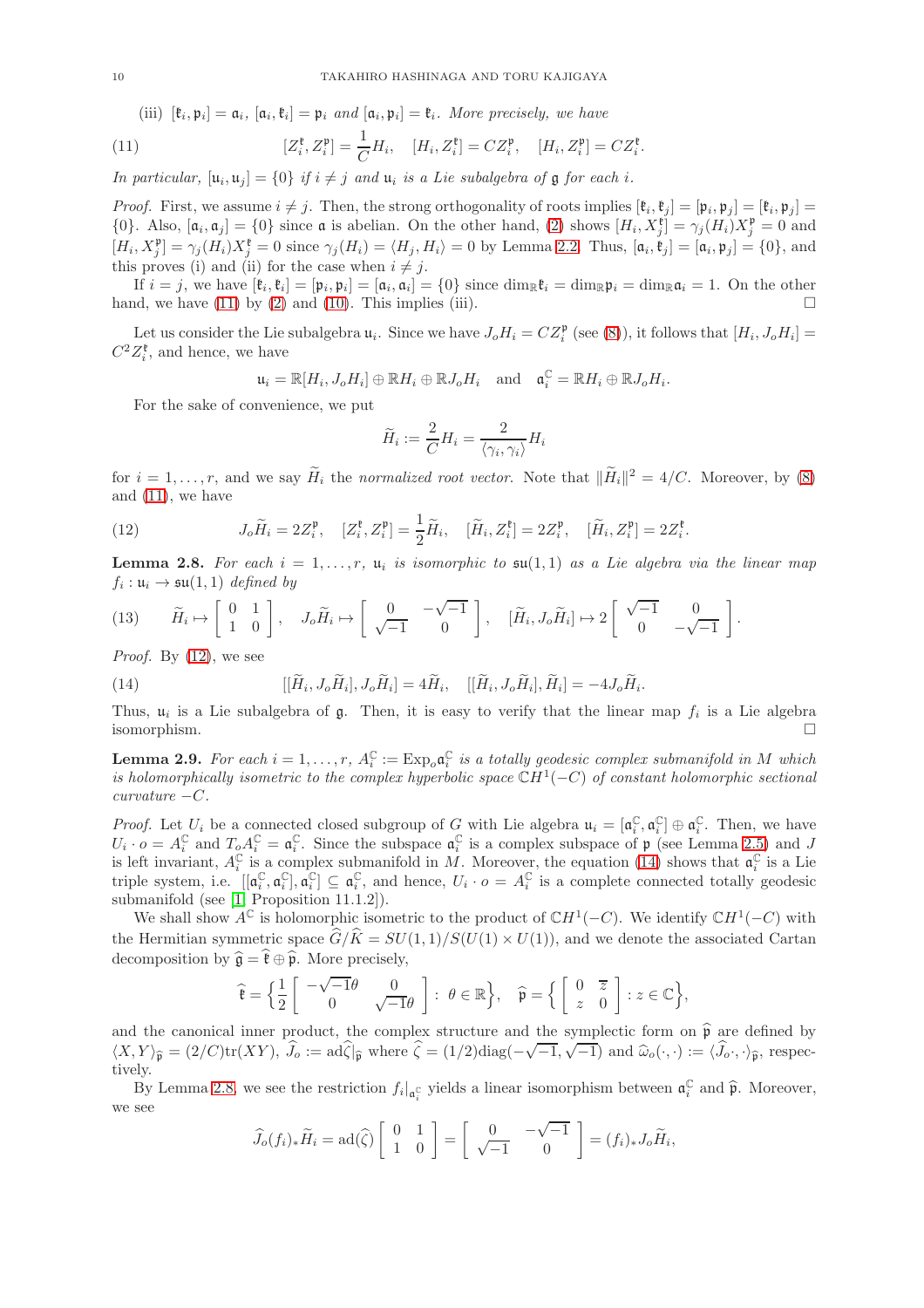and

$$
||(f_i)_*\widetilde{H}_i||_{\widehat{\mathfrak{p}}}^2 = \frac{2}{C}\text{tr}\begin{bmatrix} 0 & 1\\ 1 & 0 \end{bmatrix}^2 = \frac{4}{C} = ||\widetilde{H}_i||^2.
$$

Namely,  $f_i|_{\mathfrak{a}_i^{\mathbb{C}}}$  preserves the complex structure and the inner product.

Then, one easily checks that the map  $F_i: A_i^{\mathbb{C}} \to \mathbb{C}H^1(-C)$  defined by

$$
F_i := \mathrm{Exp}_{o}^{\mathbb{C}H^1} \circ f_i \circ (\mathrm{Exp}_{o}|_{\mathfrak{a}_i^{\mathbb{C}}})^{-1}
$$

gives a holomorphic isometry, where  $\text{Exp}_{o}^{\text{CH}1}$ :  $\hat{\mathfrak{p}} \to \mathbb{C}H^1(-C)$  is the Riemannian exponential map of  $\mathbb{C}H^1(-C)$  at the origin.  $(-C)$  at the origin.

Recall that we put  $\mathfrak{a}^{\mathbb{C}} = \mathfrak{a} \oplus J_o \mathfrak{a} = \bigoplus_{i=1}^r \mathfrak{a}_i^{\mathbb{C}}$ . Then, the submanifold  $A^{\mathbb{C}} := \operatorname{Exp}_o \mathfrak{a}^{\mathbb{C}}$  is also a totally geodesic complex submanifold in  $M$ . Moreover, we have a canonical splitting into a direct product of  $r$ totally geodesic complex submanifolds:

$$
\widetilde{F}: A^{\mathbb{C}} \to A_1^{\mathbb{C}} \times \cdots \times A_r^{\mathbb{C}}, \quad \text{Exp}_o(w_1 + \cdots + w_r) \mapsto (\text{Exp}_o w_1, \ldots, \text{Exp}_o w_r),
$$

where  $w_i \in \mathfrak{a}_i^{\mathbb{C}}$ . Since  $J_o|_{\mathfrak{a}^{\mathbb{C}}}$  and  $\langle, \rangle|_{\mathfrak{a}^{\mathbb{C}}}$  split into  $J_o|_{\mathfrak{a}_1^{\mathbb{C}}} \oplus \cdots \oplus J_o|_{\mathfrak{a}_r^{\mathbb{C}}}$  (see Lemma [2.6\)](#page-8-3) and  $\langle, \rangle|_{\mathfrak{a}_1^{\mathbb{C}}} \oplus \cdots \oplus \langle, \rangle|_{\mathfrak{a}_r^{\mathbb{C}}}$ , respectively,  $\widetilde{F}$  gives rise to a holomorphic isometry.

We note that, by Lemma [2.6,](#page-8-3) we have  $J_o|_{\mathfrak{a}_{i}^{\mathbb{C}}} = \text{ad}(-Z_i^{\mathfrak{k}})|_{\mathfrak{a}_{i}^{\mathbb{C}}}$ . Thus, by putting

$$
k_i(\theta) := \exp(-\theta Z_i^{\mathfrak{k}}) \in K,
$$

we see

$$
\mathrm{Ad}(k_i(\theta))|_{\mathfrak{a}_i^{\mathbb{C}}} = \sum_{n=0}^{\infty} \frac{\theta^n}{n!} \mathrm{ad}(-Z_i^{\mathfrak{k}})^n \Big|_{\mathfrak{a}_i^{\mathbb{C}}} = e^{\sqrt{-1}\theta}
$$

under the identifications  $\mathfrak{a}_i^{\mathbb{C}} \simeq \widehat{\mathfrak{p}} \simeq \mathbb{C}$ . Therefore, the abelian subgroup  $T_i := \{k_i(\theta) : \theta \in \mathbb{R}\} \subset K$  acts on  $A_i^{\mathbb{C}}$  and  $\mathfrak{a}_i^{\mathbb{C}}$  transitively, and acts on  $A_j^{\mathbb{C}}$  and  $\mathfrak{a}_j^{\mathbb{C}}$  trivially if  $i \neq j$ . Obviously, the  $T_i$ -action on  $A_i^{\mathbb{C}}$  (resp.  $\mathfrak{a}_{i}^{\mathbb{C}}$ ) is equivariant to the  $\widehat{K}$ -action on  $\mathbb{C}H^{1}(-C)$  (resp.  $\widehat{p}$ ) under the identification  $A_{i}^{\mathbb{C}} \simeq \mathbb{C}H^{1}(-C)$ . Furthermore, since  $[\mathfrak{k}_i, \mathfrak{k}_j] = 0$ , the subgroup  $T^r := T_1 \cdots T_r$  is also abelian and acts on  $\mathfrak{a}^{\mathbb{C}}$  transitively. More precisely, we have

$$
Ad(k_1(\theta_1)\cdots k_r(\theta_r))(w_1+\cdots+w_r)=e^{\sqrt{-1}\theta_1}w_1+\cdots+e^{\sqrt{-1}\theta_r}w_r
$$

for  $w_i \in \mathfrak{a}_i^{\mathbb{C}} \simeq \mathbb{C}$ . In particular,  $\widetilde{F}$  is a  $T^r$ -equivariant map.

Summarizing the arguments, we proved the following fact which we mentioned in Theorem [1.2.](#page-1-1)

<span id="page-10-0"></span>**Proposition 2.10.** Let  $M = G/K$  be a HSSNT of rank r, and a be any maximal abelian subspace in p. Then, the submanifold  $A^{\mathbb{C}} := \operatorname{Exp}_{o} \mathfrak{a}^{\mathbb{C}}$  splits into a direct product of r totally geodesic  $\mathbb{C}H^{1}(-C)$  in M. Moreover, the map

$$
F: A^{\mathbb{C}} \to \mathbb{C}H^{1}(-C) \times \cdots \times \mathbb{C}H^{1}(-C),
$$
  
\n
$$
Exp_o(w_1 + \cdots + w_r) \mapsto (Exp_o^{\mathbb{C}H^1} f_1(w_1), \dots, Exp_o^{\mathbb{C}H^1} f_r(w_r)),
$$

is a  $T^r$ -equivariant holomorphic isometry, where  $w_i \in \mathfrak{a}_i^{\mathbb{C}}$ ,  $f_i$  is defined by [\(13\)](#page-9-4),  $\text{Exp}_{o}^{\mathbb{C}H^1} : \widehat{\mathfrak{p}} \to \mathbb{C}H^1(-C)$ is the exponential map of  $\mathbb{C}H^1(-C)$ .

Remark 2.11. Proposition [2.10](#page-10-0) was described in, for example, [\[9,](#page-36-1) Exercises B-2 in §7 of ChVIII] [\[20,](#page-36-4) Part I in a different manner, that is, by using the strongly orthogonal roots associated with the root system with respect to the Cartan subalgebra  $t_{\text{C}}$  in  $\mathfrak{a}_{\text{C}}$  for a maximal abelian subspace t in  $\mathfrak{k}$ , where  $t_{\text{C}}$ and  $\mathfrak{g}_{\mathbb{C}}$  are complexifications of t and  $\mathfrak{g}_{\mathbb{C}}$ , respectively. Although our description above is given by using the restricted root system, we see that Proposition [2.10](#page-10-0) coincides with the classical polydisk theorem. See Appendix [A.1](#page-30-0) for the correspondence.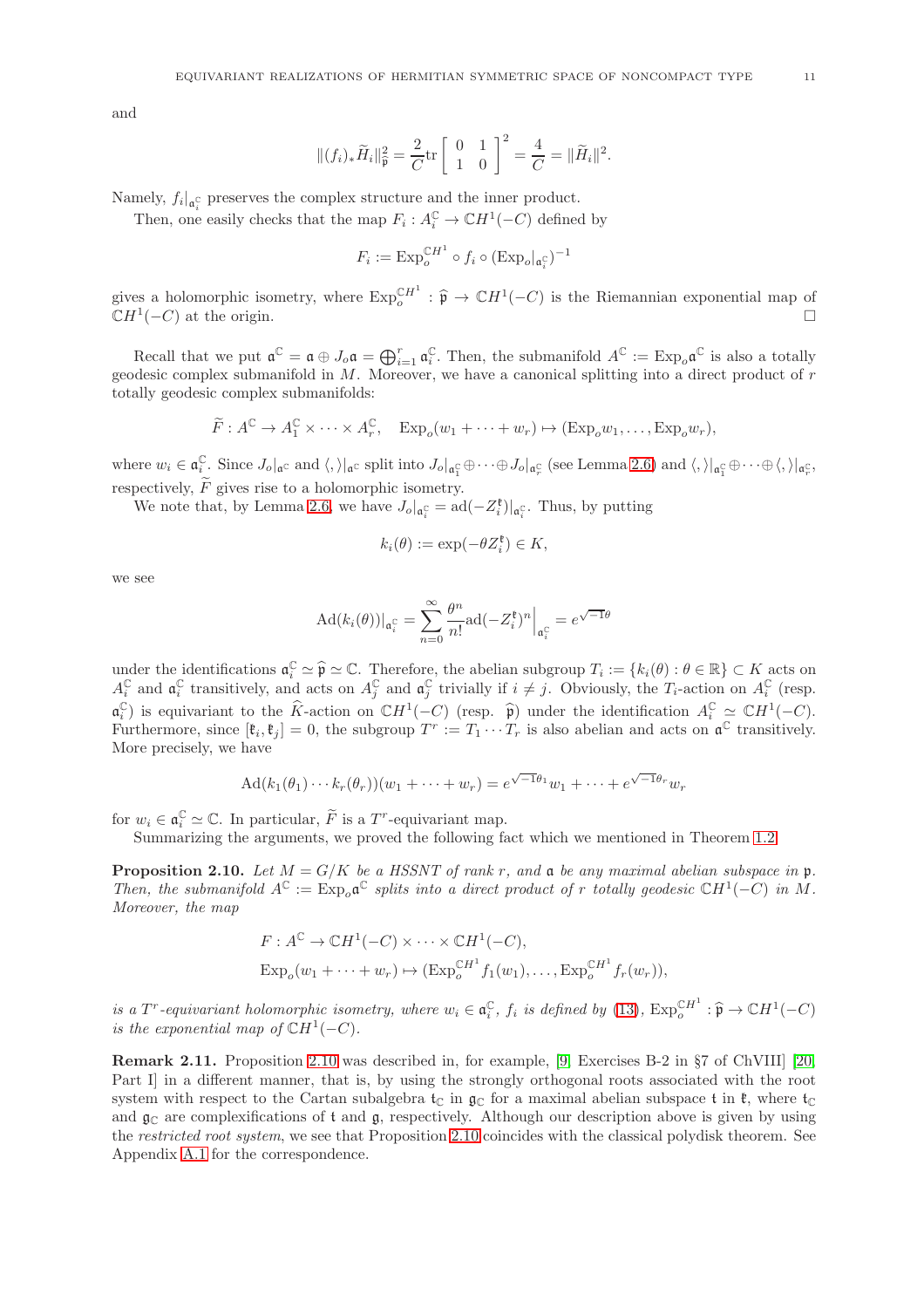### 3. K-equivariant realizations

<span id="page-11-1"></span>Let  $M = G/K$  be a Riemannian symmetric space of noncompact type, where M is not necessarily a Hermitian symmetric space at first. We denote the Cartan decomposition by  $\mathfrak{g} = \mathfrak{k} \oplus \mathfrak{p}$ . We say a map  $\Omega: M \to \mathfrak{p}$  K-equivariant if  $\Omega$  satisfies  $\Omega(k \cdot x) = \text{Ad}(k) \cdot \Omega(x)$  for any  $k \in K$  and  $x \in M$ . A typical example of K-equivariant map is given by the inverse of the exponential map  $Log_o: M \to \mathfrak{p}$ . We note that, by the polarity of the K-action (Theorem [1.1\)](#page-1-0), any element  $x \in M$  is represented as  $x = k \to \infty$ for some  $k \in K$  and  $v \in \mathfrak{a}$ , and hence,  $\text{Log}_o$  is expressed by

$$
Log_o(kExp_o v) = Ad(k)v.
$$

In particular, Log<sub>o</sub> sends the section  $A = \text{Exp}_{o} \mathfrak{a}$  into the section  $\mathfrak{a}$ . In this section, we generalize the situation of the map  $Log_o$ , and provide a way to construct a K-equivariant map  $\Omega : M \to \mathfrak{p}$  satisfying  $\Omega(A) \subseteq \mathfrak{a}.$ 

3.1. A natural construction. We fix a maximal abelian subspace  $\mathfrak a$  of  $\mathfrak p$ , and put  $A := \text{Exp}_{\alpha} \mathfrak a$ . Recall that we have  $\text{Ad}(K)\mathfrak{a} = \mathfrak{p}$  and  $K \cdot A = M$  by Theorem [1.1.](#page-1-0) We consider a slightly general situation.

Let  $U \subseteq M$  be a K-invariant connected open neighborhood of  $o \in M$ , possibly  $U = M$ . We set

$$
U_A := U \cap A, \quad \mathfrak{u} := \mathrm{Log}_o U \subseteq \mathfrak{p} \quad \text{and} \quad \mathfrak{u}_{\mathfrak{a}} := \mathrm{Log}_o U_A \subseteq \mathfrak{a}.
$$

Then,  $U_A$  is an open subset of A around o such that  $K \cdot U_A = U$ , and  $\mathfrak{u}_\mathfrak{a}$  is an open subset of  $\mathfrak{a}$  around 0 such that  $\text{Ad}(K)\mathfrak{u}_{\mathfrak{a}} = \mathfrak{u}$ . We take a  $C^0$ -map

$$
\Omega_{U_A}:U_A\to\mathfrak{a}
$$

and put

<span id="page-11-2"></span>(15) 
$$
\Omega: U \to \mathfrak{p}, \quad \Omega(k \to \mathfrak{p}_o v) := \mathrm{Ad}(k) \circ \Omega_{U_A}(\mathrm{Exp}_o v).
$$

for  $k \in K$  and  $v \in \mathfrak{u}_{\mathfrak{a}}$ . By definition,  $\Omega$  is a K-equivariant  $C^0$ -map satisfying  $\Omega(U_A) \subseteq \mathfrak{a}$  if  $\Omega$  is welldefined, i.e.  $\Omega$  is independent of the expression of  $x = k \to \infty$ ,  $v \in M$ . Conversely, any K-equivariant map  $\Omega: U \to \mathfrak{p}$  such that  $\Omega(U_A) \subseteq \mathfrak{a}$  is obtained in this way.

Nevertheless,  $\Omega$  does not become well-defined without extra condition for  $\Omega_{U_A}$ . Indeed, we see the following Lemma: Recall that we denote the Weyl group associated with the restricted root system  $\Sigma$  by W. The Weyl group naturally acts on  $\mathfrak a$  and A, and both  $\mathfrak u_{\mathfrak a}$  and  $U_A$  are W-invariant subsets.

<span id="page-11-0"></span>**Lemma 3.1.** Let M be a Riemannian symmetric space of noncompact type. Then, the map  $\Omega$  defined by [\(15\)](#page-11-2) is well-defined if and only if the map  $\Omega_{U_A}: U_A \to \mathfrak{a}$  is W-equivariant. Moreover, if the W-equivariant map  $\Omega_{U_A}$  is an embedding, then  $\Omega$  is also an embedding.

To prove this, we need to divide our argument depending on the type of the element in  $a$ . We say v is a principal (resp. singular) element if the K-orbit  $\text{Ad}(K)v$  through v is a principal (resp. singular) orbit. Note that the  $Ad(K)$ -action on p does not admit any exceptional orbit. We denote the set of principal elements in **a** by  $\mathfrak{a}^{pri}$ . It is known that  $\mathfrak{a}^{pri} = \{v \in \mathfrak{a} : \alpha(v) \neq 0 \text{ for any } \alpha \in \Sigma\}$  (see [\[1,](#page-35-3) Subsection 2.3.2]). In particular,  $\mathfrak{a}^{pri}$  is an open dense subset in  $\mathfrak{a}$ .

For the sake of convenience, we put

$$
\mathbf{h}_{\mathfrak{u}_{\mathfrak{a}}} : \mathfrak{u}_{\mathfrak{a}} \to \mathfrak{a}, \quad \mathbf{h}_{\mathfrak{u}_{\mathfrak{a}}} := \Omega_{U_A} \circ \text{Exp}_o \quad \text{and}
$$
\n
$$
\mathbf{h} : \mathfrak{u} \to \mathfrak{p}, \quad \mathbf{h}(\text{Ad}(k)v) := \text{Ad}(k) \circ \mathbf{h}_{\mathfrak{u}_{\mathfrak{a}}}(v)
$$

for  $k \in K$  and  $v \in \mathfrak{u}_\mathfrak{a}$  so that  $\Omega = \mathbf{h} \circ \text{Log}_o$ . Then,  $\Omega$  is well-defined if and only if so is  $\mathbf{h}$ .

*Proof of Lemma [3.1.](#page-11-0)* Suppose  $\Omega$  is well-defined. Then,  $\Omega$  is a K-equivariant map. Since any element  $\rho \in \mathcal{W}$  is represented by some  $k_{\rho} \in K$ , it is easy to see that  $\Omega_{U_A} = \Omega|_{U_A}$  is W-equivariant.

Conversely, suppose that the map  $\Omega_{U_A}: U_A \to \mathfrak{a}$  is W-equivariant, or equivalently, the map  $h_{\mathfrak{u}_\mathfrak{a}}$ :  $u_{\mathfrak{a}} \to \mathfrak{a}$  is W-equivariant. We shall show the map h is well-defined. Namely, for any  $X \in \mathfrak{u}$ ,  $h(X)$  is independent of the choice of  $k \in K$  and  $v \in \mathfrak{u}_\mathfrak{a}$  such that  $X = \mathrm{Ad}(k)v$ .

Suppose X is represented by  $X = \text{Ad}(k)v = \text{Ad}(k')v'$  for some  $k, k' \in K$  and  $v, v' \in \mathfrak{u}_\mathfrak{a}$ . Since  $v' = \text{Ad}((k')^{-1}k)v$ , we see v' is an element in  $\mathfrak{a} \cap \text{Ad}(K)v$ . Then, it follows that there exists an element  $\rho \in \mathcal{W}$  such that  $v' = \rho v$  (see [\[9,](#page-36-1) Proposition 2.2 in Ch.VII]). We may assume  $\rho$  is represented by  $\text{Ad}(k_{\rho})$ for some  $k_{\rho} \in K$ . Then, we have  $\text{Ad}(k_{\rho})v = \text{Ad}((k')^{-1}k)v$ , and hence,  $k_{\rho}^{-1}(k')^{-1}k$  is an element in the isotropy subgroup  $K_v := \{k \in K : \mathrm{Ad}(k)v = v\}$  at v.

First, we assume  $v$  is a principal element. Then, the slice representation at  $v$  is trivial [\[1,](#page-35-3) Theorem 2.1.3], namely, for any  $k_0 \in K_v$ ,  $\text{Ad}(k_0)$  acts on  $T_v^{\perp}(\text{Ad}(K)v)$  trivially. Since the orbit  $\text{Ad}(K) \cdot v$  intersects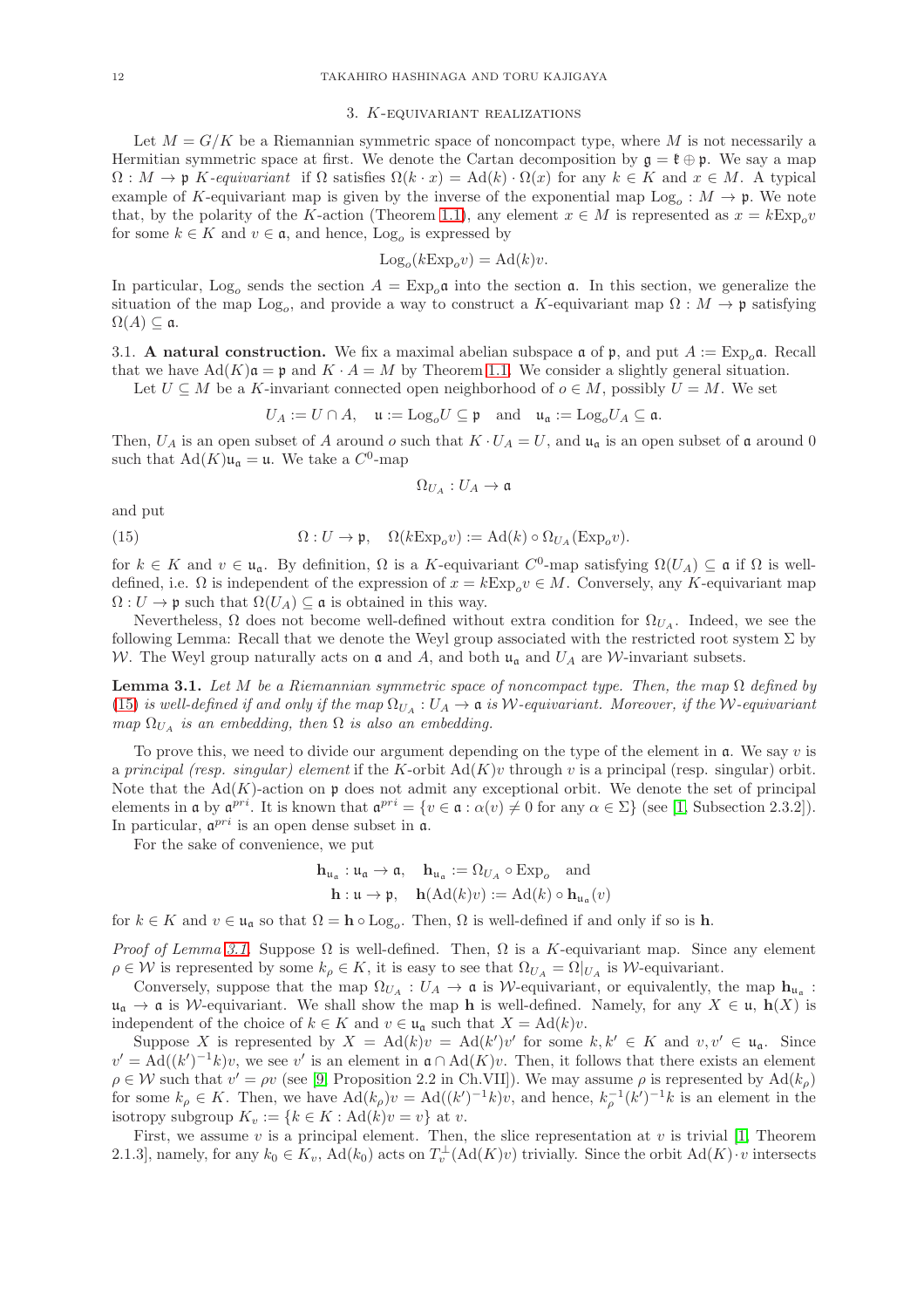to a orthogonally, we see  $Ad(k_0)|_{\mathfrak{a}} = id$  for any  $k_0 \in K_v$ . Thus, we obtain  $Ad(k)w = Ad(k') \circ \rho w$  for any  $w \in \mathfrak{a}$  since  $k_{\rho}^{-1}(k')^{-1}k \in K_v$ . Therefore,

$$
\begin{aligned} \mathbf{h}(\mathrm{Ad}(k)v) &= \mathrm{Ad}(k)\mathbf{h}_{\mathfrak{u}_\mathfrak{a}}(v) = \mathrm{Ad}(k') \circ \rho \mathbf{h}_{\mathfrak{u}_\mathfrak{a}}(v) \\ &= \mathrm{Ad}(k')\mathbf{h}_{\mathfrak{u}_\mathfrak{a}}(\rho v) = \mathrm{Ad}(k')\mathbf{h}_{\mathfrak{u}_\mathfrak{a}}(v') = \mathbf{h}(\mathrm{Ad}(k')v'). \end{aligned}
$$

Here, in the third equality, we used the assumption that  $h_{u_a}$  is W-equivariant. This proves that h (and hence,  $\Omega$ ) is well-defined if v is a principal element.

Next, we assume v is a singular element. Since  $\mathfrak{a}^{pri} = \{v \in \mathfrak{a} : \alpha(v) \neq 0 \text{ for any } \alpha \in \Sigma\}$ , we may take a continuous curve  $v(t) \in \mathfrak{u}_{\mathfrak{a}}$  for  $t \in (-\epsilon, \epsilon)$  so that  $v(0) = v$  and  $v(t) \in \mathfrak{a}^{pri}$  if  $t \neq 0$ . Also, we define another continuous curve  $v'(t) := \text{Ad}((k')^{-1}k)v(t)$  so that  $v'(0) = v'$  and  $\text{Ad}(k)v(t) = \text{Ad}(k')v'(t)$ for any t. Since  $v(t) \in \mathfrak{a}^{pri}$  if  $t \neq 0$ , we have that  $h(\text{Ad}(k)v(t)) = h(\text{Ad}(k')v'(t))$  for  $t \neq 0$ . Because the functions of both hand side are continuous, this implies  $h(Ad(k)v(0)) = h(Ad(k')v'(0))$ . Thus, h is also well-defined for any singular element, and we complete the proof of well-definedness of  $\Omega$ .

Finally, we suppose  $\Omega_{U_A}: U_A \to \mathfrak{a}$ , or equivalently,  $h_{\mathfrak{u}_\mathfrak{a}} : \mathfrak{u}_\mathfrak{a} \to \mathfrak{a}$  is a *W*-equivariant embedding. Setting  $\square := \mathbf{h}_{\mathfrak{u}_\mathfrak{a}}(\mathfrak{u}_\mathfrak{a})$  and  $\ddot{D} := \mathbf{h}(\mathfrak{u}),$  we have  $D = \mathrm{Ad}(K)(\dot{\square}).$  We put

$$
\mathbf{h}^*: D \to \mathfrak{p}, \quad \mathbf{h}^*(\mathrm{Ad}(k)w) = \mathrm{Ad}(k) \circ \mathbf{h}_{\mathfrak{u}_\mathfrak{a}}^{-1}(w)
$$

for  $k \in K$  and  $w \in \Box$ . By a similar argument given above, it turns out that  $h^*$  is a well-defined  $C^0$ -map, and we have  $\mathbf{h}^* = \mathbf{h}^{-1}$ . Therefore, **h** is an embedding, and hence, so is  $\Omega$ .

3.2. The case of irreducible HSSNT. Now, we assume that  $M = G/K$  is an irreducible HSSNT of rank r. We use the same notations given in Section [2.](#page-5-0)

Let  $\Omega_{U_A}: U_A \to \mathfrak{a}$  be a  $C^0$ -map. By using the orthogonal basis  $\{\tilde{H}_i\}_{i=1}^r$  of  $\mathfrak{a}$  given in Lemma [2.2,](#page-7-2) we may assume  $\Omega_{U_A}$  is expressed by

<span id="page-12-0"></span>(16) 
$$
\Omega_{U_A}\left(\text{Exp}_o\left(\sum_{i=1}^r x_i\widetilde{H}_i\right)\right) = \sum_{i=1}^r h_i(x_1,\ldots,x_r)\widetilde{H}_i
$$

for some continuous functions  $h_i : \mathfrak{u}_\mathfrak{a} \to \mathbb{R}$ , where we identify  $\mathfrak{u}_\mathfrak{a}$  with an open subset in  $\mathbb{R}^r$  by  $\sum_{i=1}^r x_i \widetilde{H}_i \mapsto (x_1, \ldots, x_r)$ . Recall that the restricted root system  $\Sigma$  associated with HSSNT M is type  $C_r$ or  $BC_r$  (Proposition [2.1\)](#page-6-2), and the Weyl group W is precisely described by [\(5\)](#page-7-6). This implies the following restrictions to be the map  $\Omega_{U_A}$  W-equivariant. We denote  $p_{jk} : \mathbb{R}^r \to \mathbb{R}^r$  as the permutation of the j-th variable  $x_j$  and the k-th variable  $x_k$ .

<span id="page-12-5"></span>**Lemma 3.2.** Suppose M is an irreducible HSSNT. Then, the map  $\Omega_{U_A}$  is W-equivariant if and only if there exists a single function  $h: \mathfrak{u}_{\alpha} \to \mathbb{R}$  such that

(i)  $h_i = h \circ p_{1i}$  for any  $i = 1, \ldots, r$ , and

(ii) h satisfies the following properties:

- (a) h is an odd function with respect to the first variable  $x_1$ .
- (b) h is an even function with respect to the variable  $x_i$  for  $i > 1$  and symmetric with respect to  $x_i$  and  $x_j$  for  $i, j > 1$ , i.e.  $h = h \circ p_{ij}$  for any  $i, j > 1$ .

*Proof.* We put  $\mathbf{h}_{\mathfrak{u}_\mathfrak{a}} := \Omega_{U_A} \circ \mathrm{Exp}_o|_{\mathfrak{u}_\mathfrak{a}}$ . Then  $\Omega_{U_A}$  is W-equivariant if and only if so is  $\mathbf{h}_{\mathfrak{u}_\mathfrak{a}}$ . Since W is generated by the reflection  $\rho_{\alpha}$  for  $\alpha \in \Sigma$ ,  $\mathbf{h}_{\mu_{\alpha}}$  is W-equivariant if and only if  $\mathbf{h}_{\mu_{\alpha}} \circ \rho_{\alpha} = \rho_{\alpha} \circ \mathbf{h}_{\mu_{\alpha}}$  for any  $\alpha \in \Sigma_{+}$ . Here, we have the following equivalent conditions due to the explicit description of the reflection [\(5\)](#page-7-6) and the expression [\(16\)](#page-12-0) of  $\Omega_{U_A}$ :

• The identity  $\mathbf{h}_{\mathfrak{u}_\mathfrak{a}} \circ \rho_{2e_i} = \rho_{2e_i} \circ \mathbf{h}_{\mathfrak{u}_\mathfrak{a}}$  (or equivalently,  $\mathbf{h}_{\mathfrak{u}_\mathfrak{a}} \circ \rho_{e_i} = \rho_{e_i} \circ \mathbf{h}_{\mathfrak{u}_\mathfrak{a}}$ ) is equivalent to

<span id="page-12-2"></span>(17) 
$$
h_i(x_1,...,-x_i,...,x_r) = -h_i(x_1,...,x_i,...,x_r)
$$
 and

<span id="page-12-3"></span>(18) 
$$
h_j(x_1,...,-x_i,...,x_r) = h_j(x_1,...,x_i,...,x_r)
$$
 if  $j \neq i$ .

• The identity  $\mathbf{h}_{\mathfrak{u}_\mathfrak{a}} \circ \rho_{e_i-e_j} = \rho_{e_i-e_j} \circ \mathbf{h}_{\mathfrak{u}_\mathfrak{a}} (1 \leq i < j \leq r)$  is equivalent to

- <span id="page-12-1"></span>(19)  $h_i \circ p_{ij} = h_j, \quad h_j \circ p_{ij} = h_i \text{ and}$
- <span id="page-12-4"></span>(20)  $h_k \circ p_{ij} = h_k$  if  $k \neq i, j$ .

Remark that the two equations of [\(19\)](#page-12-1) are equivalent to each other. Moreover, if both  $h_{u_1} \circ \rho_{2e_i} = \rho_{2e_i} \circ h_{u_2}$ and  $h_{\mathfrak{u}_\mathfrak{a}} \circ \rho_{e_i-e_j} = \rho_{e_i-e_j} \circ h_{\mathfrak{u}_\mathfrak{a}}$  are satisfied for  $1 \leq i < j \leq r$ , it follows that  $h_{\mathfrak{u}_\mathfrak{a}} \circ \rho_{e_i+e_j} = \rho_{e_i+e_j} \circ h_{\mathfrak{u}_\mathfrak{a}}$ since  $\rho_{e_i+e_j} = \rho_{2e_i} \circ \rho_{2e_j} \circ \rho_{e_i-e_j}$ .

Now, we suppose that  $h_{\mu_a}$  is W-equivariant. Then, by putting  $i = 1$  and  $h := h_1$ , [\(17\)](#page-12-2) and [\(19\)](#page-12-1) show that (i) and (ii)–(a) are satisfied. Moreover, [\(18\)](#page-12-3) shows that h is an even function with respect to the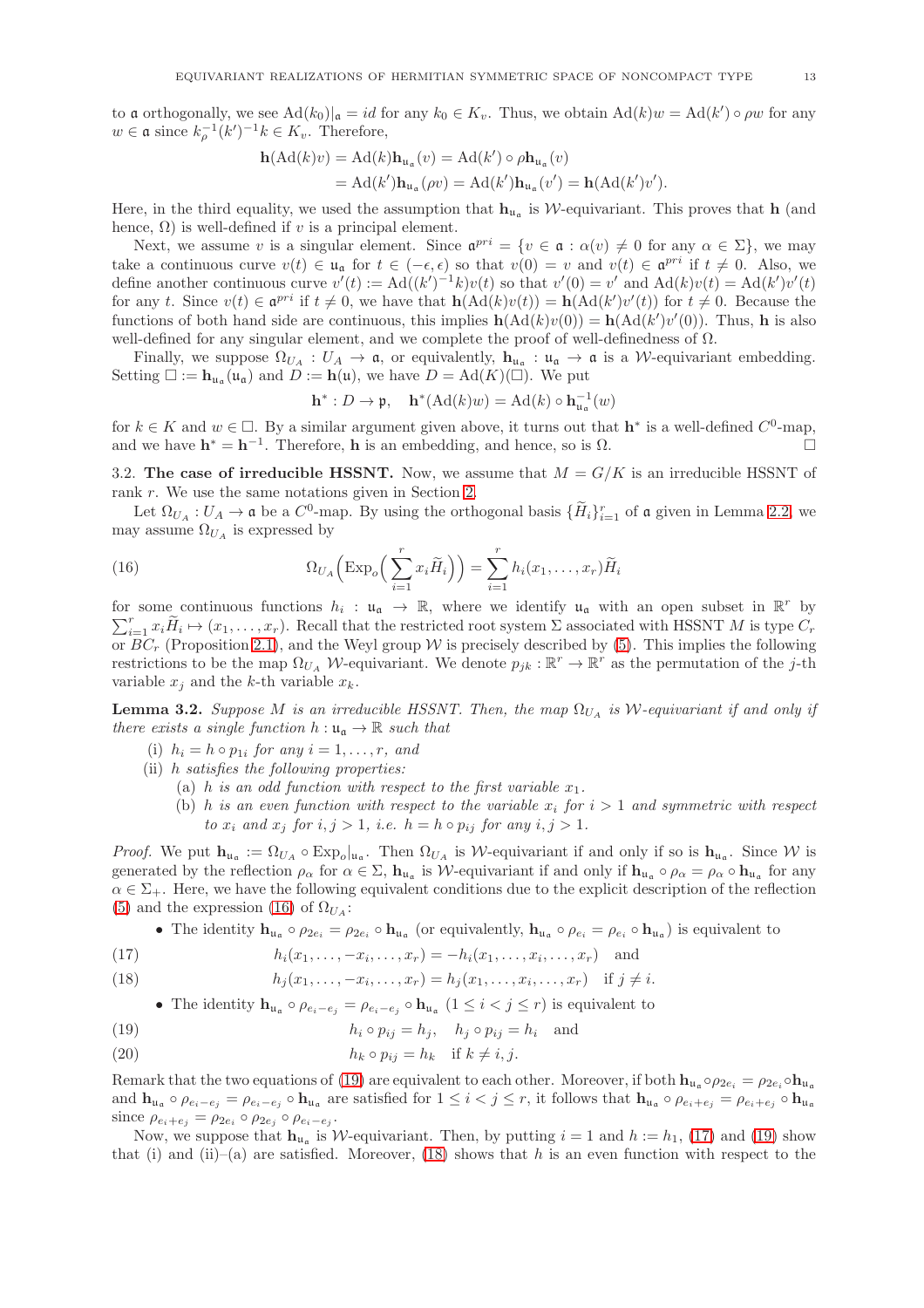variable  $x_i$  for  $i > 1$ , and by putting  $k = 1$  in [\(20\)](#page-12-4), we obtain  $h = h \circ p_{ij}$  for any  $i, j > 1$ . Namely, the condition (ii)–(b) is satisfied.

Next, we consider the converse. Suppose that there exists a function  $h : \mathfrak{u}_{\mathfrak{a}} \to \mathbb{R}$  satisfying (i) and (ii), and  $\Omega_{U_4}$  is given by [\(16\)](#page-12-0). We shall show the equations [\(17\)](#page-12-2)–[\(20\)](#page-12-4) are satisfied. The equations (17) and  $(18)$  are easy to check. We show that  $(19)$  and  $(20)$  hold for any  $i, j$ .

First, we assume  $i = 1$ . Then [\(19\)](#page-12-1) is obvious by (i), and for any  $j, k > 1$ , we have

$$
h_k \circ p_{1j} = (h \circ p_{1k}) \circ p_{1j} = (h \circ p_{1k} \circ p_{1j} \circ p_{1k}) \circ p_{1k} = (h \circ p_{jk}) \circ p_{1k} = h \circ p_{1k} = h_k,
$$

where we used  $p_{1k} \circ p_{1j} \circ p_{1k} = p_{jk}$  and (ii)-(b)  $h \circ p_{jk} = h$ . Thus [\(20\)](#page-12-4) holds if  $i = 1$ .

Next, we suppose  $i > 1$ . Then, for any  $j > i > 1$ , we have

$$
h_i \circ p_{ij} = (h \circ p_{1i}) \circ p_{ij} = (h \circ p_{1i} \circ p_{ij} \circ p_{1j}) \circ p_{1j} = (h \circ p_{ij}) \circ p_{1j} = h \circ p_{1j} = h_j,
$$

where we used  $p_{1i} \circ p_{ij} \circ p_{1j} = p_{ij}$  and (ii)-(b). On the other hand, for any  $k \neq i, j$ , we see

$$
h_k \circ p_{ij} = (h \circ p_{1k}) \circ p_{ij} = (h \circ p_{ij}) \circ p_{1k} = h \circ p_{1k} = h_k
$$

by (ii)-(b). Therefore, [\(19\)](#page-12-1) and [\(20\)](#page-12-4) are satisfied. This proves that  $\mathbf{h}_{\mathfrak{u}_\mathfrak{a}}$  is W-equivariant.

Combining this with Lemma [3.1,](#page-11-0) we obtain the following:

<span id="page-13-0"></span>**Proposition 3.3.** Let M be an irreducible HSSNT, and  $U = K \cdot U_A$  be a K-invariant open subset in M containing o, where  $U_A = U \cap A$ . Then, any function  $h : \mathfrak{u}_\mathfrak{a} \to \mathbb{R}$  satisfying the properties (a) and (b) described in Lemma [3.2](#page-12-5) yields a well-defined K-equivariant map  $\Omega_h : U \to \mathfrak{p}$  such that  $\Omega_h(U_A) \subset \mathfrak{a}$ , which is defined by

<span id="page-13-2"></span>(21) 
$$
\Omega_h(k \operatorname{Exp}_o v) := \operatorname{Ad}(k) \circ \Omega_{h, U_A}(\operatorname{Exp}_o v), \quad \text{where}
$$

$$
\Omega_{h,U_A}\left(\text{Exp}_o\left(\sum_{i=1}^r x_i\widetilde{H}_i\right)\right)=\sum_{i=1}^r h\circ p_{1i}(x_1,\ldots,x_r)\widetilde{H}_i.
$$

for  $k \in K$  and  $v = \sum_{i=1}^r x_i \widetilde{H}_i \in \mathfrak{u}_{\mathfrak{a}}$ . Conversely, any K-equivariant map  $\Omega: U \to \mathfrak{p}$  satisfying  $\Omega(U_A) \subseteq \mathfrak{a}$ is obtained in this way.

The following lemma shows that  $\Omega_h$  depends only on the function h.

<span id="page-13-1"></span>**Lemma 3.4.** The definition of  $\Omega_h$  is independent of the choice of maximal abelian subspace  $\mathfrak{a}$  of  $\mathfrak{p}$ .

*Proof.* Take two maximal abelian subspaces  $\mathfrak{a}^1$  and  $\mathfrak{a}^2$  of  $\mathfrak{p}$ , and set  $A^l := \text{Exp}_o \mathfrak{a}^l$  for each  $l = 1, 2$ . We put  $\mathfrak{u}_{\mathfrak{a}^l} := \mathrm{Log}_o(U_{A^l})$  for  $U_{A^l} := U \cap A^l$ . We consider the map  $\mathbf{h}_h^l : \mathfrak{u} \to \mathfrak{p}$  defined by  $\mathbf{h}_h^l(\mathrm{Ad}(k)v^l) =$  $\operatorname{Ad}(k)$ **h**<sub>h,u<sub>a</sub>l</sup></sub> $(v^l)$  for  $k \in K$  and  $v^l \in \mathfrak{u}_{\mathfrak{a}^l}$ , where  $\mathbf{h}_{h,\mathfrak{u}_{\mathfrak{a}^l}} := \Omega_{h,U_{A^l}} \circ \operatorname{Exp}_o|_{\mathfrak{u}_{\mathfrak{a}^l}}$ . We shall show  $\mathbf{h}_h^1(x) = \mathbf{h}_h^2(x)$ for any  $x \in \mathfrak{u}$ .

Let  $\Sigma^l$  be the associated restricted root system with respect to  $\mathfrak{a}^l$ , and  $\{H_i^l\}_{i=1}^r$  the orthogonal basis of  $\mathfrak{a}^l$  given in Lemma [2.2.](#page-7-2) Since  $\mathfrak{a}^1$  and  $\mathfrak{a}^2$  are maximal abelian subspaces in  $\mathfrak{p}$ , it is known that there exists an element  $k_0 \in K$  such that  $\text{Ad}(k_0) \mathfrak{a}^1 = \mathfrak{a}^2$  ([\[1,](#page-35-3) Theorem 2.3.16]). Moreover,  $\text{Ad}(k_0)$  maps any root vector  $H^1_\alpha$  for  $\alpha \in \Sigma^1$  to some root vector  $H^2_\beta$  for  $\beta \in \Sigma^2$ . In particular,  $\text{Ad}(k_0)$  maps  $\{\tilde{H}^1_i\}_{i=1}^r$  to  $\{\widetilde{H}_i^2\}_{i=1}^r$  bijectively, and hence, we may assume  $\text{Ad}(k_0)\widetilde{H}_i^1 = \widetilde{H}_i^2$  for each  $i = 1, \ldots, r$ .

Then, any  $x \in \mathfrak{u}$  is represented by  $x = \text{Ad}(k^1)v^1 = \text{Ad}(k^1(k_0)^{-1})v_2$  for some  $k_1 \in K$ ,  $v_1 \in \mathfrak{u}_{\mathfrak{a}^1}$ and  $v_2 \in \mathfrak{u}_{\mathfrak{a}^2}$ , where  $v^1$  and  $v^2$  are related by  $\text{Ad}(k_0)v^1 = v^2$ . Setting  $v^1 = \sum_{i=1}^r x_i \widetilde{H}_i^1$ , we have  $v^2 = \text{Ad}(k_0)v^1 = \sum_{i=1}^r x_i \widetilde{H}_i^2$ , and hence,

$$
\mathbf{h}_h^1(x) = \mathbf{h}_h^1(\mathrm{Ad}(k^1)v^1) = \mathrm{Ad}(k^1) \sum_{i=1}^r h \circ p_{1i}(x_1, \dots, x_r) \widetilde{H}_i^1
$$
  
=  $\mathrm{Ad}(k^1 k_0^{-1}) \sum_{i=1}^r h \circ p_{1i}(x_1, \dots, x_r) \widetilde{H}_i^2 = \mathbf{h}_h^2(\mathrm{Ad}(k^1 k_0^{-1})v^2) = \mathbf{h}_h^2(x).$ 

This proves the lemma.  $\Box$ 

**Example 3.5.** We consider a special case, that is, when  $M = \mathbb{C}H^1(-C) = SU(1,1)/S(U(1) \times U(1)) =$  $\widehat{G}/\widehat{K}$ . Let  $\widehat{\mathfrak{g}} = \widehat{\mathfrak{k}} \oplus \widehat{\mathfrak{p}}$  be the associated Cartan decomposition of  $\widehat{G}/\widehat{K}$ . We identify  $\widehat{\mathfrak{p}}$  with  $\mathbb{C}$  by  $\begin{bmatrix} 0 & \overline{z} \\ z & 0 \end{bmatrix}$ z 0 Ĩ  $\mapsto$ z, and denote the element in  $\hat{\mathfrak{p}}$  simply by  $z \in \mathbb{C}$  via this identification. Note that any real 1-dimensional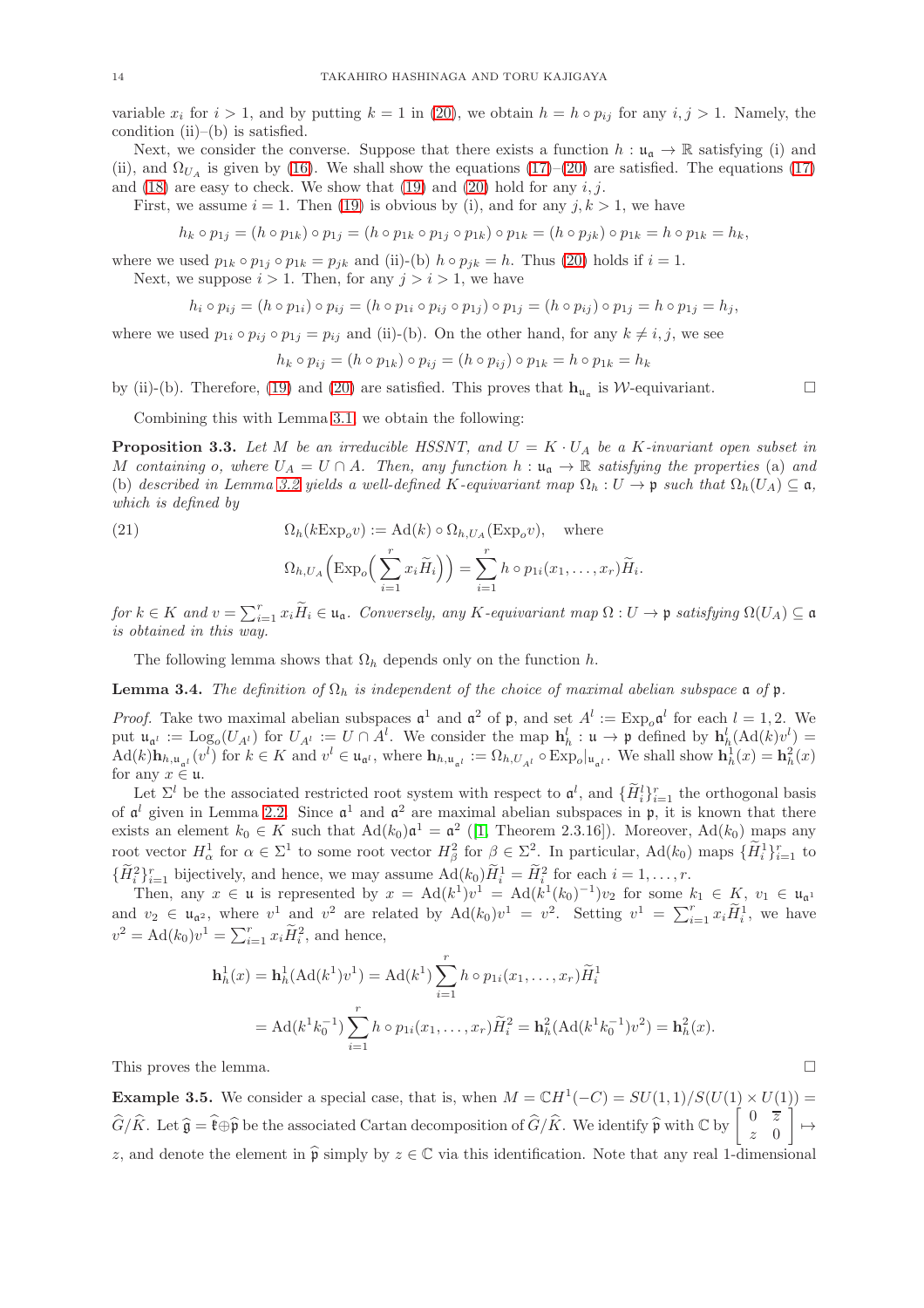subspace becomes a maximal abelian subspace  $\hat{\mathfrak{a}}$ . We may assume  $\hat{\mathfrak{a}}$  is given by the real axis in  $\mathbb C$  due to Lemma [3.4.](#page-13-1) The isotropy subgroup  $\hat{K}$  is given by

$$
\widehat{K} = S(U(1) \times U(1)) = \left\{ \widehat{k}_{\theta} := \begin{pmatrix} e^{-i\theta/2} & \\ & e^{i\theta/2} \end{pmatrix} : \theta \in \mathbb{R} \right\},
$$

and  $\widehat{K}$  acts on  $\mathbb{C} \simeq \widehat{\mathfrak{p}}$  by  $\widehat{k}_{\theta} \cdot z = e^{i\theta}z$ .

In this case, a  $\widehat{K}$ -invariant connected open subset  $\widehat{U}$  in  $\mathbb{C}H^1(-C)$  around  $o$  is given by the image of  $\text{Exp}_{o}^{\mathbb{C}H^{1}}$  of an open disk  $D_{R} = \{z \in \hat{\mathfrak{p}} : |z| < R\}$  with radius  $R \in (0, \infty]$ , and the function satisfying properties (a) and (b) in Lemma [3.2](#page-12-5) is given by any odd function  $\eta : (-R, R) \to \mathbb{R}$ . We denote the  $\widehat{K}$ -equivariant map given in Proposition [3.3](#page-13-0) for this special case by  $\Omega_{n,0} : \widehat{U} \to \widehat{\mathfrak{p}}$ .

Since the expression  $z = k_\theta x = e^{i\theta}x$  for some  $k_\theta \in \hat{K}$  and  $x \in \hat{\mathfrak{a}}$  coincides with the usual polar coordinate on  $\mathbb{C}$ , the definition [\(21\)](#page-13-2) shows that  $\Omega_{n,0}$  is precisely expressed by

<span id="page-14-1"></span>(22) 
$$
\Omega_{\eta,0}(\text{Exp}_o z) = \eta(|z|) \frac{z}{|z|}
$$

with  $\Omega_{\eta,0}(o) = 0$ . Namely,  $\Omega_{\eta,0}$  corresponds to a "radial" map  $z \mapsto \eta(|z|) \frac{z}{|z|}$ .

We return to the general case. Recall that the polydisk  $A^{\mathbb{C}} \simeq A_1^{\mathbb{C}} \times \cdots \times A_r^{\mathbb{C}} \simeq \mathbb{C}H^1(-C) \times \cdots \times$  $\mathbb{C}H^1(-C)$  lies in M (see Proposition [2.10\)](#page-10-0). By Proposition [3.3,](#page-13-0) we obtain the following necessary geometric condition for the K-equivariant map.

<span id="page-14-0"></span>**Proposition 3.6.** Let M be an irreducible HSSNT, and  $\Omega: U \to \mathfrak{p}$  a K-equivariant map such that  $\Omega(U_A) \subseteq \mathfrak{a}$  for a K-invariant open subset  $U = K \cdot U_A$  around o with  $U_A = U \cap A$ . Then, there exists a single odd function  $\eta: (-R, R) \to \mathbb{R}$  such that the restricted map  $\Omega|_{U \cap A_i^{\mathbb{C}}}$  coincides with  $\Omega_{\eta,0}$  through the identification  $A_i^{\mathbb{C}} \simeq \mathbb{C}H^1(-C)$  for any  $i = 1, \ldots, r$ .

*Proof.* By Proposition [3.3,](#page-13-0) we suppose  $\Omega = \Omega_h$  for some function  $h : \mathfrak{u}_\mathfrak{a} \to \mathbb{R}$  satisfying (a) and (b) described in Lemma [3.2.](#page-12-5) Then, we have

$$
\Omega(\text{Exp}_o(x_i\widetilde{H}_i)) = \sum_{j=1}^r h \circ p_{1j}(0,\ldots,0,x_i,0,\ldots,0)\widetilde{H}_j = h(x_i,0,\ldots,0)\widetilde{H}_i
$$

for each  $i = 1, \ldots, r$  due to the property (a) in Lemma [3.2.](#page-12-5) In particular, we have  $\Omega(U \cap A_i) \subseteq \mathfrak{a}_i$  for any  $i = 1, \ldots, r$ . Recall that the abelian subgroup  $K_i$  acts on  $A_i^{\overline{C}}$  (resp.  $\mathfrak{a}_i^{\overline{C}}$ ) transitively (see Subsection [2.4\)](#page-8-4) and  $K_i \cdot A_i = A_i^{\mathbb{C}}$  (resp.  $\text{Ad}(K_i) \cdot \mathfrak{a}_i = \mathfrak{a}_i^{\mathbb{C}}$ ). Since U is K-invariant, we obtain  $\Omega(U \cap A_i^{\mathbb{C}}) \subseteq \mathfrak{a}_i^{\mathbb{C}}$ , and  $\Omega|_{U\cap A_i^{\mathbb{C}}}$  is a K<sub>i</sub>-equivariant map such that  $\Omega|_{U\cap A_i^{\mathbb{C}}}(U\cap A_i) \subseteq \mathfrak{a}_i$ . Thus, by using the equivariant identification  $A_i^{\mathbb{C}} \simeq \mathbb{C}H^1(-C)$ , we see that  $\Omega|_{U \cap A_i^{\mathbb{C}}}$  coincides with  $\Omega_{\eta_i,0}$  for some odd function  $\eta_i$ , and  $\eta_i(x) = \eta(x) := h(x, 0, \ldots, 0)$  for any  $i = 1, \ldots, r$ . This proves the proposition.

<span id="page-14-3"></span>3.3. Strongly diagonal realization. Proposition [3.6](#page-14-0) brings us the following simple way of construction of a special type of K-equivariant map  $\Omega: U \to \mathfrak{p}$  satisfying  $\Omega(U_A) \subseteq \mathfrak{a}$  from an open neighborhood U around  $o \in M$ .

First, we take arbitrary continuous *odd* function  $\eta : (-R, R) \to \mathbb{R}$  for  $R \in (0, \infty]$ , and we put  $\widehat{U}_p := \text{Exp}_{o}^{\text{CH}^1}(D_R) \subset \mathbb{C}H^1(-C)$ , where  $D_R := \{z \in \widehat{\mathfrak{p}} : |z| < R\}$ . Then, we obtain the associated  $\hat{K}$ -equivariant map  $\Omega_{\eta,0} : \hat{U}_{\eta} \to \hat{\mathfrak{p}}$  defined by a "radial" map [\(22\)](#page-14-1), that is, a  $\hat{K}$ -equivariant map such that  $U_{\eta, \widehat{A}} = U_{\eta} \cap A$  is mapped into  $\widehat{\mathfrak{a}}$ .

Next, we extend  $\Omega_{\eta,0}$  to a T<sup>r</sup>-equivariant map from an open subset of the polydisk  $A^{\mathbb{C}} \simeq \mathbb{C}H^{1}(-C) \times$  $\cdots \times \mathbb{C}H^{1}(-C)$  into  $\mathfrak{a}^{\mathbb{C}}$  as follows: By using the canonical identification  $\mathbb{C}H^{1}(-C) \simeq A_{i}^{\mathbb{C}}$ , we identify  $\widehat{U}_{\eta}$ with an open subset  $U_{\eta,i} \subseteq A_i^{\mathbb{C}}$  for each  $i = 1, \ldots, r$ , and put  $U_{\eta,A^{\mathbb{C}}} := U_{\eta,1} \times \cdots \times U_{\eta,r}$ . Then,  $U_{\eta,A^{\mathbb{C}}}$ is identified with a T<sup>r</sup>-invariant open subset of  $A^{\mathbb{C}}$  around o. According to Proposition [3.6,](#page-14-0) we define a  $T^r$ -equivariant map on  $U_{\eta,A}$ c by the direct product

<span id="page-14-2"></span>(23) 
$$
\Omega_{\eta, U_{\eta, AC}} := \Omega_{\eta, 0} \times \cdots \times \Omega_{\eta, 0} : U_{\eta, AC} \to \mathfrak{a}^{\mathbb{C}}.
$$

Note that, by putting  $U_{\eta,A} = U_{\eta,A} c \cap A$ , the restricted map  $\Omega_{\eta,U_{\eta,A}} := \Omega_{\eta,U_{\eta,A} c}|_{U_{\eta,A}}$  is expressed by

$$
\Omega_{\eta, U_{\eta, A}} \left( \operatorname{Exp}_o \left( \sum_{i=1}^r x_i \widetilde{H}_i \right) \right) = \sum_{i=1}^r \eta(x_i) \widetilde{H}_i.
$$

Then, it follows that  $\Omega_{\eta,U_{n,A}}(U_{\eta,A}) \subseteq \mathfrak{a}$  and  $\Omega_{\eta,U_{n,A}}$  is W-equivariant by Lemma [3.2.](#page-12-5)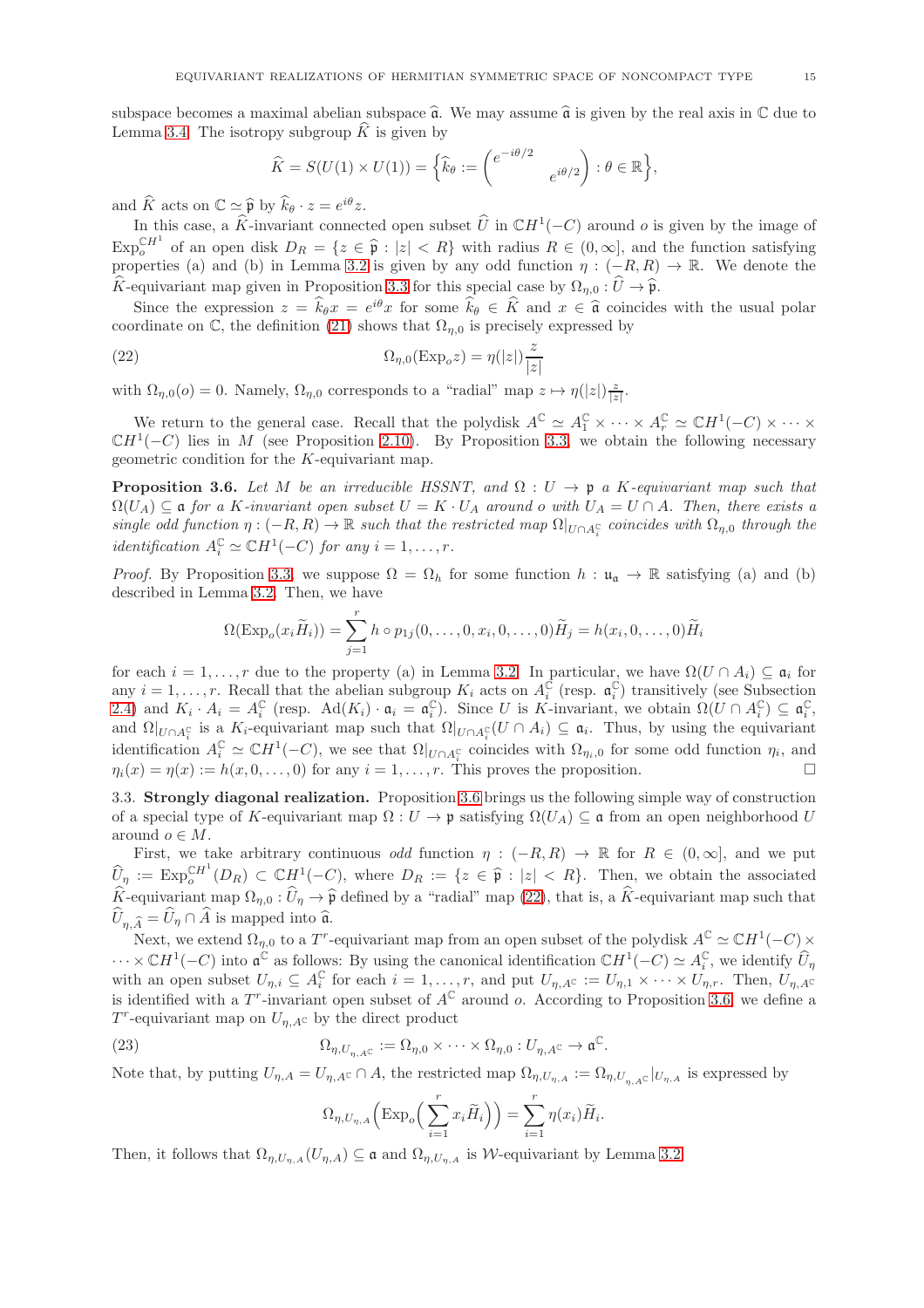Therefore, by Lemma [3.1,](#page-11-0) we finally obtain a K-equivariant map  $\Omega_{\eta}: U_{\eta} \to \mathfrak{p}$  on a K-invariant connected open subset  $U_{\eta} := K \cdot U_{\eta, A} c = K \cdot U_{\eta, A}$  of M around o, which is defined by

$$
\Omega_{\eta}(k \to \mathbf{P}_o v) := \mathrm{Ad}(k)\Omega_{\eta, U_{\eta, A}}(\mathrm{Exp}_o v) = \mathrm{Ad}(k)\sum_{i=1}^r \eta(x_i)\widetilde{H}_i
$$

for  $k \in K$  and  $v = \sum_{i=1}^r x_i \widetilde{H}_i \in \mathfrak{u}_{\eta, \mathfrak{a}} = \text{Log}_o(U_{\eta, A}).$ 

By Lemma [3.4,](#page-13-1) the definition of  $\Omega_{\eta}$  depends only on  $\eta$ . Note that, if  $\eta$  is defined on  $\mathbb{R} = (-\infty, \infty)$ , then  $\widehat{U}_{\eta} = \mathbb{C}H^{1}(-C)$ , and hence,  $U_{\eta} = M$ . Moreover, if  $\eta$  is an injective function, then  $\Omega_{\eta,0}$  is an embedding, and so is  $\Omega_n$ .

<span id="page-15-0"></span>**Definition 3.7.** We call the K-equivariant map  $\Omega_n: U_n \to \mathfrak{p}$  a strongly diagonal map associated with an odd function  $\eta: (-R, R) \to \mathbb{R}$ . If  $U_{\eta} = M$  and  $\Omega_{\eta}$  is an embedding (i.e. if  $\eta$  is an injective odd function on R), we say  $\Omega_n : M \to \mathfrak{p}$  a strongly diagonal realization of M.

**Remark 3.8.** A map corresponding to  $\Omega_n$  has been considered in [\[6,](#page-35-2) Section 1.6], [\[12\]](#page-36-5) and [\[13,](#page-36-6) Section 3.18] by using the Jordan triple system associated with M.

By the above arguments, the strongly diagonal realization of  $M$  is characterized by the following three properties: (i)  $\Omega : M \to \mathfrak{p}$  is a K-equivariant embedding, (ii)  $\Omega(A) \subseteq \mathfrak{a}$  and (iii)  $\Omega|_{A^C}$  is diagonal in the sense of [\(23\)](#page-14-2) with respect to the canonical splitting  $A^{\mathbb{C}} \simeq A_1^{\mathbb{C}} \times \cdots \times A_r^{\mathbb{C}}$  given in Proposition [2.10.](#page-10-0)

By definition, we see that

$$
\Omega_{\eta}(U_{\eta}) = D_{\eta} := \mathrm{Ad}(K)(\Box_{\eta,\mathfrak{a}}), \text{ where } \Box_{\eta,\mathfrak{a}} := \Omega_{\eta}(U_{\eta,A}) = \Big\{\sum_{i=1}^{r} x_{i} \widetilde{H}_{i} \in \mathfrak{a} : |x_{i}| < s_{\eta}\Big\},\
$$

where we put  $s_\eta := \sup\{\eta(x) : x \in (-R, R)\}\.$  Note that  $D_\eta = \mathfrak{p}$  if and only if  $\eta : (-R, R) \to \mathbb{R}$  is a surjective odd function. Otherwise,  $D_{\eta}$  is a K-invariant bounded domain in p. This description is a generalization of the Harish-Chandra realization of M (see [\[9,](#page-36-1) Corollary 7.17 in Ch. VIII]).

We mention the differentiability of the map  $\Omega_{\eta}$ .

**Lemma 3.9.** If the odd function  $\eta$  is  $C^1$ , then  $\Omega_{\eta}$  is also  $C^1$ .

See also [\[6,](#page-35-2) Section 1.6] on the smoothness of the corresponding map in the context of Jordan triple systems. This lemma also follows from similar arguments, and thus, we left the proof to the reader.

If  $\Omega_n$  is an embedding, the inverse map is expressed by

$$
\Omega_{\eta}^{-1} \Big( \mathrm{Ad}(k) \sum_{i=1}^{r} y_{i} \widetilde{H}_{i} \Big) = k \mathrm{Exp}_{o} \Big( \sum_{i=1}^{r} \eta^{-1}(y_{i}) \widetilde{H}_{i} \Big)
$$

for  $k \in K$  and  $y_i \in \eta((-R, R))$ . If furthermore  $\eta$  is  $C^1$ ,  $\Omega_{\eta}^{-1}$  is also a  $C^1$  map, and hence,  $\Omega_{\eta}: U \to D_{\eta}$ is a  $C^1$ -diffeomorphism.

<span id="page-15-1"></span>3.4. **Dual map.** The above construction of K-equivariant maps can be applied to the compact dual  $M^*$ of M with a slight modification.

It is known that any HSSNT  $M = G/K$  is associated with a Hermitian symmetric space of compact type  $M^* = G^* / K$  which we call the *compact dual* of M, where  $G^*$  is a connected compact semisimple Lie group. We denote the Lie algebra of  $G^*$  by  $\mathfrak{g}^*$ . Let  $\mathfrak{g} = \mathfrak{k} \oplus \mathfrak{p}$  be the Cartan decomposition associated with  $M = G/K$ , and  $\mathfrak{g}_\mathbb{C} = \mathfrak{g} \oplus \sqrt{-1}\mathfrak{g}$  the complexification of  $\mathfrak{g}$ . Then,  $\mathfrak{g}^*$  is given by  $\mathfrak{g}^* = \mathfrak{k} \oplus \mathfrak{p}^*$ , where  $\mathfrak{p}^* := \sqrt{-1}\mathfrak{p}$  which is identified with the tangent space  $T_{o^*}M^*$  at the origin  $o^* \in M^*$ . In the following, we often denote the origin  $o^*$  by  $o$  if there is no confusion. For example, we denote the the exponential map of  $M^*$  at the origin by  $\text{Exp}_o^*$ .

We define the bilinear form on  $\mathfrak{g}^*$  by  $\langle \cdot, \cdot \rangle^* := -B^*(\cdot, \cdot)$ , where  $B^*$  is the Killing-Cartan form on  $\mathfrak{g}^*$ . Since  $B^*$  is negative definite on the compact semisimple Lie algebra  $\mathfrak{g}^*, \langle, \rangle^*$  defines a positive definite inner product on  $\mathfrak{g}^*$ . Moreover, the restriction  $\langle, \rangle^*|_{\mathfrak{p}^*}$  is extended to the  $G^*$ -invariant Riemannian metric on  $M^*$ . Note that the linear isomorphism  $\mathfrak{g} \to \mathfrak{g}^*: X^{\mathfrak{k}} + X^{\mathfrak{p}} \mapsto X^{\mathfrak{k}} + \sqrt{-1}X^{\mathfrak{p}}$  is an isometry.

The complex structure  $J_o^*$  on  $\mathfrak{p}^*$  is given by  $J_o^* = \text{ad}(\zeta)|_{\mathfrak{p}^*}$ , where  $\zeta \in \mathfrak{c}(\mathfrak{k})$  is the same element given in Subsection [2.1.](#page-5-3) We put  $\omega_o^* := \langle J_o^*, \cdot \rangle^*$ . Then,  $(J_o^*, \omega_o^*)$  is extended to the canonical Kähler structure  $(J^*,\omega^*)$  on  $M^*$  such that  $(M^*,J^*,\omega^*)$  becomes a compact Kähler-Einstein manifold of positive Ricci curvature.

We often <u>identify</u> p and  $p^*$  by the linear isomorphism  $\sqrt{-1} : p \rightarrow p^*$ , and denote the element in  $p^*$ by  $X^* = \sqrt{-1}X$  for  $X \in \mathfrak{p}$ . A maximal abelian subspace in  $\mathfrak{p}^*$  is given by  $\mathfrak{a}^* := \sqrt{-1}\mathfrak{a}$ , and then,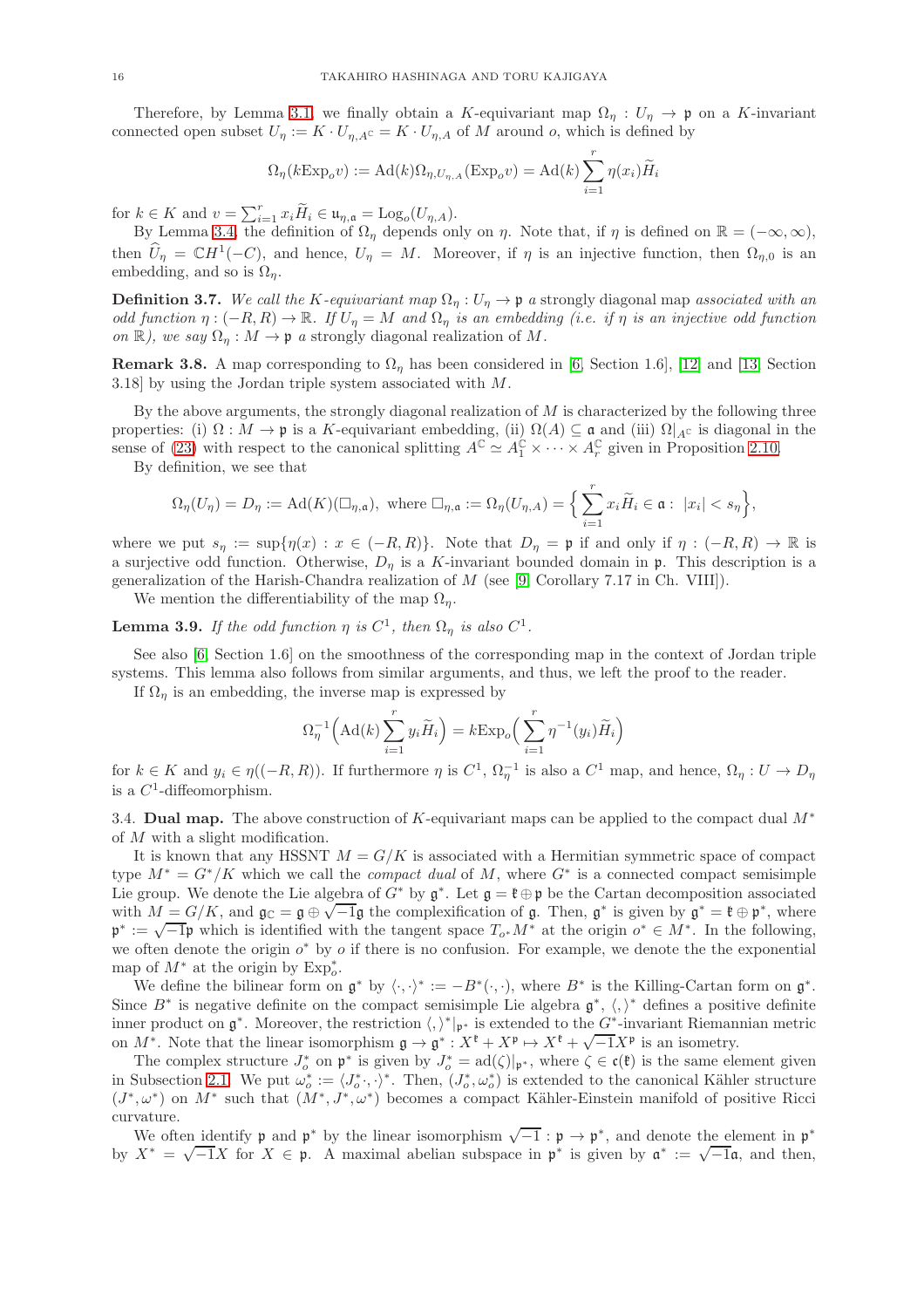$\{\widetilde{H}_{i}^{*}=\sqrt{-1}\widetilde{H}_{i}\}_{i=1}^{r}$  becomes an orthogonal basis of  $\mathfrak{a}^{*}$ . Moreover, we put  $\mathfrak{a}_{i}^{*}:=\mathbb{R}\widetilde{H}_{i}^{*}$ ,  $A_{i}^{*}:=\exp(\mathfrak{a}_{i}^{*})\cdot o^{*}$ and  $A^* := \exp(\mathfrak{a}^*) \cdot o^*$ . Note that we have a natural splitting  $A^* \simeq \underline{A}_1^* \times \cdots \times A_r^*$  as a Riemannian manifold, and each  $A_i^*$  is isometric to  $S^1(1/\sqrt{C}) = \{z \in \mathbb{C} : |z| = 1/\sqrt{C}\}$ , where  $C = ||\widetilde{H}_i^*||^2 = ||\widetilde{H}_i||^2$ , and therefore, A∗ is isometric to an r-dimensional flat torus.

Analogous to the Polydisk Theorem (Proposition [2.10\)](#page-10-0), we see that  $A^*$  has a complexification, namely,  $(A^*)^{\mathbb{C}} := \exp(\mathfrak{a}^* \oplus J_o^* \mathfrak{a}^*) \cdot o^*$  is a totally geodesic complex submanifold in  $M^*$ , and there exists a canonical splitting

$$
F^*: (A^*)^{\mathbb{C}} \simeq (A_1^*)^{\mathbb{C}} \times \cdots \times (A_r^*)^{\mathbb{C}},
$$

as a Kähler manifold, where  $(A_i^*)^{\mathbb{C}} = \exp(\mathfrak{a}_i^* \oplus J_o^* \mathfrak{a}_i^*) \cdot o^*$ . Moreover,  $(A_i^*)^{\mathbb{C}}$  is holomorphic isometric to the complex projective space  $\mathbb{C}P^1(C)$  of constant holomorphic sectional curvature C, and  $F^*$  becomes a holomorphic isometry.

We denote the cut locus of a Riemannian manifold X at a point  $x \in X$  by  $Cut_x(X)$ . It is known that wehave  $\text{Cut}_o(M^*) = K \cdot \text{Cut}_o(A^*)$  ([\[17\]](#page-36-8), see also Lemma 6 in [\[19\]](#page-36-9)) and

$$
\mathrm{Cut}_o(A^*) = \bigcup_{i=1}^r A_1^* \times \cdots \times \mathrm{Cut}_{o_i}(A_i^*) \times \cdots \times A_r^*,
$$

where we put  $o = (o_1, \ldots, o_r)$  via the identification  $A^* \simeq A_1^* \times \cdots \times A_r^*$ . Since  $A_i^*$  is isometric to  $S^1(\frac{1}{\sqrt{C}})$ , the injective radius at  $o_i \in A_i^*$  is given by  $\pi/\sqrt{C}$ . Note that any element in  $\mathfrak{a}_i^*$  is expressed by  $x\widetilde{H}_i^*$ , and  $||x\widetilde{H}_{i}^{*}|| < \pi/\sqrt{C}$  is equivalent to  $|x| < \pi/2$  since  $||\widetilde{H}_{i}^{*}||^{2} = 4/C$ . Thus, we put

$$
\Box_{\mathfrak{a}^*}^* := \Big\{ \sum_{i=1}^r x_i \widetilde{H}_i^* : |x_i| < \frac{\pi}{2} \text{ for each } i = 1, \ldots, r \Big\},
$$

then  $\text{Exp}_o^{A^*}$  $_{o}^{A^*}|_{\Box_{\mathfrak a^*}^*}: \Box_{\mathfrak a^*}^* \to A^* \setminus \mathrm{Cut}_o(A^*)$  is a diffeomorphism, where  $\mathrm{Exp}^{A^*}_o$  $\sigma_o^A$  is the exponential map of  $A^*$ at o. Note that we have  $\text{Exp}_o^*|_{A^*} = \text{Exp}_o^{A^*}$  $A^*$  is totally geodesic.

We put  $(\mathfrak{p}^*)^o := K \cdot \square_{\mathfrak{a}^*}^*$  and  $(M^*)^o := M^* \setminus \text{Cut}_o(M^*)$ . It is easy to see  $(M^*)^o = K \cdot (A^* \setminus \text{Cut}_o(A^*))$ since  $M^* = K \cdot A^*$  and  $\text{Cut}_o(M^*) = K \cdot \text{Cut}_o(A^*)$ . Moreover, we see

$$
\mathrm{Exp}^*_o|_{(\mathfrak{p}^*)^o}: (\mathfrak{p}^*)^o \rightarrow (M^*)^o
$$

is a diffeomorphism.

Now, we are ready to define a K-equivariant map for  $M^*$ . Let us take a continuous odd function  $\eta^*: (-R^*, R^*) \to \mathbb{R}$  defined on the interval  $(-R^*, R^*)$  satisfying  $0 < R^* \leq \pi/2$ . We put

$$
\Box_{R^*, \mathfrak{a}^*}^* := \Big\{ \sum_{i=1}^r x_i \widetilde{H}_i^* : |x_i| < R^* \text{ for each } i = 1, \dots, r \Big\},
$$
\n
$$
U_{\eta^*, A^*}^* := \text{Exp}_o^*(\Box_{R^*, \mathfrak{a}^*}^*) \quad \text{and} \quad U_{\eta^*}^* := K \cdot U_{\eta^*, A^*}^*.
$$

Then,  $U^*_{\eta^*}$  is a K-invariant connected open subset in  $(M^*)^o$  containing  $o \in M^*$ . Note that  $U^*_{\eta^*} = (M^*)^o$ if and only if  $R^* = \pi/2$ .

We put

$$
\Omega_{\eta^*}^*: U_{\eta^*}^* \to \mathfrak{p}^*, \quad \Omega_{\eta^*}^*\Big(k \cdot \text{Exp}_o^*\Big(\sum_{i=1}^r x_i \widetilde{H}_i^*\Big)\Big) := \text{Ad}(k) \cdot \sum_{i=1}^r \eta^*(x_i) \widetilde{H}_i^*
$$

for  $k \in K$  and  $\sum_{i=1}^r x_i \widetilde{H}_i^* \in \Box_{R^*,\mathfrak{a}^*}^*$ . Then, by a similar argument given in Lemma [3.1,](#page-11-0)  $\Omega_{\eta^*}^*$  is a welldefined K-equivariant map. We call  $\Omega_{\eta^*}^*$  a *strongly diagonal map* associated with  $\eta^*$ . By definition,

$$
\Omega_{\eta^*}^*(U_{\eta^*}^*)=D_{\eta^*}^*:=\mathrm{Ad}(K)(\square_{\eta^*,\mathfrak{a}^*}^*),\ \text{where}\ \square_{\eta^*,\mathfrak{a}^*}^*:=\Omega_{\eta^*}^*(U_{\eta^*,A^*})=\Big\{\sum_{i=1}^rx_i\widetilde H_i^*\in\mathfrak{a}: \ |x_i|
$$

where  $s_{\eta^*} := \sup\{\eta^*(x) : x \in (-R^*, R^*)\}.$ 

We shall consider a special situation. Let  $\Omega_n : U_n \to \mathfrak{p}$  be a strongly diagonal map of M associated with an odd function  $\eta$  :  $(-R, R) \to \mathbb{R}$ . Suppose that  $\eta$  is a real analytic function on  $(-R, R)$  such that  $\eta$  is expressed by

$$
\eta(x) = \sum_{k=0}^{\infty} a_k x^{2k+1}
$$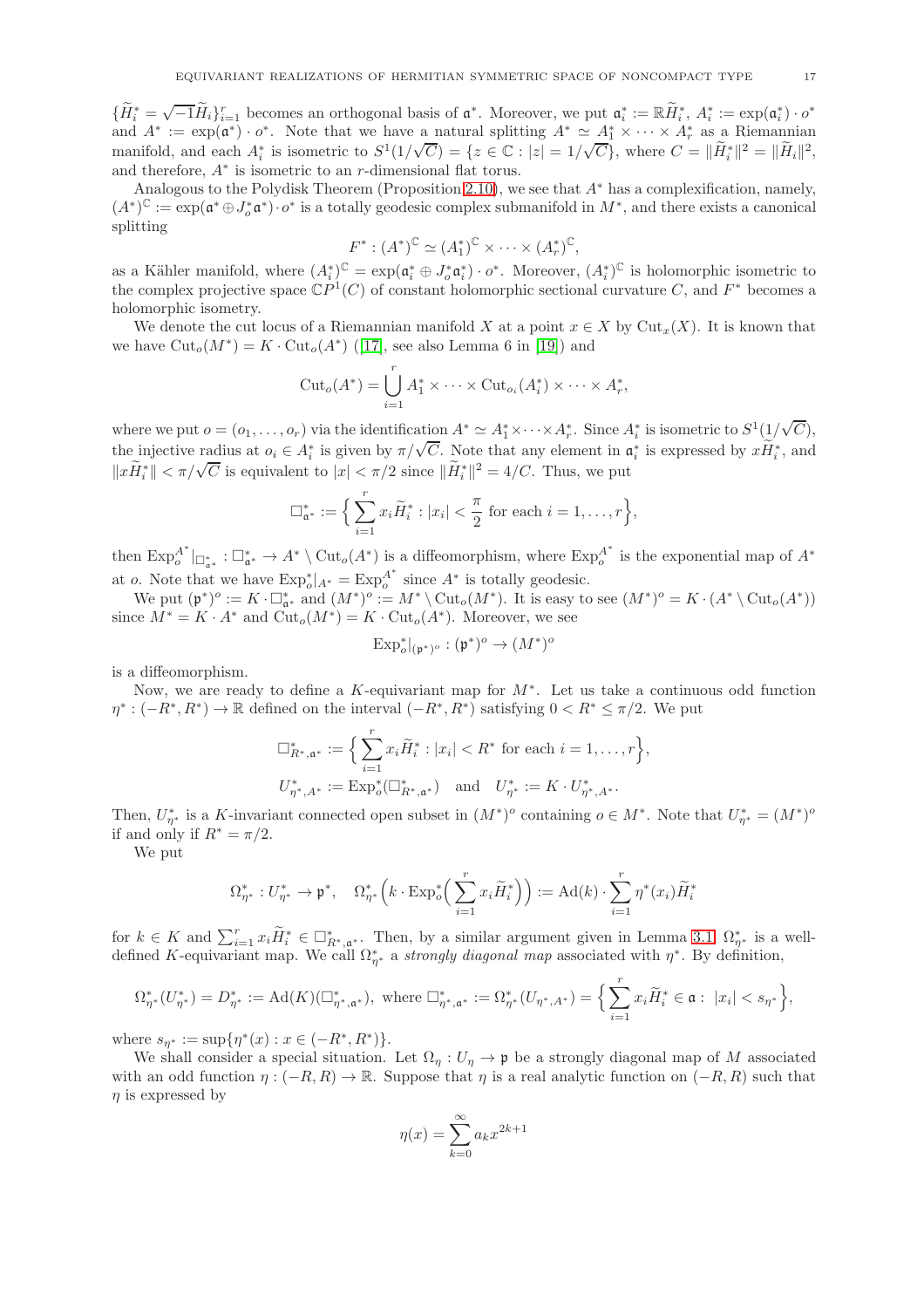if  $|x| < \epsilon$  for a sufficiently small  $\epsilon > 0$ . We define a "conjugate" odd function by

$$
\eta^*(x) := \sum_{k=0}^{\infty} a_k (-1)^k x^{2k+1},
$$

for  $|x| < \epsilon$ , or equivalently,  $\eta^*(x) := -\sqrt{-1}\eta^{\mathbb{C}}(\sqrt{-1}x)$ , where  $\eta^{\mathbb{C}}(z) = \sum_{k=0}^{\infty} a_k z^{2k+1}$  for  $z \in \mathbb{C}$  with  $|z| < \epsilon$ . We denote the unique analytic continuation of  $\eta^*$  by the same  $\eta^*$ . We put  $R^* := \sup\{R > \epsilon\}$  $0 : \eta^*$  is defined on  $(-R, R)$ , and define  $R^* := \min\{R^*, \pi/2\}$ . Then,  $\eta^*$  is also an odd function on  $(-R^*, R^*)$ , and we say the function  $\eta^*: (-R^*, R^*) \to \mathbb{R}$  the *dual function* of  $\eta: (-R, R) \to \mathbb{R}$ .

<span id="page-17-0"></span>**Definition 3.10.** Suppose  $\eta : (-R, R) \to \mathbb{R}$  is a real analytic function. For the dual function  $\eta^*$  of  $\eta$ , we call the associated K-equivariant map  $\Omega_{\eta^*}^*: U_{\eta^*}^* \to \mathfrak{p}^*$  the dual map of  $\Omega_{\eta}: U_{\eta} \to \mathfrak{p}$ .

3.5. Examples. We give some examples of strongly diagonal realizations of  $M$  and their dual maps.

(1) If  $\eta$  is the linear odd function  $\eta(x) = x$ , then  $\Omega_{\eta,0} = \text{Log}_{o}^{\mathbb{C}H^{1}}$ , i.e. the inverse of  $\text{Exp}_{o}^{\mathbb{C}H^{1}} : \hat{\mathfrak{p}} \to \mathbb{C}H^{1}(-C)$ , and the associated strongly diagonal realization of M coincides with function of  $\eta$  is  $\eta^*(x) = \eta(x) = x$ , and the dual map of  $\Omega_{\eta}$  is given by  $\Omega_{\eta^*}^* = \text{Log}_{o^*}^* : M^* \backslash \text{Cut}_{o^*}(M^*) \to \mathfrak{p}^*$ .

(2) It is well-known that the complex hyperbolic plane  $\mathbb{C}H^1(-C)$  is biholomorphic to an open unit disk  $D := \{z \in \mathbb{C} : |z| < 1\}$  equipped with the standard complex structure  $J_0$  on  $\mathbb{C}$ . More precisely, the holomorphic diffeomorphism is given by

$$
\Psi_0: (\mathbb{C}H^1(-C), \widehat{J}) \to (D, J_0), \quad [1:z] \mapsto z,
$$

where we used the homogeneous coordinate on  $\mathbb{C}H^1$ . On the other hand, it is known that  $\mathbb{C}H^1(-C)$  is symplectomorphic to C, and a canonical symplectomorphism is given by

$$
\Phi_0: (\mathbb{C}H^1(-C), \widehat{\omega}) \to (\mathbb{C}, \omega_C), \quad [1:z] \mapsto \frac{z}{\sqrt{1-|z|^2}},
$$

where  $\omega_C := \frac{2\sqrt{-1}}{C} dz \wedge d\overline{z}$ , that is, a constant multiple of the standard symplectic form on  $\mathbb C$  (see Lemma [4.5](#page-21-1) in the next section for a proof).

Regarding  $\mathbb{C}H^1(-C)$  as a Hermitian symmetric space  $\widehat{G}/\widehat{K} = SU(1, 1)/S(U(1) \times U(1))$ , the map  $\Psi_0$ and  $\Phi_0$  are regarded as embeddings from  $\widehat{G}/\widehat{K}$  to  $\widehat{\mathfrak{p}} \simeq \mathbb{C}$ . More precisely, since  $\text{Exp}_o z \in \widehat{G}/\widehat{K}$  is identified with  $\left[1 : \frac{\tanh |z|}{|z|} z\right] \in \mathbb{C}H^1(-C)$  for any  $z \in \widehat{\mathfrak{p}} \setminus \{0\}$ , we have

$$
\Psi_0(\text{Exp}_o z) = \tanh |z| \cdot \frac{z}{|z|}, \quad \Phi_0(\text{Exp}_o z) = \sinh |z| \cdot \frac{z}{|z|},
$$

and  $\Psi_0(\rho) = \Phi_0(\rho) = 0$  at the origin  $\rho \in \widehat{G}/\widehat{K}$ . In particular, the holomorphic embedding  $\Psi_0$  is given by  $\Psi_0 = \Omega_{\tanh,0}$ , and the symplectomorphism  $\Phi_0$  is given by  $\Phi_0 = \Omega_{\sinh,0}$ .

The associated strongly diagonal realizations  $\Psi := \Omega_{\tanh}$  and  $\Phi := \Omega_{\text{sinh}}$  of M are given by

<span id="page-17-1"></span>(24) 
$$
\Psi(k \operatorname{Exp}_o v) = \operatorname{Ad}(k) \sum_{i=1}^r (\tanh x_i) \widetilde{H}_i, \quad \Phi(k \operatorname{Exp}_o v) = \operatorname{Ad}(k) \sum_{i=1}^r (\sinh x_i) \widetilde{H}_i
$$

for  $k \in K$  and  $v = \sum_{i=1}^r x_i \widetilde{H}_i \in \mathfrak{a}$ , respectively. We will prove in Section [4.2](#page-20-0) that  $\Psi : M \to \mathfrak{p}$  is a holomorphic embedding onto a bounded domain  $D \subset \mathfrak{p}$  and  $\Phi : M \to \mathfrak{p}$  is a symplectomorphism. In fact, the map Ψ (resp. Φ) coincides with the Harish-Chandra (resp. Di Scala-Loi-Roos) realization given in [\[8\]](#page-36-0) (resp. in [\[5,](#page-35-1) [6\]](#page-35-2)) under appropriate identifications of spaces. We confirm this in Appendix [A.1–](#page-30-0)[A.2.](#page-33-0)

The dual functions of tanh x and sinh x are given by tan x and sin x for  $x \in (-\pi/2, \pi/2)$ , respectively, and the dual maps of  $\Psi = \Omega_{\tanh}$  and  $\Phi = \Omega_{\sinh}$  are expressed by

$$
\Psi^*(k \to \mathbf{E} x \mathbf{p}_{o^*}^* v^*) = \mathrm{Ad}(k) \sum_{i=1}^r (\tan x_i) \widetilde{H}_i^*, \quad \Phi^*(k \to \mathbf{E} x \mathbf{p}_{o^*}^* v^*) = \mathrm{Ad}(k) \sum_{i=1}^r (\sin x_i) \widetilde{H}_i^*,
$$

for  $k \in K$  and  $v^* = \sum_{i=1}^r x_i \widetilde{H}_i^* \in \Box_{\mathfrak{a}^*}^*$ , respectively. We will show in the next section that the dual map  $\Psi^* = \Omega_{\text{tan}}^*$  is also a holomorphic embedding from  $(M^*)^o = M^* \setminus \text{Cut}_{o^*}(M^*)$  onto  $\mathfrak{p}^*$ , and  $\Phi^* = \Omega_{\text{sin}}^*$  is a symplectomorphism from  $(M^*)^o$  onto a bounded domain in  $\mathfrak{p}^*$ .

(3) In [\[12\]](#page-36-5), Loi-Mossa introduced the notion of *diastatic exponential map* of a Kähler manifold X. that is, a smooth map f from a neighborhood W of the origin  $0 \in T_xX$  into X satisfying  $(df_x)_0 = id_{T_xM}$ and  $D_x \circ f_x = || \cdot ||_x^2$ , where  $D_x : M \to \mathbb{R}$  is Calabi's diastasis function at x (see [\[12\]](#page-36-5) for details). We will denote the diastatic exponential map by  $DE_x$  in the present paper.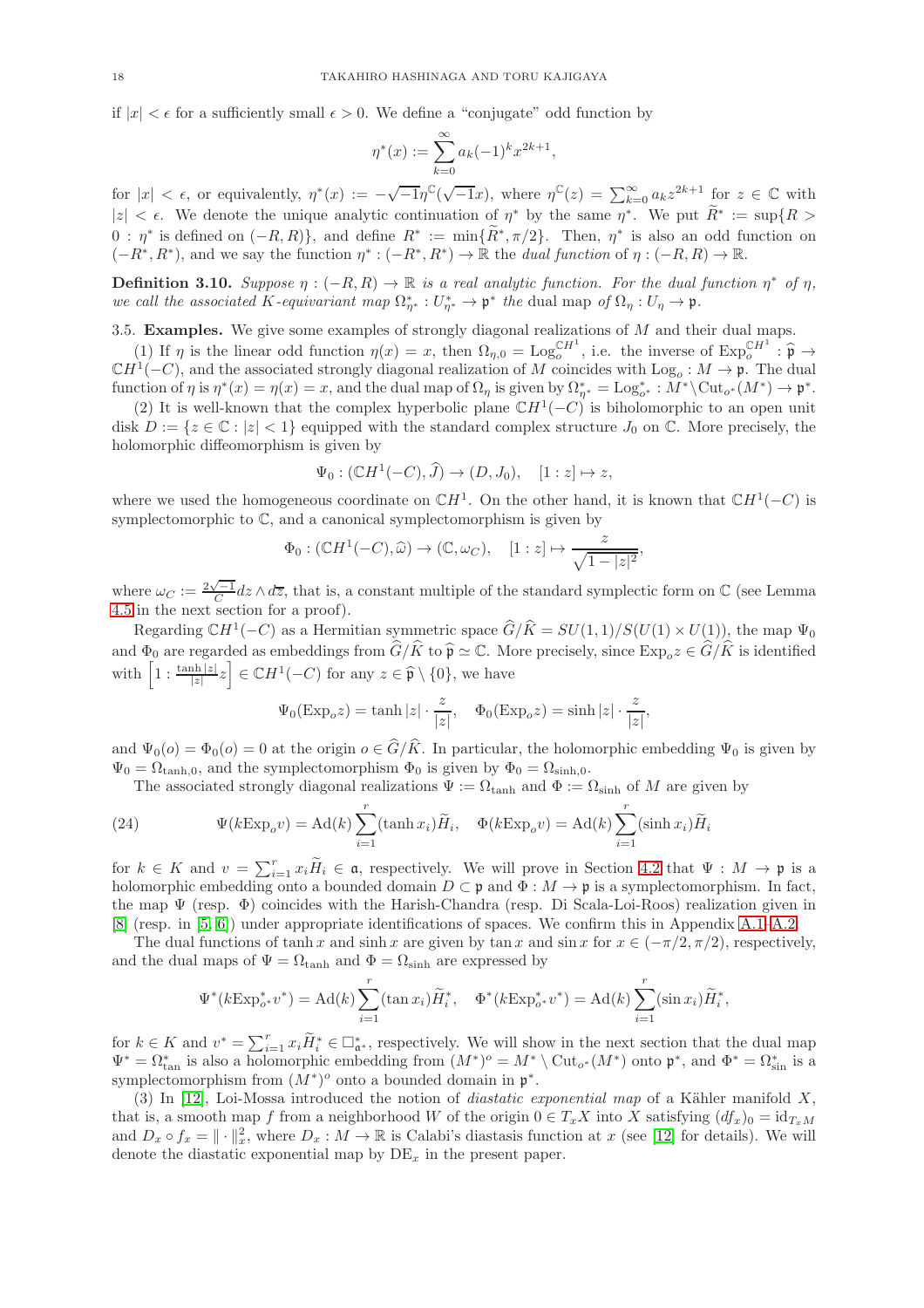Regarding an HSSNT M as a bounded domain D via the the Harish-Chandra realization, Loi-Mossa explicitly constructed the diastatic exponential map  $DE<sub>o</sub>: T<sub>o</sub>D \to D$  at the origin  $o \in D$  as a global diffeomorphism from  $T_oD$  onto D. It turns out that, under the identification  $D \simeq M$ , the inverse map  $\text{DL}_o := \text{DE}_o^{-1} : D \to T_o D$  is given by a strongly diagonal realization  $\Omega_\eta : M \to \mathfrak{p}$  associated with some injective odd function  $\eta$  such that  $\Omega_{\eta,0} : \mathbb{C}H^1(-C) \to \hat{\mathfrak{p}}$  is regarded as the diastatic exponential map for  $\mathbb{C}H^1(-C)$ . Moreover, the dual map  $\Omega_{\eta^*}$  of the map  $\Omega_{\eta}$  coincides with the diastatic exponential map for the compact dual  $M^*$  constructed in [\[12\]](#page-36-5). We give the details in Appendix [A.3.](#page-34-0)

### 4. Holomorphic/symplectic realizations

<span id="page-18-1"></span>Let  $M$  be an irreducible HSSNT. In this section, we show a canonical holomorphic/symplectic realization of  $M$  in  $\mathfrak p$  is obtained by a strongly diagonal realization. Throughout this section, we suppose  $\Omega_{\eta}: U_{\eta} \to \mathfrak{p}$  is a  $C^{1}$  strongly diagonal embedding of an open neighborhood  $U_{\eta}$  of  $o \in M$  associated with an injective odd function  $\eta$ .

<span id="page-18-5"></span>4.1. Complex/symplectic structure. In this subsection, we give a formula of the expression of the Kähler structure  $(\omega, J)$  of M on  $D_{\eta} = \Omega_{\eta}(U_{\eta}) \subset \mathfrak{p}$ . We show the formula has a better expression on an open dense subset of the section due to the strong diagonality.

Let w be an element in  $D_n$ . Then, by Zorn's Lemma, w is contained in a maximal abelian subspace  $\mathfrak a$ of  $\mathfrak p$ . We fix a containing w and denote the associated restricted root system by  $\Sigma$ . According to Lemma [2.5,](#page-8-2) we put

$$
\mathfrak{q}_{\gamma_i}:=\mathfrak{p}_i\oplus\mathfrak{a}_i=\mathfrak{p}_i\oplus J_o\mathfrak{p}_i(=\mathfrak{a}_i^\mathbb{C}),\quad \mathfrak{q}_\lambda:=\mathfrak{p}_\lambda\oplus\mathfrak{p}_{\overline{\lambda}}=\mathfrak{p}_\lambda\oplus J_o\mathfrak{p}_\lambda,\quad \mathfrak{q}_\varepsilon:=\mathfrak{p}_\varepsilon
$$

for  $\gamma_i \in \Gamma$ ,  $\lambda \in \Lambda$  and  $\epsilon \in E$ . Then, we obtain the following orthogonal decomposition of p into  $J_o$ -complex subspaces:

<span id="page-18-2"></span>(25) 
$$
\mathfrak{p} = \bigoplus_{\alpha \in \Gamma \sqcup \Lambda \sqcup E} \mathfrak{q}_{\alpha}
$$

Note that,  $\dim_{\mathbb{C}} \mathfrak{q}_{\gamma_i} = m_{\gamma_i} = 1$ ,  $\dim_{\mathbb{C}} \mathfrak{q}_{\lambda} = m_{\lambda}$  and  $\dim_{\mathbb{C}} \mathfrak{q}_{\epsilon} = m_{\epsilon}/2$ , where  $m_{\alpha}$  is the multiplicity of  $\alpha \in \Sigma_{+}.$ 

We shall derive formulas of the complex structure and the symplectic structure on  $D_{\eta} \cap \mathfrak{a}^{pri}$ , where  $\mathfrak{a}^{pri}$  is the set of principal elements in  $\mathfrak a$  of the K-action on  $\mathfrak p$ . Note that  $D_\eta \cap \mathfrak{a}^{pri}$  becomes an open dense subset in  $D_n$ .

<span id="page-18-0"></span>**Proposition 4.1.** Let  $\Omega_{\eta}: U_{\eta} \to \mathfrak{p}$  be a  $C^1$  strongly diagonal embedding associated with an injective odd function  $\eta$ . Then, the induced Kähler structure  $(J, \omega)$  at  $w \in D_{\eta} \cap \mathfrak{a}^{pri}$  via the map  $\Omega_{\eta}$  is expressed as follows: With respect to the decomposition [\(25\)](#page-18-2),  $J_w$  and  $\omega_w$  are decomposed into direct sums

<span id="page-18-4"></span>(26) 
$$
J_w = \bigoplus_{\alpha \in \Gamma \sqcup \Lambda \sqcup E} J_{\eta,\alpha}(w), \quad \omega_w = \bigoplus_{\alpha \in \Gamma \sqcup \Lambda \sqcup E} \omega_{\eta,\alpha}(w),
$$

and each  $J_{\eta,\alpha}(w)$  and  $\omega_{\eta,\alpha}(w)$  are given by

$$
J_{\eta,\alpha}(w) = \begin{cases} G_{\eta,\alpha}(w)J_o|_{\mathfrak{p}_{\alpha}} & \text{on } \mathfrak{p}_{\alpha} \\ -G_{\eta,\alpha}(w)^{-1}J_o|_{J_o\mathfrak{p}_{\alpha}} & \text{on } J_o\mathfrak{p}_{\alpha} \end{cases} \quad \text{if } \alpha \in \Gamma \sqcup \Lambda, \quad J_{\eta,\alpha}(w) = J_o|_{\mathfrak{q}_{\alpha}} \quad \text{if } \alpha \in E,
$$
  

$$
\omega_{\eta,\alpha}(w) = F_{\eta,\alpha}(w)\omega_o|_{\mathfrak{q}_{\alpha}}
$$

for some functions  $G_{\eta,\alpha}: D_\eta \cap \mathfrak{a}^{pri} \to \mathbb{R}$  and  $F_{\eta,\alpha}: D_\eta \cap \mathfrak{a}^{pri} \to \mathbb{R}$  depending on  $\eta$  and  $\alpha$ , respectively.

The functions  $G_{\eta,\alpha}$  and  $F_{\eta,\alpha}$  will be determined explicitly in the proof of this proposition.

To prove Proposition [4.1,](#page-18-0) we compute two linear isomorphisms  $(\exp v)_*: T_0M \simeq \mathfrak{p} \to T_xM$  and  $(\Omega_{\eta})_* : T_x M \to T_{\Omega_{\eta}(x)} D_{\eta}$  for any principal element  $x = \exp v \cdot o \in A$ .

Let  $x = \exp v \cdot o$  be a principal element for the K-action contained in A, that is, an element in A such that  $v \in \mathfrak{a}^{pri} = \{v \in \mathfrak{a} : \alpha(v) \neq 0 \text{ for any } \alpha \in \Sigma\}$ . Then,  $T_xM$  is decomposed into  $T_xM =$  $T_x^{\perp}(K \cdot x) \oplus T_x(K \cdot x) = T_x A \oplus T_x(K \cdot x)$ . We denote the fundamental vector field of the G-action on M at  $x \in M$  by  $X_{\alpha}^{\dagger}$  for  $X \in \mathfrak{g}$ , i.e.  $X_{x}^{\dagger} := (d/dt)|_{t=0} \exp tX \cdot x$ . Then, we have  $T_xA = \{H_x^{\dagger} : H \in \mathfrak{a}\}\$  and  $T_x(K \cdot x) = \{X_x^{\dagger} : X \in \mathfrak{k}\}.$ 

Recall that  $\mathfrak k$  is decomposed into  $\mathfrak k = \mathfrak k_0 \oplus \bigoplus_{\alpha \in \Sigma_+} \mathfrak k_\alpha$ , and we have

<span id="page-18-3"></span>(27) 
$$
[v, X_0] = 0, \quad [v, X_\alpha^\mathfrak{k}] = \alpha(v) X_\alpha^\mathfrak{p}, \quad [v, X_\alpha^\mathfrak{p}] = \alpha(v) X_\alpha^\mathfrak{k}
$$

for any  $\alpha \in \Sigma_{+}$  by [\(2\)](#page-5-1).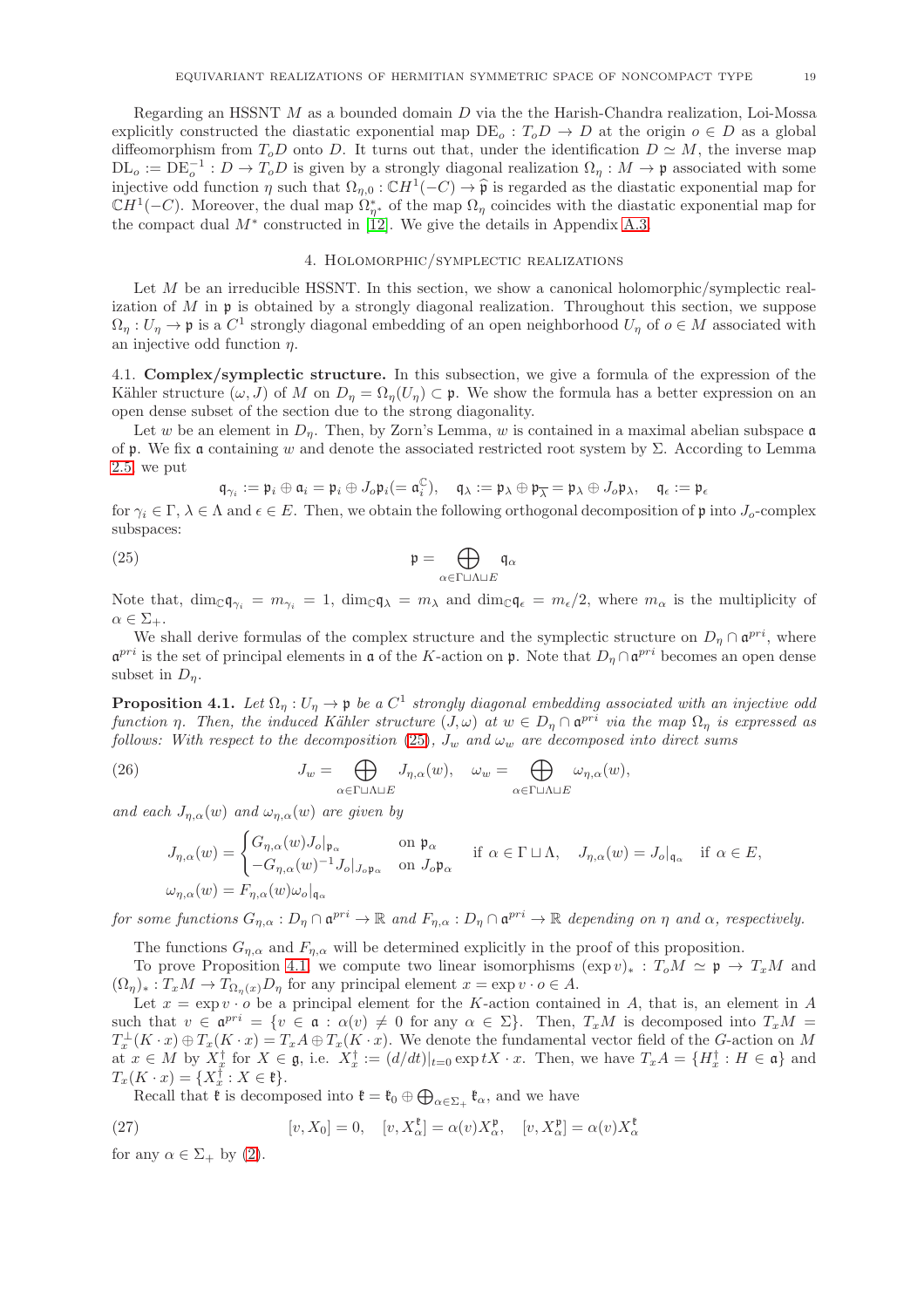<span id="page-19-2"></span>**Lemma 4.2.** Suppose  $x = \exp v \cdot o$  is a principal element of the K-action contained in A. Then we have

<span id="page-19-0"></span>(28) 
$$
(\exp v)_*\widetilde{H}_i = (\widetilde{H}_i)^{\dagger}_x, \quad (\exp v)_*X^{\mathfrak{p}}_\alpha = -\frac{1}{\sinh(\alpha(v))}(X^{\mathfrak{k}}_\alpha)^{\dagger}_x
$$

for any  $i = 1, \ldots, r$ ,  $X_{\alpha}^{\mathfrak{p}} \in \mathfrak{p}_{\alpha}$  and  $\alpha \in \Sigma_{+}$ .

*Proof.* The first equation of [\(28\)](#page-19-0) is obvious since  $H, v \in \mathfrak{a}$  and  $\mathfrak{a}$  is abelian. To prove the second equation, we compute  $(\exp v^{-1})_* X_x^{\dagger}$  for  $X \in \mathfrak{k}$ . We have

$$
(\exp v^{-1})_* X_x^{\dagger} = \frac{d}{dt}\Big|_{t=0} \exp v^{-1} \exp tX \exp v \cdot o = \frac{d}{dt}\Big|_{t=0} \exp(t\mathrm{Ad}(\exp v^{-1})X) \cdot o = (\mathrm{Ad}(\exp(-v))X)^{\top_p}
$$

for any  $X \in \mathfrak{k}$ . Putting  $X = X_{\alpha}^{\mathfrak{k}}$ , we see

$$
Ad(\exp(-v))X_{\alpha}^{\mathfrak{k}} = \sum_{k=0}^{\infty} \frac{(-1)^k}{k!} ad(v)^k X_{\alpha}^{\mathfrak{k}} = \cosh(\alpha(v))X_{\alpha}^{\mathfrak{k}} - \sinh(\alpha(v))X_{\alpha}^{\mathfrak{p}}
$$

by [\(27\)](#page-18-3). Therefore, we obtain  $(\exp v^{-1})_*(X_\alpha^{\mathfrak{k}})_x^{\dagger} = -\sinh(\alpha(v))X_\alpha^{\mathfrak{p}}$ . This proves the second formula of  $(28)$ .

<span id="page-19-3"></span>**Lemma 4.3.** Suppose  $x = \exp v \cdot o$  is a principal element of the K-action contained in  $A \cap U_n$ . We put  $w := \Omega_n(x) \in \mathfrak{p}$ . Then, we have

<span id="page-19-1"></span>(29) 
$$
(\Omega_{\eta})_{*}(\widetilde{H}_{i})_{x}^{\dagger} = \eta' \left(\frac{\gamma_{i}(v)}{2}\right) \widetilde{H}_{i}, \quad (\Omega_{\eta})_{*} (X_{\alpha}^{\dagger})_{x}^{\dagger} = -\alpha(w) X_{\alpha}^{\mathfrak{p}}
$$

for any  $i = 1, \ldots, r$ ,  $X_{\alpha}^{\ell} \in \mathfrak{k}_{\alpha}$  and  $\alpha \in \Sigma_{+}$ .

*Proof.* We put  $v = \sum_{i=1}^r x_i \widetilde{H}_i$ . Since  $\widetilde{H}_i, v \in \mathfrak{a}$  and  $\mathfrak{a}$  is abelian, we see

$$
(\Omega_{\eta})_{*}(\widetilde{H}_{i})_{x}^{\dagger} = \frac{d}{dt}\Big|_{t=0} \Omega_{\eta}(\exp t \widetilde{H}_{i} \exp v \cdot o) = \frac{d}{dt}\Big|_{t=0} \Omega_{\eta}(\exp(t \widetilde{H}_{i} + v) \cdot o)
$$

$$
= \frac{d}{dt}\Big|_{t=0} \eta(t + x_{i}) \widetilde{H}_{i} + (\text{const.}) = \eta'(x_{i}) \widetilde{H}_{i}.
$$

Since  $x_i = \langle v, H_i \rangle / ||H_i||^2 = \gamma_i(v)/2$ , we obtain the first equation of [\(29\)](#page-19-1).

On the other hand, by definition of  $\Omega_n$  and [\(27\)](#page-18-3), we have

$$
(\Omega_{\eta})_{*}(X_{\alpha}^{\mathfrak{k}})^{\dagger}_{x} = \frac{d}{dt}\Big|_{t=0} \Omega_{\eta}(\exp tX_{\alpha}^{\mathfrak{k}} \exp v \cdot o) = \frac{d}{dt}\Big|_{t=0} \sum_{i=1}^{r} \eta(x_{i}) \text{Ad}(\exp tX_{\alpha}^{\mathfrak{k}}) \widetilde{H}_{i}
$$

$$
= \sum_{i=1}^{r} \eta(x_{i})[X_{\alpha}^{\mathfrak{k}}, \widetilde{H}_{i}] = \left(-\sum_{i=1}^{r} \eta(x_{i}) \alpha(\widetilde{H}_{i})\right) X_{\alpha}^{\mathfrak{p}} = -\alpha(w) X_{\alpha}^{\mathfrak{p}}
$$

since  $w = \sum_{i=1}^r \eta(x_i) \widetilde{H}_i$ . This proves the formula.

Now, we give a proof of Proposition [4.1.](#page-18-0)

Proof of Proposition [4.1.](#page-18-0) Let  $w \in D_\eta$  be an arbitrary principal element of the K-action on  $D_\eta$ . As described earlier, we may assume  $w \in \mathfrak{a}$  for some maximal abelian subspace  $\mathfrak{a}$  in  $\mathfrak{p}$ . We put  $x = \exp v \cdot o =$  $\Omega_{\eta}^{-1}(w) \in A$ , where v is an element in **a** which is uniquely determined by w. Note that w is a principal element if and only if so is x for the K-action on M since  $\Omega_{\eta}$  is K-equivariant.

First, we consider the expression of the induced complex structure  $J_w$  at w. Suppose  $\alpha \in \Sigma_+ \setminus \Gamma$ . Then, by Lemmas [4.2](#page-19-2) and [4.3,](#page-19-3) we have

<span id="page-19-4"></span>(30) 
$$
(\Omega_{\eta})_* \circ (\exp v)_* X_{\alpha}^{\mathfrak{p}} = \frac{\alpha(w)}{\sinh(\alpha(v))} X_{\alpha}^{\mathfrak{p}}
$$

for any  $X_{\alpha}^{\mathfrak{p}} \in \mathfrak{p}_{\alpha}$ . On the other hand, Lemma [2.5](#page-8-2) shows that we have  $J_{o}X_{\alpha}^{\mathfrak{p}} \in \mathfrak{p}_{\overline{\alpha}}$ , where we put  $\overline{\epsilon} = \epsilon$ . Therefore, we have

<span id="page-19-5"></span>(31) 
$$
(\Omega_{\eta})_* \circ (\exp v)_*(J_o X_{\alpha}^{\mathfrak{p}}) = \frac{\overline{\alpha}(w)}{\sinh(\overline{\alpha}(v))} J_o X_{\alpha}^{\mathfrak{p}}.
$$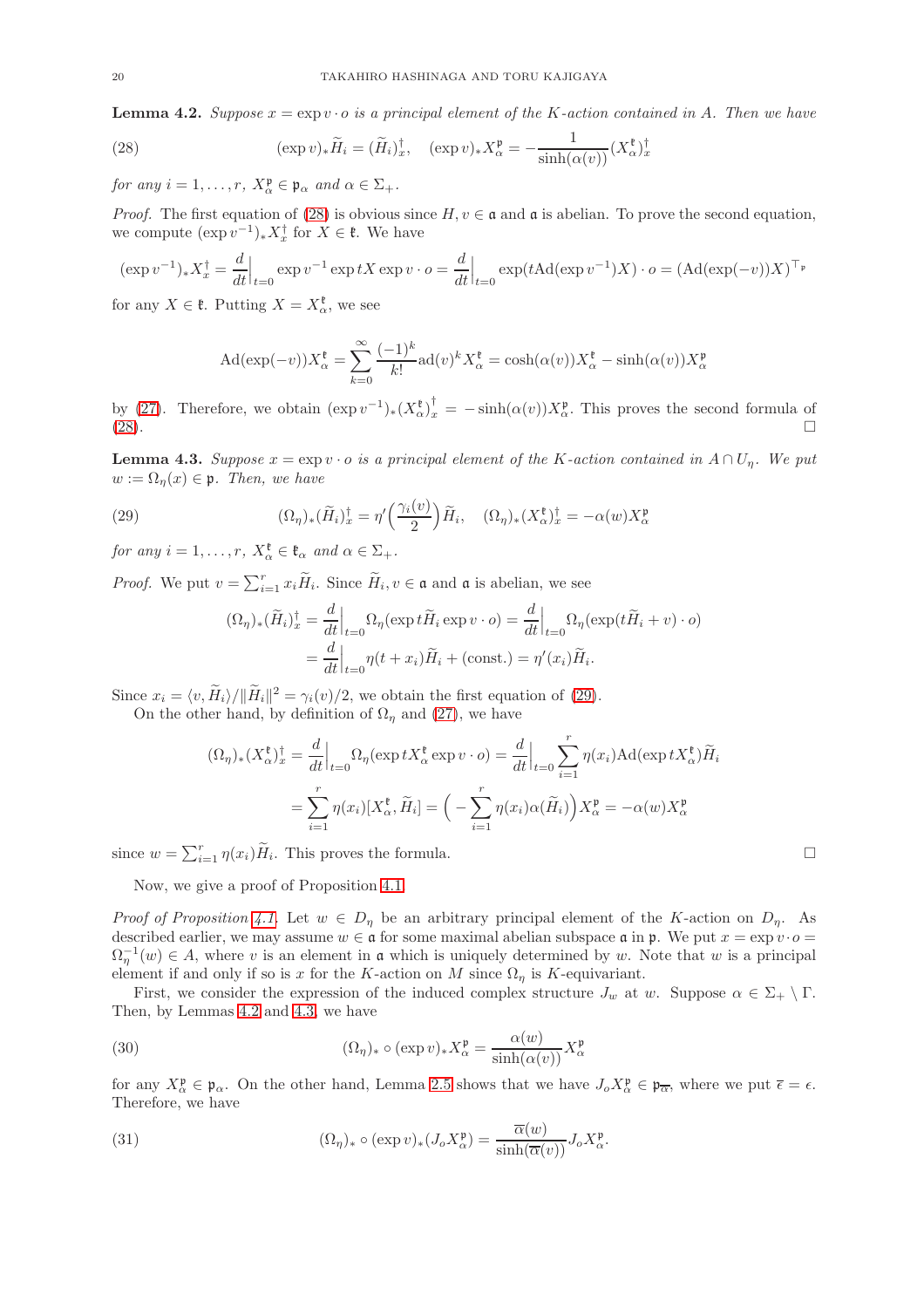The induced complex structure at  $T_w D_\eta$  is defined by  $J_w := (\Omega_\eta)_* \circ J_x \circ (\Omega_\eta^{-1})_*$ . Since  $J_x = (\exp v)_* \circ$  $J_o \circ (\exp v)_*^{-1}$ , it follows from [\(30\)](#page-19-4) and [\(31\)](#page-19-5) that

$$
J_w X_\alpha^\mathfrak{p} = \frac{\overline{\alpha}(w)}{\alpha(w)} \cdot \frac{\sinh \alpha(v)}{\sinh \overline{\alpha}(v)} J_o X_\alpha^\mathfrak{p}
$$

for any  $X_{\alpha}^{\mathfrak{p}} \in \mathfrak{p}_{\alpha}$  and  $\alpha \in \Sigma_{+} \setminus \Gamma$ .

Similar computations show that

$$
J_w X_{\gamma_i}^{\mathfrak{p}} = \eta' \left( \frac{\gamma_i(v)}{2} \right) \cdot \frac{\sinh(\gamma_i(v))}{\gamma_i(w)} J_o X_{\gamma_i}^{\mathfrak{p}}, \quad J_w \widetilde{H}_i = \eta' \left( \frac{\gamma_i(v)}{2} \right)^{-1} \cdot \frac{\gamma_i(w)}{\sinh(\gamma_i(v))} J_o \widetilde{H}_i.
$$

Note that [\(29\)](#page-19-1) shows that  $\eta'(\gamma_i(v)/2) \neq 0$  since  $\Omega_{\eta}$  is an embedding. Moreover, we have

$$
\gamma_i(w) = \gamma_i \left( \sum_{i=1}^r \eta(x_i) \widetilde{H}_i \right) = 2\eta(x_i) = 2\eta \left( \frac{\gamma_i(v)}{2} \right)
$$

.

Thus, if we put

<span id="page-20-1"></span>(32) 
$$
G_{\eta,\alpha}(w) = \begin{cases} \eta' \left(\frac{\gamma_i(v)}{2}\right) \eta \left(\frac{\gamma_i(v)}{2}\right)^{-1} \frac{\sinh \gamma_i(v)}{2} & \text{if } \alpha = \gamma_i \in \Gamma \\ \frac{\overline{\alpha}(w)}{\alpha(w)} \cdot \frac{\sinh \alpha(v)}{\sinh \overline{\alpha}(v)} & \text{if } \alpha \in \Lambda \sqcup E \end{cases}
$$

then we obtain the first formula of [\(26\)](#page-18-4). Note that if  $\alpha = \epsilon$ , we have  $G_{\eta,\epsilon} = 1$  and hence,  $J_w|_{\mathfrak{p}_{\epsilon}} = J_o|_{\mathfrak{p}_{\epsilon}}$ .

Next, we consider the induced symplectic structure  $\omega_w := (\Omega_{\eta}^{-1})^* \omega_x = (\Omega_{\eta}^{-1})^* \circ (\exp v^{-1})^* \omega_o$ . Note that  $\omega_o$  is decomposed into  $\omega_o = \bigoplus_{\alpha \in \Gamma} \text{diag} \omega_o |_{\mathfrak{q}_\alpha}$ . Thus, Lemmas [4.2](#page-19-2) and [4.3](#page-19-3) imply  $\omega_w$  is also decomposed into  $\omega_w = \bigoplus_{\alpha \in \Gamma \sqcup \Lambda \sqcup E} \omega_w|_{\mathfrak{q}_\alpha}$ . Moreover, for any  $\alpha \in \Sigma_+ \setminus \Gamma$ , we have

$$
(\exp v^{-1})_* \circ (\Omega_{\eta}^{-1})_* X_{\alpha}^{\mathfrak{p}} = \frac{\sinh \alpha(v)}{\alpha(w)} X_{\alpha}^{\mathfrak{p}}.
$$

Therefore, we see

$$
\omega_w(X_\alpha^{\mathfrak{p}}, Y_\overline{\alpha}^{\mathfrak{p}}) = \frac{\sinh \alpha(v) \cdot \sinh \overline{\alpha}(v)}{\alpha(w) \cdot \overline{\alpha}(w)} \omega_o(X_\alpha^{\mathfrak{p}}, Y_\overline{\alpha}^{\mathfrak{p}})
$$

for any  $X_{\alpha}^{\mathfrak{p}} \in \mathfrak{p}_{\alpha}$  and  $Y_{\overline{\alpha}}^{\mathfrak{p}} \in \mathfrak{p}_{\overline{\alpha}}$  with  $\alpha \in \Sigma_+ \setminus \Gamma$ . Similar computations show that

$$
\omega_w(X_{\gamma_i}^{\mathfrak{p}}, \widetilde{H}_i) = \eta' \left(\frac{\gamma_i(v)}{2}\right)^{-1} \cdot \frac{\sinh \gamma_i(v)}{\gamma_i(w)} \omega_o(X_{\gamma_i}^{\mathfrak{p}}, \widetilde{H}_i).
$$

Therefore, by putting

<span id="page-20-2"></span>(33) 
$$
F_{\eta,\alpha}(w) = \begin{cases} \eta' \left(\frac{\gamma_i(v)}{2}\right)^{-1} \eta \left(\frac{\gamma_i(v)}{2}\right)^{-1} \frac{\sinh \gamma_i(v)}{2} & \text{if } \alpha = \gamma_i \in \Gamma \\ \frac{\sinh \alpha(v) \cdot \sinh \overline{\alpha}(v)}{\alpha(w) \cdot \overline{\alpha}(w)} & \text{if } \alpha \in \Lambda \sqcup E \end{cases}
$$

we obtain the second formula of  $(26)$ .

<span id="page-20-0"></span>4.2. **Proof of Theorem [1.3.](#page-2-0)** In this subsection, we give a proof of Theorem [1.3](#page-2-0) (see also Theorem [4.6](#page-21-0)) below). We begin with the following lemma.

<span id="page-20-3"></span>**Lemma 4.4.** Let  $\Omega : M \to \mathfrak{p}$  be a K-equivariant  $C^1$  embedding of M such that  $\Omega(A) \subseteq \mathfrak{a}$ . If furthermore,  $\Omega$  preserves the holomorphic structure or the symplectic structure, then  $\Omega$  is a strongly diagonal realization of M.

*Proof.* By Proposition [3.3,](#page-13-0) we may assume  $\Omega$  is given by

$$
\Omega\left(k \cdot \mathrm{Exp}_o\left(\sum_{i=1}^r x_i \widetilde{H}_i\right)\right) = \mathrm{Ad}(k) \sum_{i=1}^r h \circ p_{1i}(x_1,\ldots,x_r) \widetilde{H}_i
$$

for some differentiable function  $h : \mathbb{R}^r \to \mathbb{R}$  satisfying (a) and (b) in Lemma [3.2.](#page-12-5) Then, for any principal element  $x = \exp v \cdot o \in A$  such that  $v = \sum_{i=1}^r x_i \widetilde{H}_i \in \mathfrak{a}$ , a similar computation given in Lemma [4.3](#page-19-3) shows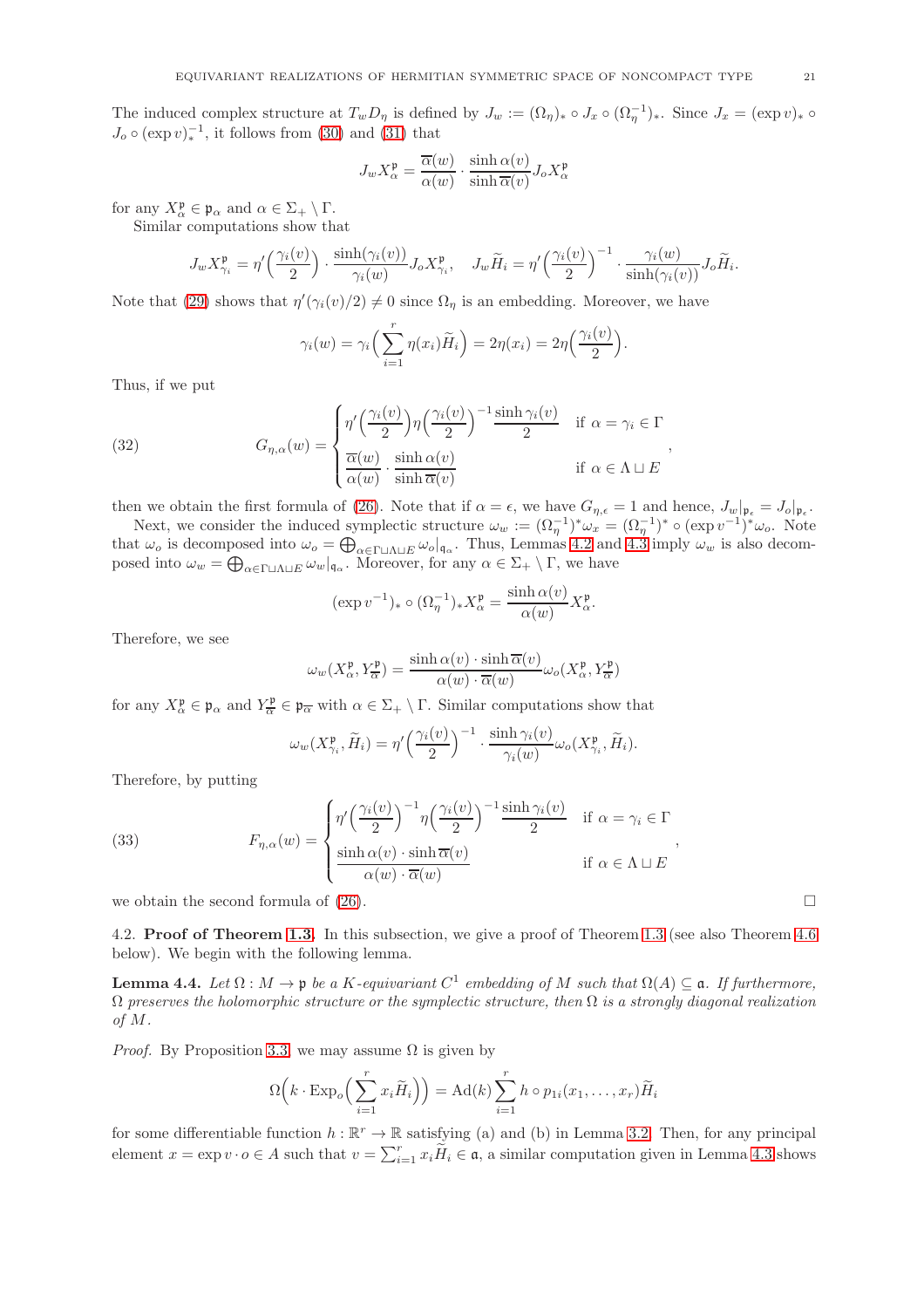that

<span id="page-21-3"></span>(34) 
$$
\Omega_*(\widetilde{H}_1)_x^{\dagger} = \frac{d}{dt}\Big|_{t=0} \Omega(\exp(t\widetilde{H}_1)\exp v \cdot o) = \frac{d}{dt}\Big|_{t=0} \Omega(\exp(t\widetilde{H}_1 + v))
$$

$$
= \frac{d}{dt}\Big|_{t=0} \sum_{i=1}^r h \circ p_{1i}(t + x_1, x_2, \dots, x_r)\widetilde{H}_i = \sum_{i=1}^r \frac{\partial h}{\partial x_i} \circ p_{1i}(x_1, \dots, x_r)\widetilde{H}_i.
$$

Moreover, for the basis  $Z_j$  of  $\mathfrak{g}_j$  given in Lemma [2.4,](#page-7-5) we have

<span id="page-21-2"></span>(35) 
$$
\Omega_*(Z_j^{\mathfrak{k}})_x^{\dagger} = \frac{d}{dt}\Big|_{t=0} \Omega(\exp(tZ_j^{\mathfrak{k}}) \exp v \cdot o) = \frac{d}{dt}\Big|_{t=0} \text{Ad}(\exp(tZ_j^{\mathfrak{k}}))\Omega(\text{Exp}_o v)
$$
  

$$
= \sum_{i=1}^r h \circ p_{1i}(x_1,\ldots,x_r)[Z_j^{\mathfrak{k}},\widetilde{H}_i] = -2h \circ p_{1j}(x_1,\ldots,x_r)Z_j^{\mathfrak{p}} = -h \circ p_{1j}(x_1,\ldots,x_r)J_o\widetilde{H}_j
$$

for any  $j = 1, \ldots, r$ . In particular,  $\Omega_*(Z_j^{\mathfrak{k}})_x^{\dagger} \in \mathfrak{p}_j = \mathbb{R} J_o \widetilde{H}_j$ .

If  $\Omega : (M, J) \to (\mathfrak{p}, J_o)$  is holomorphic, we have  $\Omega_* J_x(H_1)_x^{\dagger} = J_o \Omega_*(H_1)_x^{\dagger}$ . Here, we have that  $\Omega_* J_x(\widetilde{H}_1)_x^{\dagger} \in \mathfrak{p}_1 = \mathbb{R} J_o \widetilde{H}_1$ . Indeed,

$$
\Omega_* J_x(\widetilde{H}_1)_x^{\dagger} = \Omega_* (\exp v)_* J_o(\exp v)_*^{-1} (\widetilde{H}_1)_x^{\dagger} = \Omega_* (\exp v)_* J_o \widetilde{H}_1 = \Omega_* (\exp v)_* (2Z_1^{\mathfrak{p}}),
$$

and by Lemma [4.2,](#page-19-2) we have  $(\exp v)_* Z_1^{\mathfrak{p}} \in {\mathfrak{k}}_1 = {\mathbb{R}} Z_1^{\mathfrak{k}}$  and hence,  $\Omega_* (\exp v)_* (2Z_1^{\mathfrak{p}}) \in {\mathfrak{p}}_1 = {\mathbb{R}} J_o \widetilde{H}_1$  by [\(35\)](#page-21-2). Therefore, the equation  $\Omega_* J_x(H_1)^{\dagger}_x = J_o \Omega_*(H_1)^{\dagger}_x$  and [\(34\)](#page-21-3) show that

$$
\frac{\partial h}{\partial x_j} \circ p_{1j}(x_1,\ldots,x_r) = 0
$$

for any  $j > 1$  and any  $v = \sum_{i=1}^r x_i \widetilde{H}_i \in \mathfrak{a}^{pri}$ . This implies  $\partial h/\partial x_j = 0$  on  $\mathfrak{a}$  for any  $j > 1$  since  $p_{1j}$  maps  $\mathfrak{a}^{pri}$  to  $\mathfrak{a}^{pri}$  bijectively and  $\mathfrak{a}^{pri}$  is an open dense subset in  $\mathfrak{a} \simeq \mathbb{R}^r$ . Thus, h is independent of the variable  $x_i$  for any  $j > 1$ , and this implies that  $\Omega$  is strongly diagonal.

Next, we suppose  $\Omega : (M, \omega) \to (\mathfrak{p}, \omega_o)$  is symplectic. Since  $\omega_x((\tilde{H}_1)_x^{\dagger}, (Z_j^{\mathfrak{p}})_x^{\dagger}) = 0$  for any  $j \neq 1$ , the equations [\(34\)](#page-21-3) and [\(35\)](#page-21-2) show that

$$
0 = \Omega^* \omega_o((\widetilde{H}_1)_x^{\dagger}, (Z_j^{\mathfrak{k}})_x^{\dagger}) = -\frac{\partial h}{\partial x_j} \circ p_{1j}(x_1,\ldots,x_r) \cdot h \circ p_{1j}(x_1,\ldots,x_r) \cdot C.
$$

Since  $\Omega$  is an embedding, h is not identically 0 on any open subset in a, and hence, if  $\Omega^*\omega_o = \omega$ , then  $\partial h/\partial x_j = 0$  holds on  $\mathfrak{a}^{pri}$  for any  $j > 1$ . This implies  $\Omega$  is strongly diagonal.

Recall that any strongly diagonal realization  $\Omega = \Omega_{\eta} : M \to \mathfrak{p}$  is obtained by an extension of the  $\widehat{K}$ -equivariant embedding  $\Omega_{\eta,0} : \mathbb{C}H^1(-C) \to \widehat{\mathfrak{p}}$  of  $\mathbb{C}H^1(-C) \simeq \widehat{G}/\widehat{K}$  associated with an injective odd function  $\eta$  defined on R. If  $\Omega_{\eta}$  is holomorphic (resp. symplectic), it is necessary to assume that so is  $\Omega_{\eta,0}$  since  $\Omega|_{A_i^{\mathbb{C}}}$  is identified with  $\Omega_{\eta,0}$ . Here, the holomorphic/symplectic  $\Omega_{\eta,0}$  is uniquely determined as follows, up to appropriate constant multiple:

<span id="page-21-1"></span>**Lemma 4.5.** Suppose the map  $\Omega_{\eta,0}$  is a C<sup>1</sup>-embedding.

- (i)  $\Omega_{n,0}$  is holomorphic if and only if  $\eta(x) = \tanh x$  up to non-zero constant multiple.
- (ii)  $\Omega_{n,0}$  is symplectic if and only if  $\eta(x) = \sinh x$  up to sign.

*Proof.* We apply Proposition [4.1](#page-18-0) by assuming  $\Omega_{\eta} = \Omega_{\eta,0}$ . If  $\Omega_{\eta,0}$  is holomorphic (resp. symplectic), then we have  $J_w = J_o$  (resp.  $\omega_w = \omega_o$ ) for  $w \in D_\eta \cap \mathfrak{a}^{pri}$  in Proposition [4.1,](#page-18-0) and hence, [\(32\)](#page-20-1) (resp. [\(33\)](#page-20-2)) implies that  $\eta$  satisfies the following ordinary differential equation on the interval  $(0, \infty)$ :

$$
\eta'(x)\eta(x)^{-1}\frac{\sinh 2x}{2} = 1 \quad \left(\text{resp. } \eta'(x)^{-1}\eta(x)^{-1}\frac{\sinh 2x}{2} = 1\right).
$$

The solution with  $\eta(0) = 0$  is given by  $\eta(x) = c \tanh x$  (resp.  $\eta(x) = \pm \sinh x$ ). Conversely, if  $\eta(x) =$ c tanh x (resp.  $\eta(x) = \pm \sinh x$ ), it is easy to see that  $J_w = J_o$  (resp.  $\omega_w = \omega_o$ ) for any  $w \in D_\eta \cap \mathfrak{a}^{pri}$ . Since  $(J, \omega)$  and  $(J_0, \omega_0)$  are K-invariant, we see  $\Omega_{n,0}$  is holomorphic (resp. symplectic) on an open dense subset in  $CH^1(-C)$ , and the property is extended to whole  $M = CH^1(-C)$ .

Conversely, if  $\Omega_{n,0}$  is holomorphic/symplectic, then so is  $\Omega_n$ :

<span id="page-21-0"></span>**Theorem 4.6.** Let  $M = G/K$  be an irreducible Hermitian symmetric space of noncompact type.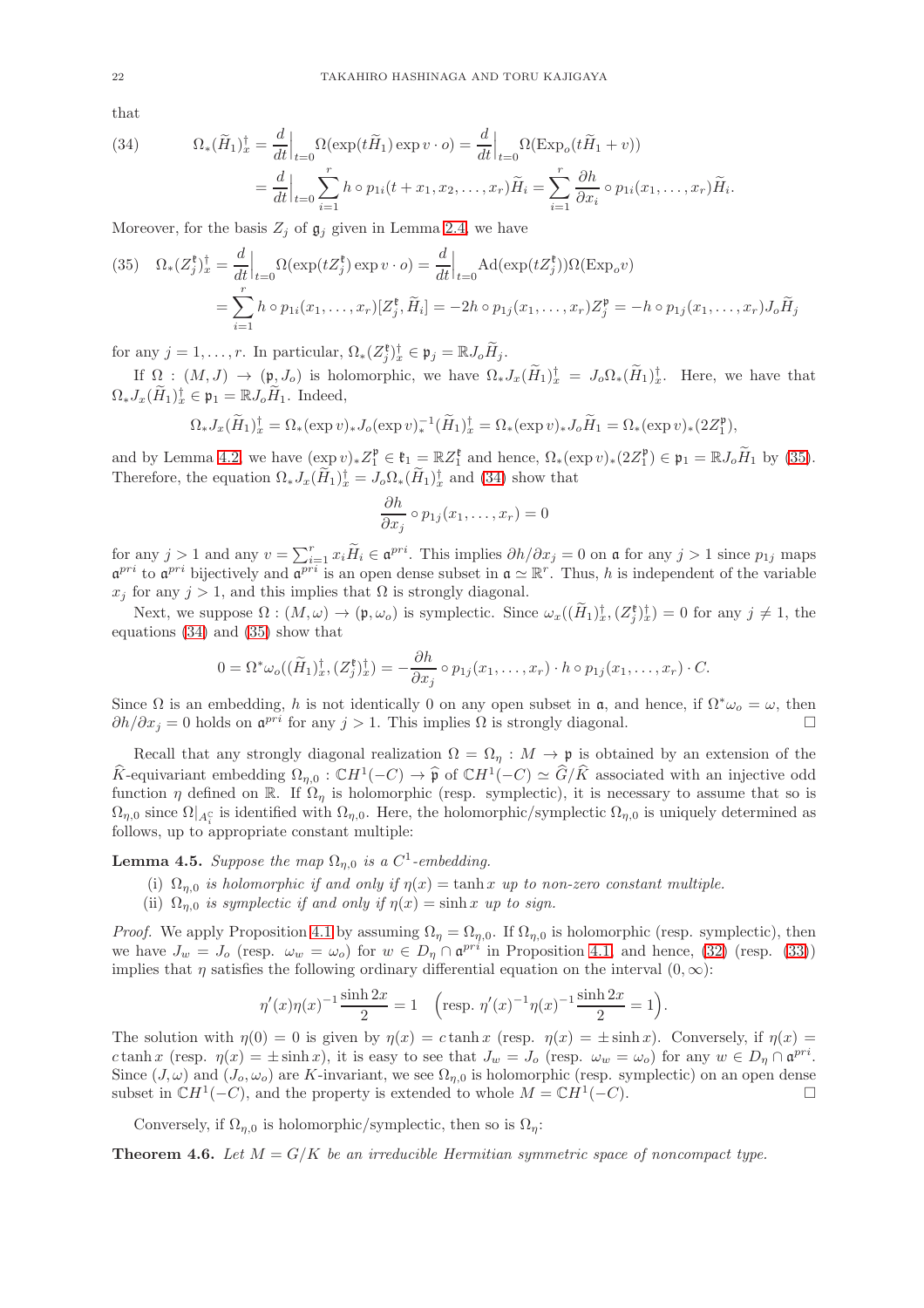- (i) The map  $\Psi = \Omega_{\text{tanh}} : (M, J) \to (\mathfrak{p}, J_o)$  is a K-equivariant holomorphic embedding. Moreover,  $\Psi$  is the unique (up to constant multiple) K-equivariant holomorphic embedding such that A is mapped into a.
- (ii) The map  $\Phi = \Omega_{\text{sinh}} : (M, \omega) \to (\mathfrak{p}, \omega_o)$  is a K-equivariant symplectomorphism. Moreover,  $\Phi$  is the unique (up to sign) K-equivariant symplectic embedding such that A is mapped into  $a$ .

*Proof.* By Proposition [4.1,](#page-18-0) it is sufficient to show that  $G_{\tanh,\alpha}(w) = 1$  (resp.  $F_{\sinh,\alpha}(w) = 1$ ) for any  $\alpha \in \Lambda \sqcup \Gamma \sqcup E$  and any principal element  $w \in D_n$ , which leads  $J_w = J_o$  (resp.  $\omega_w = \omega_o$ ), since the set of principal elements is open dense in  $\mathfrak a$  and  $J$ ,  $J_o$ ,  $\omega$  and  $\omega_o$  are K-invariant.

By Lemma [4.5,](#page-21-1) we have  $G_{\tanh,\gamma}(w) = 1$  and  $F_{\sinh,\gamma}(w) = 1$  for any  $\gamma \in \Gamma$ . Also, it is easy to see from [\(32\)](#page-20-1) and [\(33\)](#page-20-2) that  $G_{\tanh,\epsilon}(w) = 1$  and  $F_{\sinh,\epsilon}(w) = 1$  for any  $\epsilon \in E$ .

On the other hand, for an element  $\lambda = e_i + e_j \in \Lambda$ , by putting  $v = \sum_{i=1}^r x_i \widetilde{H}_i$  so that  $w = \sum_{i=1}^r \eta(x_i) \widetilde{H}_i$ , it follows from (32) and (33) that  $\prod_{i=1}^r \eta(x_i) H_i$ , it follows from [\(32\)](#page-20-1) and [\(33\)](#page-20-2) that

$$
G_{\tanh,\lambda}(w) = \frac{\tanh x_i - \tanh x_j}{\tanh x_i + \tanh x_j} \cdot \frac{\sinh(x_i + x_j)}{\sinh(x_i - x_j)}, \quad F_{\sinh,\lambda}(w) = \frac{\sinh(x_i + x_j) \cdot \sinh(x_i - x_j)}{(\sinh x_i + \sinh x_j)(\sinh x_i - \sinh x_j)}.
$$

The right hand sides of both equations are equal to 1 since the following trigonometric identities hold for any complex numbers  $z, w$  except the singularities of tanh:

$$
(\tanh z - \tanh w)\sinh(z + w) = (\tanh z + \tanh w)\sinh(z - w),
$$

$$
\sinh(z+w)\sinh(z-w) = (\sinh z + \sinh w)(\sinh z - \sinh w).
$$

This proves that  $\Psi$  is holomorphic, and  $\Phi$  is symplectic.

The uniqueness of each map follows from Lemmas [4.4](#page-20-3) and [4.5.](#page-21-1)  $\Box$ 

**Remark 4.7.** It also follows from  $(32)$ ,  $(33)$  that we have

$$
F_{\tanh,\alpha}(w) = \cosh^2\left(\frac{\alpha(v) + \overline{\alpha}(v)}{2}\right) \cosh^2\left(\frac{\alpha(v) - \overline{\alpha}(v)}{2}\right),
$$
  

$$
G_{\sinh,\alpha}(w) = \cosh^2\left(\frac{\alpha(v)}{2}\right) \cosh^{-2}\left(\frac{\overline{\alpha}(v)}{2}\right)
$$

for  $\alpha \in \Gamma \sqcup \Lambda \sqcup E$ . Here, we define  $\overline{\alpha} := \alpha$  if  $\alpha \in E$  and  $\overline{\gamma} := 0$  if  $\gamma \in \Gamma$ .

4.3. Proof of Theorem [1.4.](#page-3-0) Let  $M^* = G^*/K$  be the compact dual of an irreducible HSSNT  $M = G/K$ . We show the dual map of the holomorphic (resp. symplectic) embedding  $\Psi$  (resp.  $\Phi$ ) is also holomorphic (resp. symplectic). We use the same notations given in Section [2](#page-5-0) and Subsection [3.4.](#page-15-1)

Recall that  $\mathfrak{g}^* = \mathfrak{k} \oplus \mathfrak{p}^*$ , where  $\mathfrak{p}^* = \sqrt{-1}\mathfrak{p}$ . We identify  $\mathfrak{p}$  and  $\mathfrak{p}^*$  by  $\sqrt{-1} : \mathfrak{p} \to \mathfrak{p}^*$ , and we denote the element in  $\mathfrak{p}^*$  by  $X^* = \sqrt{-1}X$  for  $X \in \mathfrak{p}$ . Let  $\mathfrak{a}^* := \sqrt{-1}\mathfrak{a}$  be a maximal abelian subspace in  $\mathfrak{p}^*$ , where  $\alpha$  is a maximal abelian subspace in  $\mathfrak{p}$ . Then, the dual spaces of  $\alpha$  and  $\alpha^*$  are identified by the map  $\alpha \mapsto \alpha^* := -\sqrt{-1}\alpha$ . Note that, then we have  $\alpha(H) = \alpha^*(H^*)$  for any  $\alpha$  and  $H \in \mathfrak{a}$ .

For an element  $\alpha^*$  in the dual space of  $\mathfrak{a}^*$ , we put  $\mathfrak{g}_{\alpha^*}^* := \{ Y \in \mathfrak{g}^* : (\text{ad}(H^*))^2 Y = -(\alpha^*(H^*))^2 Y \ \forall H^* \in \mathfrak{g}_{\alpha^*} \}$  $\mathfrak{a}^*$ . Note that  $\mathfrak{g}_{\alpha^*}^* = \mathfrak{g}_{-\alpha^*}^*$ . We call  $\alpha^*$  a *(restricted) root* if  $\mathfrak{g}_{\alpha^*}^* \neq \{0\}$ , and denote the set of nonzero roots by  $\Sigma^*$ . We define an ordering on  $\mathfrak{a}^*$  by the ordering on  $\mathfrak{a}$  via the isomorphism  $\sqrt{-1}$ :  $\mathfrak{a} \simeq \mathfrak{a}^*$ , and we denote the set of positive roots by  $\Sigma_{+}^{*}$ .

It turns out that  $\mathfrak{g}_{\alpha^*}^*$  is linear isomorphic to  $\mathfrak{g}_{\alpha}$  for any  $\alpha$  by the restriction of the linear isomorphism  $\mathfrak{g} \to \mathfrak{g}^*, X^{\mathfrak{k}} + X^{\mathfrak{p}} \to X^{\mathfrak{k}} + \sqrt{-1}X^{\mathfrak{p}}$ . Hence the multiplicity  $m^*_{\alpha^*} := \dim_{\mathbb{R}} \mathfrak{g}^*_{\alpha^*}$  of  $\alpha^* \in \Sigma^*_{+}$  is equal to the multiplicity  $m_{\alpha}$  of  $\alpha \in \Sigma$  and the type of the restricted root system  $\Sigma^*$  is the same as the type of  $\Sigma$ . We put  $\mathfrak{k}_{\alpha^*} := \mathfrak{k} \cap \mathfrak{g}_{\alpha^*}^* (= \mathfrak{k}_{\alpha})$  and  $\mathfrak{p}_{\alpha^*}^* := \mathfrak{p}^* \cap \mathfrak{g}_{\alpha^*}^*$  for each  $\alpha^* \in \Sigma^*_+$ . Then, we obtain decompositions

$$
\mathfrak{k}=\mathfrak{k}_0\oplus\bigoplus_{\alpha^*\in\Sigma^*_+}\mathfrak{k}_{\alpha^*},\quad \mathfrak{p}^*=\mathfrak{a}^*\oplus\bigoplus_{\alpha^*\in\Sigma^*_+}\mathfrak{p}^*_{\alpha^*},
$$

 $\text{and } [\mathfrak{k}_{\alpha^*}, \mathfrak{k}_{\beta^*}] \subset \mathfrak{k}_{\alpha^*+\beta^*} \oplus \mathfrak{k}_{\alpha^*-\beta^*}, \ [\mathfrak{k}_{\alpha^*}, \mathfrak{p}_{\beta^*}] \subset \mathfrak{p}_{\alpha^*+\beta^*}^* \oplus \mathfrak{p}_{\alpha^*-\beta^*}^*, \ [\mathfrak{p}_{\alpha^*}^*, \mathfrak{p}_{\beta^*}^*] \subset \mathfrak{k}_{\alpha^*+\beta^*} \oplus \mathfrak{k}_{\alpha^*-\beta^*} \text{ for any } \alpha^* \in \mathfrak{p}_{\alpha^*+\beta^*}$  $\alpha^*, \beta^* \in \Sigma^*_+.$ 

Any element  $X_{\alpha^*} \in \mathfrak{g}_{\alpha^*}^*$  is decomposed into  $X_{\alpha^*} = X_{\alpha^*}^{\mathfrak{k}} + X_{\alpha^*}^{\mathfrak{p}^*}$  for  $X_{\alpha^*}^{\mathfrak{k}} \in \mathfrak{k}_{\alpha^*}$  and  $X_{\alpha^*}^{\mathfrak{p}^*} \in \mathfrak{p}_{\alpha^*}^*$ . Since  $X_{\alpha^*}^{\mathfrak{k}} = X_{\alpha}^{\mathfrak{k}}$  and  $X_{\alpha^*}^{\mathfrak{p}^*} = \sqrt{-1}X_{\alpha}^{\mathfrak{p}}$ , where  $X_{\alpha} = X_{\alpha}^{\mathfrak{k}} + X_{\alpha}^{\mathfrak{p}} \in \mathfrak{g}_{\alpha}$  is the corresponding element of  $X_{\alpha^*}$  by the identification  $\mathfrak{g}_{\alpha} \simeq \mathfrak{g}_{\alpha^*}^*$ , [\(2\)](#page-5-1) shows that we have

<span id="page-22-0"></span>(36) 
$$
[H^*, X_{\alpha^*}^{\mathfrak{k}}] = \alpha^*(H^*) X_{\alpha^*}^{\mathfrak{p}^*}, \quad [H^*, X_{\alpha^*}^{\mathfrak{p}^*}] = -\alpha^*(H^*) X_{\alpha^*}^{\mathfrak{k}}
$$

for any  $H^* \in \mathfrak{a}^*$ . We also note that  $[\mathfrak{a}^*, \mathfrak{k}_0] = 0$ .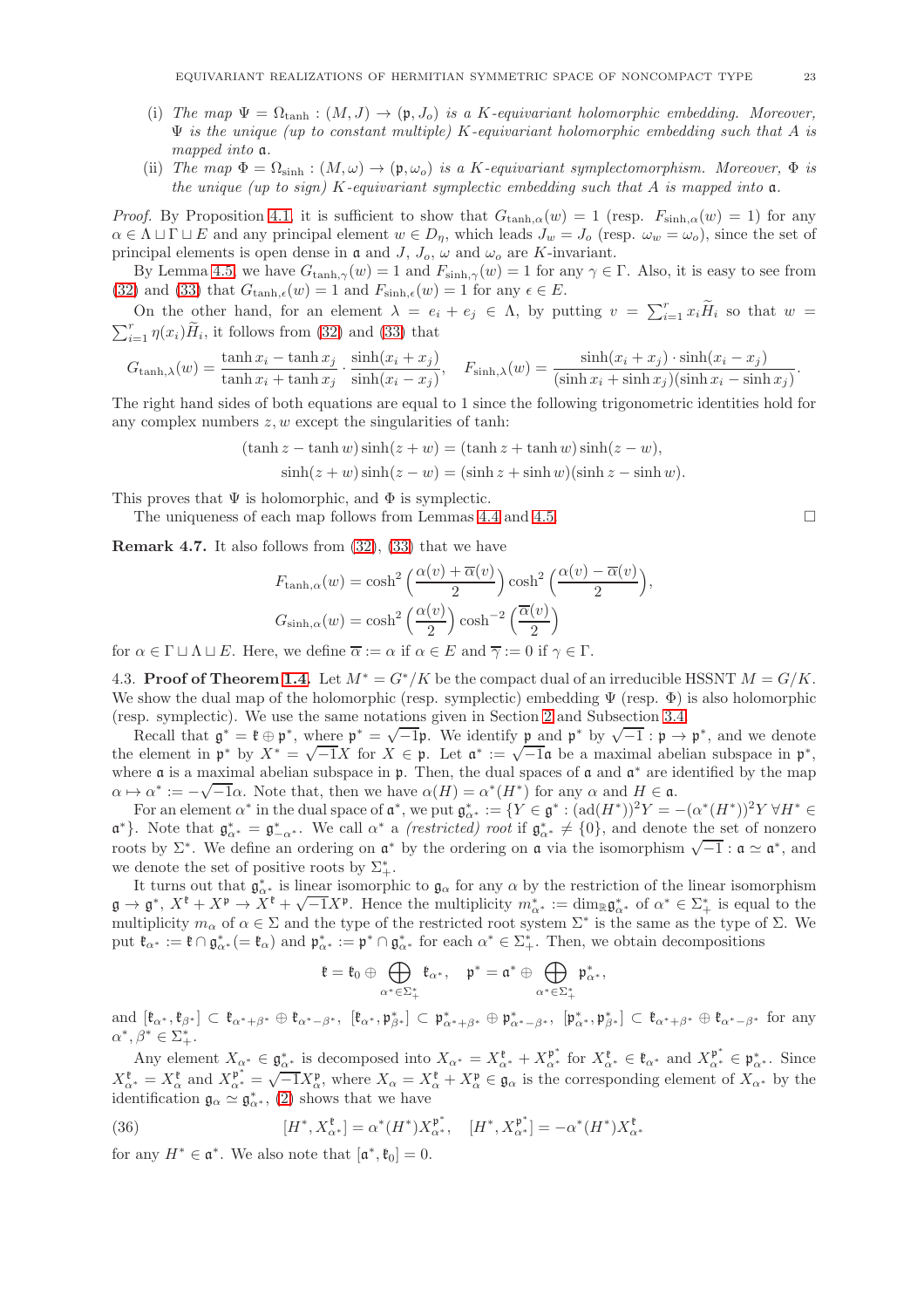Recall that  $\Sigma_+ = \Lambda \sqcup \overline{\Lambda} \sqcup E \sqcup \Gamma$ . We put  $\Lambda^* = -\sqrt{-1}\Lambda$ ,  $\overline{\Lambda^*} = -\sqrt{-1}(\overline{\Lambda})$ ,  $E^* = -\sqrt{-1}E$ , and  $\Gamma^* =$  $-\sqrt{-1}$ Γ. Since the element  $\zeta \in \mathfrak{c}(\mathfrak{k})$  given in Lemma [2.4](#page-7-5) defines the complex structure  $J_o^* := \text{ad}(\zeta) |_{\mathfrak{p}^*}$ on p ∗ , we see the following analogous to Lemma [2.5:](#page-8-2)

- (i)  $J_o^* \mathfrak{p}_{\gamma_i^*}^* = \mathfrak{a}_{\gamma_i^*}^*$  for any  $\gamma_i^* \in \Gamma^*$ .
- (ii)  $J_o^* \mathfrak{p}_{\lambda^*}^* = \mathfrak{p}_{\overline{\lambda^*}}^*$  for any  $\lambda^* \in \Lambda^*$ .
- (iii)  $J_o^* \mathfrak{p}_{\epsilon^*}^* = \mathfrak{p}_{\epsilon^*}^*$  for any  $\epsilon^* \in E^*$ .

By putting

$$
\mathfrak{q}_{\gamma_i^*}^*:=\mathfrak{p}_{\gamma_i^*}^*\oplus \mathfrak{a}_{\gamma_i^*}^*=\mathfrak{p}_{\gamma_i^*}^*\oplus J_o^*\mathfrak{p}_{\gamma_i^*}^*,\quad \mathfrak{q}_{\lambda^*}^*:=\mathfrak{p}_{\lambda^*}^*\oplus \mathfrak{p}_{\overline{\lambda^*}}^*=\mathfrak{p}_{\lambda^*}^*\oplus J_o^*\mathfrak{p}_{\lambda^*}^*,\quad \mathfrak{q}_{\epsilon^*}^*:=\mathfrak{p}_{\epsilon^*}^*
$$

for  $\gamma_i^* \in \Gamma^*$ ,  $\lambda^* \in \Lambda^*$  and  $\epsilon^* \in E^*$ , we obtain the following orthogonal decomposition of  $\mathfrak{p}^*$  into  $J_o^*$ -complex subspaces:

<span id="page-23-3"></span>(37) 
$$
\mathfrak{p}^* = \bigoplus_{\alpha^* \in \Gamma^* \sqcup \Lambda^* \sqcup E^*} \mathfrak{q}_{\alpha^*}^*.
$$

Moreover, by the similar arguments in Subsection [4.1,](#page-18-5) we obtain the following proposition:

<span id="page-23-2"></span>**Proposition 4.8.** Let  $\Omega_{\eta^*}^*: U_{\eta^*}^* \to \mathfrak{p}^*$  be a strongly diagonal embedding associated with an injective odd function  $\eta^*: (-R^*, R^*) \to \mathbb{R}$ . Suppose that  $\Omega_{\eta^*}^*$  is  $C^1$ . Then, the induced Kähler structure  $(J^*, \omega^*)$ at  $w^* \in D_{\eta^*}^* \cap (\mathfrak{a}^*)^{pri}$  via the strongly diagonal map  $\Omega_{\eta^*}^*$  is expressed as follows: With respect to the decomposition [\(37\)](#page-23-3),  $J_{w^*}^*$  and  $\omega_{w^*}^*$  are decomposed into

$$
J^*_{w^*}=\bigoplus_{\alpha^*\in\Gamma^*\sqcup\Lambda^*\sqcup E^*}J^*_{\eta^*,\alpha^*}(w^*),\quad \omega^*_{w^*}=\bigoplus_{\alpha^*\in\Gamma^*\sqcup\Lambda^*\sqcup E^*}\omega^*_{\eta^*,\alpha^*}(w^*),
$$

where each  $J^*_{\eta^*,\alpha^*}(w^*)$  and  $\omega^*_{\eta^*,\alpha^*}(w^*)$  are given by

 $J^*_{\eta^*,\alpha^*}(w^*) = \begin{cases} G^*_{\eta^*,\alpha^*}(w^*) J^*_\sigma |_{\mathfrak{p}^*_{\alpha^*}} & \text{on } \mathfrak{p}^*_{\alpha^*} \\ G^* & (\omega^*)^{-1} I^* \end{cases}$  $-G_{\eta^*,\alpha^*}^*(w^*)^{-1} J_o^* |_{J_o^* \mathfrak{p}_{\alpha^*}^*}$  on  $J_o^* \mathfrak{p}_{\alpha^*}^*$ if  $\alpha^* \in \Gamma^* \sqcup \Lambda^*, \quad J^*_{\eta^*,\alpha^*}(w^*) = J^*_o|_{\mathfrak{q}^*_{\alpha^*}} \quad \text{if } \alpha^* \in E^*,$  $\omega_{\eta^*,\alpha^*}^*(w^*) = F_{\eta^*,\alpha^*}^*(w^*) \omega_o^*|_{\mathfrak{q}_{\alpha^*}^*},$ 

for functions  $G^*_{\eta^*,\alpha^*}: D^*_{\eta^*} \cap (\mathfrak{a}^*)^{pri} \to \mathbb{R}$  and  $F^*_{\eta^*,\alpha^*}: D^*_{\eta^*} \cap (\mathfrak{a}^*)^{pri} \to \mathbb{R}$  which are defined by

$$
G_{\eta^*,\alpha^*}^*(w^*) = \begin{cases} (\eta^*)' \left(\frac{\gamma_i^*(v^*)}{2}\right) \eta^* \left(\frac{\gamma_i^*(v^*)}{2}\right)^{-1} \frac{\sin \gamma_i^*(v^*)}{2} & \text{if } \alpha^* = \gamma_i^* \in \Gamma^*\\ \frac{\alpha^*(w^*)}{\alpha^*(w^*)} \cdot \frac{\sin \alpha^*(v^*)}{\sin \overline{\alpha^*(v^*)}} & \text{if } \alpha^* \in \Lambda^* \sqcup E^*\\ \frac{(\eta^*)' \left(\frac{\gamma_i^*(v^*)}{2}\right)^{-1} \eta^* \left(\frac{\gamma_i^*(v^*)}{2}\right)^{-1} \frac{\sin \gamma_i^*(v^*)}{2} & \text{if } \alpha^* = \gamma_i^* \in \Gamma^*\\ \frac{\sin \alpha^*(v^*) \cdot \sin \overline{\alpha^*(v^*)}}{\alpha^*(w^*) \cdot \overline{\alpha^*(w^*)}} & \text{if } \alpha^* \in \Lambda^* \sqcup E^*\\ \frac{\sin \alpha^*(v^*) \cdot \sin \overline{\alpha^*(v^*)}}{\alpha^*(w^*) \cdot \overline{\alpha^*(w^*)}} & \text{if } \alpha^* \in \Lambda^* \sqcup E^* \end{cases}.
$$

Here  $v^* \in \mathfrak{a}^*$  such that  $\exp v^* \cdot o^* = (\Omega_{\eta^*}^*)^{-1}(w^*) \in A^*$ .

Note that the sine function appeared in the expressions of  $G^*_{\eta^*,\alpha^*}$  and  $F^*_{\eta^*,\alpha^*}$ , although the hyperbolic sine function was used in [\(32\)](#page-20-1) and [\(33\)](#page-20-2). The difference is caused by the signature in the bracket relations [\(36\)](#page-22-0).

Analogous to Theorem [4.6,](#page-21-0) we see the following:

<span id="page-23-0"></span>**Theorem 4.9.** Let M be an irreducible HSSNT and  $M^*$  be its compact dual. Then, the dual map  $\Psi^* = \Omega_{\tan}^* : (M^*)^o \to \mathfrak{p}^*$  of  $\Psi = \Omega_{\tanh}$  is a K-equivariant holomorphic diffeomorphism, and the dual map  $\Phi^* = \Omega_{\sin}^* : (M^*)^o \to D_{\sin}^*$  of  $\Phi = \Omega_{\sinh}$  is a K-equivariant symplectomorphism.

*Proof.* It suffices to show that  $G^*_{\tan,\alpha^*}(w^*) = 1$  and  $F^*_{\sin,\alpha^*}(w^*) = 1$  for any  $\alpha^* \in \Lambda^* \sqcup \Gamma^* \sqcup E^*$  and  $w^* \in D^*_{\eta^*} \cap (\mathfrak{a}^*)^{pri}$ . This follows from a parallel argument of the proof of Theorem [4.6](#page-21-0) combining with Proposition [4.8.](#page-23-2) Note the dual functions of tanh and sinh are defined by tan  $x = -\sqrt{-1} \tanh(\sqrt{-1}x)$  and  $\sin x = -\sqrt{-1} \sinh(\sqrt{-1}x)$ , respectively.

<span id="page-23-1"></span>Remark 4.10. As an immediate consequence of Theorems [4.6](#page-21-0) and [4.9,](#page-23-0) we see that M is holomorphically embedded into  $M^*$  and  $(M^*)^o$  is symplectically embedded into M by the following composition maps:

$$
h := (\Psi^*)^{-1} \circ \Psi : M \to M^*, \quad s := \Phi^{-1} \circ \Phi^* : (M^*)^o \to M,
$$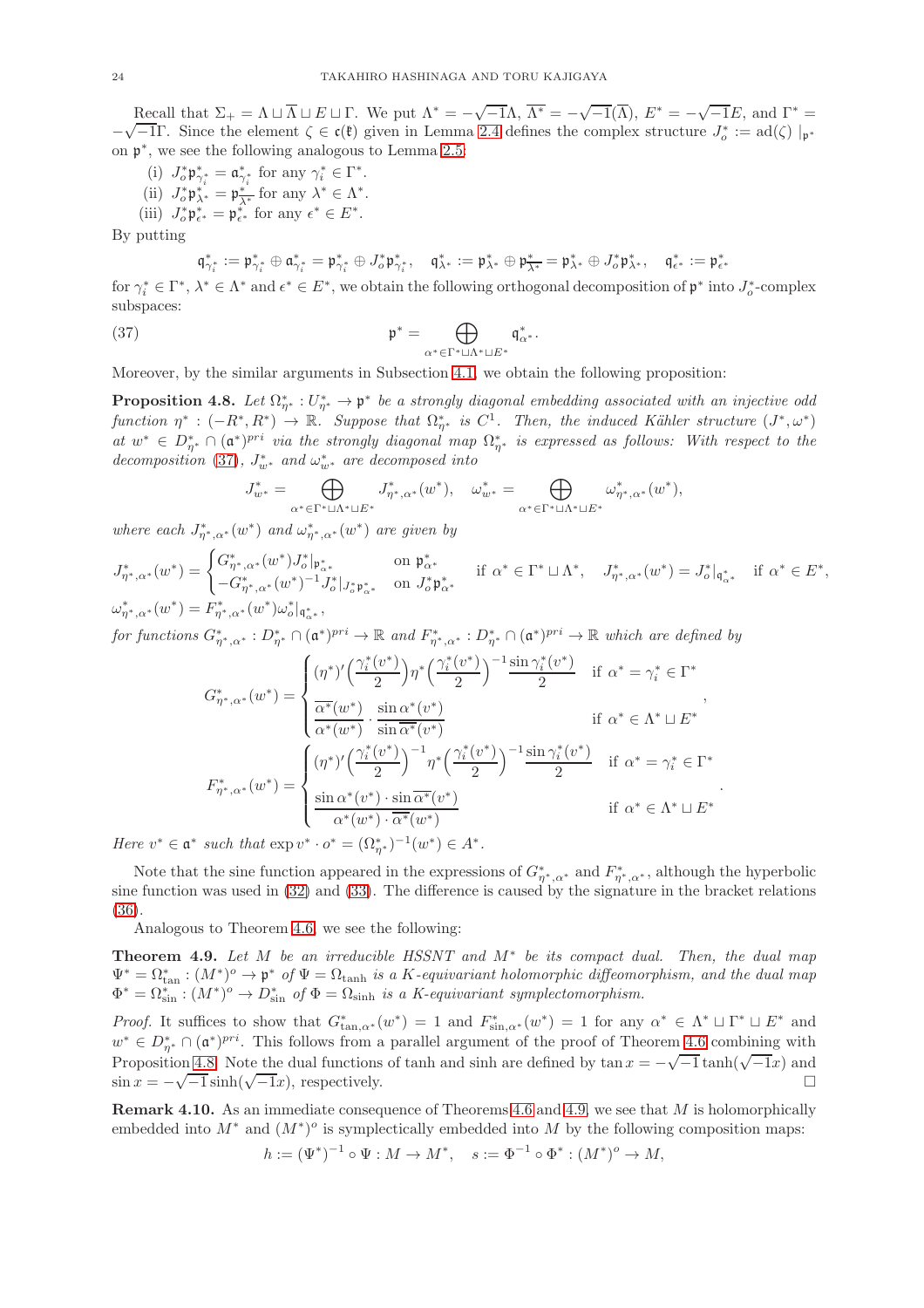where we used the identification  $\sqrt{-1} : \mathfrak{p} \simeq \mathfrak{p}^*$  (see the following diagram).

$$
\begin{array}{ccc}\nD_{\tanh} & \xrightarrow{\sqrt{-1}} & \mathfrak{p}^* & D_{\sin}^* & \xrightarrow{-\sqrt{-1}} \mathfrak{p} \\
\text{ }^{\psi}\upharpoonright_{\text{hol.}} & (\Psi^*)^{-1}\downarrow_{\text{hol.}} & \Phi^*\upharpoonright_{\text{symp.}} & (\Phi)^{-1}\downarrow_{\text{symp.}} \\
M & \xrightarrow{h} & (M^*)^o & (M^*)^o & \xrightarrow{s} M\n\end{array}
$$

We remark that the holomorphic embedding h coincides with the well-known *Borel embedding* up to "rotation" on  $(M^*)^o$ . See Proposition A.3 and Remark [A.4](#page-33-1) in Appendix for details.

<span id="page-24-0"></span>Remark 4.11. It also turns out that we have

<span id="page-24-1"></span>(38) 
$$
(\Phi^*)^{-1} \circ \Psi = (\Psi^*)^{-1} \circ \Phi
$$

under the identification  $\sqrt{-1}$ :  $\mathfrak{p} \simeq \mathfrak{p}^*$ , i.e. the following commutative diagram holds:

$$
M \longrightarrow^{\Phi} \longrightarrow^{\mathfrak{p}} \cong \mathfrak{p}^* \longrightarrow^{\left(\Psi^*\right)^{-1}} \mathfrak{p}^* \longrightarrow^{\left(\Psi^*\right)^{-1}} \mathfrak{p}^* \longrightarrow^{\left(\Psi^*\right)^{-1}} \mathfrak{p}^* \longrightarrow^{\left(\Psi^*\right)^{-1}} \mathfrak{p}^* \longrightarrow^{\left(\Psi^*\right)^{-1}} \mathfrak{p}^* \longrightarrow^{\left(\Psi^*\right)^{-1}} \mathfrak{p}^* \longrightarrow^{\left(\Psi^*\right)^{-1}} \mathfrak{p}^* \longrightarrow^{\left(\Psi^*\right)^{-1}} \mathfrak{p}^* \longrightarrow^{\left(\Psi^*\right)^{-1}} \mathfrak{p}^* \longrightarrow^{\left(\Psi^*\right)^{-1}} \mathfrak{p}^* \longrightarrow^{\left(\Psi^*\right)^{-1}} \mathfrak{p}^* \longrightarrow^{\left(\Psi^*\right)^{-1}} \mathfrak{p}^* \longrightarrow^{\left(\Psi^*\right)^{-1}} \mathfrak{p}^* \longrightarrow^{\left(\Psi^*\right)^{-1}} \mathfrak{p}^* \longrightarrow^{\left(\Psi^*\right)^{-1}} \mathfrak{p}^* \longrightarrow^{\left(\Psi^*\right)^{-1}} \mathfrak{p}^* \longrightarrow^{\left(\Psi^*\right)^{-1}} \mathfrak{p}^* \longrightarrow^{\left(\Psi^*\right)^{-1}} \mathfrak{p}^* \longrightarrow^{\left(\Psi^*\right)^{-1}} \mathfrak{p}^* \longrightarrow^{\left(\Psi^*\right)^{-1}} \mathfrak{p}^* \longrightarrow^{\left(\Psi^*\right)^{-1}} \mathfrak{p}^* \longrightarrow^{\left(\Psi^*\right)^{-1}} \mathfrak{p}^* \longrightarrow^{\left(\Psi^*\right)^{-1}} \mathfrak{p}^* \longrightarrow^{\left(\Psi^*\right)^{-1}} \mathfrak{p}^* \longrightarrow^{\left(\Psi^*\right)^{-1}} \mathfrak{p}^* \longrightarrow^{\left(\Psi^*\right)^{-1}} \mathfrak{p}^* \longrightarrow^{\left(\Psi^*\right)^{-1}} \mathfrak{p}^* \longrightarrow^{\left(\Psi^*\right)^{-1}} \mathfrak{p}^* \longrightarrow^{\left(\Psi^*\right)^{-1}} \mathfrak{p}^* \longrightarrow^{\left(\Psi^*\right)^{-1}} \mathfrak{p}^* \longrightarrow^{\left(\Psi^*\right)^{-1}} \mathfrak{p}^* \longrightarrow^{\left(\Psi^*\right)^{-1}} \mathfr
$$

Indeed, we see that

$$
(\Phi^*)^{-1} \circ \Psi(k \to \mathbf{p}_o v) = (\Psi^*)^{-1} \circ \Phi(k \to \mathbf{p}_o v) = k \to \mathbf{p}_o^* \left( \sum_{i=1}^r \mathrm{gd}(x_i) \widetilde{H}_i^* \right)
$$

for any  $k \in K$  and  $v = \sum_{i=1}^r x_i \widetilde{H}_i \in \mathfrak{a}$ , where  $gd(x) = Arcsin(tanh x) = Arctan(\sinh x)$ , and the function  $gd(x)$  is so called the Gudermannian function.

The identity  $(38)$  is related to the main result in [\[5\]](#page-35-1). Let us identify M with the bounded domain  $D_{\tanh}$  by the holomorphic diffeomorphism  $\Psi$ , and denote the induced metric on  $D_{\tanh}$  by  $\omega_{\text{hvp}} := (\Psi)^* \omega$ , namely, we identify  $(M, \omega, J)$  with  $(D_{tanh}, \omega_{hyp}, J_o)$  by  $\Psi$ . Similarly, we shall identify  $((M^*)^o, \omega^*, J^*)$  with  $(\mathfrak{p}^*, \omega_{\text{FS}}, J_o^*)$  by the dual map  $\Psi^*$ , where  $\omega_{\text{FS}} := (\Psi^*)^* \omega^*$ . We put  $\Phi := \Phi \circ \Psi^{-1}$  and  $\Phi^* := \Phi^* \circ (\Psi^*)^{-1}$ (see the left hand side of the following diagrams).



Then, both  $\Phi : (D_{\tanh}, \omega_{\text{hyp}}) \to (\mathfrak{p}, \omega_o)$  and  $\Phi^* : (\mathfrak{p}^*, \omega_{\text{FS}}) \to (D_{\sin}, \omega_o)$  are symplectomorphisms. Moreover, by using the identification  $\mathfrak{p} \simeq \mathfrak{p}^*$ , [\(38\)](#page-24-1) leads that a non trivial relation  $\Phi^* = \Phi^{-1}$ . In particular,

$$
\begin{cases} (\widetilde{\Phi})^*\omega_o = \omega_{\text{hyp}} \\ (\widetilde{\Phi}^*)^*\omega_o = \omega_{\text{FS}} \end{cases}
$$
 is equivalent to 
$$
\begin{cases} (\widetilde{\Phi})^*\omega_o = \omega_{\text{hyp}} \\ (\widetilde{\Phi})^*\omega_{FS} = \omega_o \end{cases}
$$

under the identification  $\mathfrak{p} \simeq \mathfrak{p}^*$ . The latter property of  $\Phi$  is called the *symplectic duality* in [\[5,](#page-35-1) Theorem 1.1. (S)], namely,  $\widetilde{\Phi}$  is regarded as a simultaneous symplectomorphism between different symplectic structures. In fact,  $\widetilde{\Phi}$  coincides with the symplectomorphism constructed by Di Scala-Loi in [\[5\]](#page-35-1) (See Appendix [A.2\)](#page-33-0).

Similarly, we can identify  $(M, \omega, J)$  and  $((M^*)^o, \omega^*, J^*)$  with  $(\mathfrak{p}, \omega_o, J_{hyp})$  and  $(D^*_{\sin}, \omega_o, J_{FS})$  by  $\Phi$ and  $\Phi^*$ , respectively, where  $J_{\rm hyp}$  (resp.  $J_{\rm FS}$ ) is the induced complex structure of M (resp.  $(M^*)^o$ ) via the symplectomorphism  $\Phi$  (resp.  $\Phi^*$ ). Then, the map  $\Psi := \Psi \circ \Phi^{-1} : (\mathfrak{p}, J_{\text{hyp}}) \to (D_{\text{tanh}}, J_o)$  and  $\Psi^* := \Psi^* \circ (\Phi^*)^{-1} : (D_{\sin}^*, J_{\text{FS}}) \to (\mathfrak{p}^*, J_o)$  are holomorphic diffeomorphisms, and [\(38\)](#page-24-1) implies that  $\widetilde{\Psi}^* = \widetilde{\Psi}^{-1}$ . In particular,

$$
\begin{cases} J_o \circ (\widetilde{\Psi})_* = (\widetilde{\Psi})_* \circ J_{\text{hyp}} \\ J_o \circ (\widetilde{\Psi}^*)_* = (\widetilde{\Psi}^*)_* \circ J_{\text{FS}} \end{cases} \quad \text{is equivalent to} \quad \begin{cases} J_o \circ (\widetilde{\Psi})_* = (\widetilde{\Psi})_* \circ J_{\text{hyp}} \\ J_{\text{FS}} \circ (\widetilde{\Psi})_* = (\widetilde{\Psi})_* \circ J_o \end{cases}
$$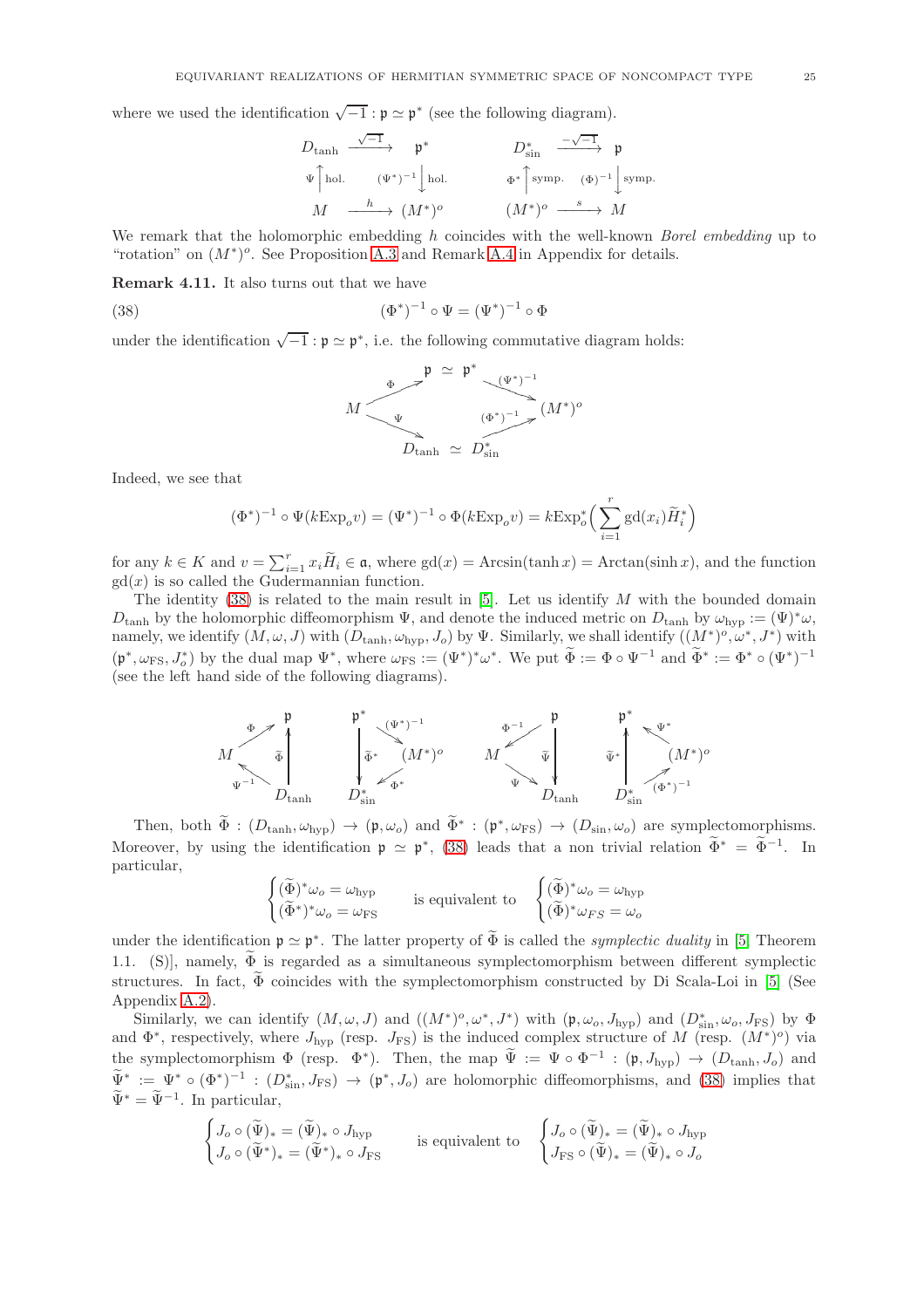<span id="page-25-0"></span>under the identification  $\mathfrak{p} \simeq \mathfrak{p}^*$ . Namely, the map  $\Psi$  is regarded as a simultaneous holomorphic diffeomorphism between different complex structures.

#### 5. Realization of totally geodesic submanifold

In this section, we consider realizations of totally geodesic submanifolds in an HSSNT M by strongly diagonal realizations. The main result in this section is Theorem [5.6](#page-27-0) (see also Theorem [1.5\)](#page-4-0). Throughout this section, we assume  $\Omega_n : M \to \mathfrak{p}$  is a strongly diagonal realization of M associated with an injective odd function  $\eta : \mathbb{R} \to \mathbb{R}$ .

5.1. Complexification of abelian subspace as LTS. Let  $M = G/K$  be a HSSNT of rank r and  $\mathfrak{g} = \mathfrak{k} \oplus \mathfrak{p}$  the associated Cartan decomposition. We denote the canonical complex structure on  $\mathfrak{p}$  by  $J_o$ . In this subsection, we introduce the following notion:

**Definition 5.1.** Let a' be an abelian subspace in  $\mathfrak{p}$ . We say a' has a complexification as LTS in  $\mathfrak{p}$  if  $\mathfrak{a}' \oplus J_o \mathfrak{a}'$  becomes a complex Lie triple system, i.e.  $(\mathfrak{a}')^{\mathbb{C}} = \mathfrak{a}' \oplus J_o \mathfrak{a}'$  is a complex subspace in  $\mathfrak{p}$  satisfying  $[[(\mathfrak{a}')^\mathbb{C},(\mathfrak{a}')^\mathbb{C}],(\mathfrak{a}')^\mathbb{C}] \subset (\mathfrak{a}')^\mathbb{C}.$ 

Note that any maximal abelian subspace  $\alpha$  in  $\beta$  has a complexification as LTS (Proposition [2.10\)](#page-10-0). The aim of this subsection is to give some characterizations of the abelian subspace which admits a complexification as LTS in  $\mathfrak p$  (Proposition [5.2](#page-25-1) below). In order to describe the result simply, we introduce a canonical basis of abelian subspace in p as follows:

Let  $\mathfrak{a}'$  be any abelian subspace in  $\mathfrak{p}$  of  $\dim_{\mathbb{R}} \mathfrak{a}' = r'$   $(1 \leq r' \leq r)$ . Then, by Zorn's lemma, there exists a maximal abelian subspace  $\mathfrak a$  of  $\mathfrak p$  containing  $\mathfrak a'$ . We take a basis  $\{H_i\}_{i=1}^r$  of  $\mathfrak a$  to be the same as given in Section [2.](#page-5-0) Then, there exists a subset of indices  $I' = \{i_1, \ldots, i_{r'} : i_1 < \cdots < i_{r'}\} \subset I = \{1, \ldots, r\}$  such that set of vectors  $\{V_m\}_{m=1}^{r'}$  of the form

<span id="page-25-2"></span>(39) 
$$
V_m = \widetilde{H}_{i_m} + \sum_{i \in I \setminus I'} a_m^i \widetilde{H}_i \quad \text{for} \quad m = 1, \dots, r'
$$

becomes a basis of  $\mathfrak{a}'$ , where  $a_m^i \in \mathbb{R}$ . Moreover, such a basis is uniquely determined as long as we fix the basis  $\{H_i\}_{i=1}^r$  of **a**. Indeed, one modifies arbitrary basis of **a'** to the basis satisfying [\(39\)](#page-25-2) by an elementary linear algebra. We call the basis  ${V_m}_{m=1}^{r'}$  a *canonical basis* of  $\mathfrak{a}'$  with respect to  ${\{\widetilde{H}_i\}}_{i=1}^{r}$ .

<span id="page-25-1"></span>**Proposition 5.2.** Let  $\mathfrak{a}'$  be an abelian subspace in  $\mathfrak{p}$  of  $\dim \mathfrak{a}' = r'$   $(1 \leq r' \leq r)$ . Then, the following three are equivalent:

- (i)  $\mathfrak{a}'$  has a complexification as LTS in  $\mathfrak{p}$ .
- (ii)  $(A')^{\mathbb{C}} := \text{Exp}_o(\mathfrak{a}' \oplus J_o \mathfrak{a}')$  is a totally geodesic complex submanifold and splits into an r'-times Riemannian product of totally geodesic  $\mathbb{C}H^1$  in M. More precisely, there exists an orthogonal decomposition  $\mathfrak{a}' \oplus J_o \mathfrak{a}' = \bigoplus_{m=1}^{r'} \mathfrak{w}'_m$  such that  $\text{Exp}_o \mathfrak{w}'_m$  is a totally geodesic complex submanifold in M which is holomorphically isometric to  $\mathbb{C}H^1(-C_m)$  for each m, and the natural splitting

$$
F_{\mathfrak{a}'} : (A')^{\mathbb{C}} \xrightarrow{\sim} \operatorname{Exp}_{o} \mathfrak{w}'_{1} \times \cdots \times \operatorname{Exp}_{o} \mathfrak{w}'_{r'} \simeq \mathbb{C}H^{1}(-C_{1}) \times \cdots \times \mathbb{C}H^{1}(-C_{r'})
$$
  

$$
\operatorname{Exp}_{o}(v'_{1} + \cdots + v'_{r'}) \mapsto (\operatorname{Exp}_{o} v'_{1}, \dots, \operatorname{Exp}_{o} v'_{r'}),
$$

gives a holomorphic isometry.

- (iii) The canonical basis  ${V_m}_{m=1}^{r'}$  of  $\mathfrak a'$  satisfies the following two properties:
	- (a) For each  $i \in I \setminus I'$ ,  $\mathbf{a}^i = (a_1^i, \ldots, a_{r'}^i)$  contains at most one non-zero element.
	- (b) Each coefficient  $a_m^i$  is equal to either 0, 1 or -1.

*Proof.* First, we show the equivalence of (i) and (iii). Suppose  $\alpha'$  has a complexification as LTS, i.e.  $\mathfrak{a}' \oplus J_o \mathfrak{a}'$  is a LTS. We take the canonical basis  $\{V_m\}_{m=1}^{r'}$  of  $\mathfrak{a}'$  given by [\(39\)](#page-25-2). Recall that  $\{\widetilde{H}_i\}_{i=1}^r$  satisfies

$$
J_o\widetilde{H}_i = 2Z_i^{\mathfrak{p}}, \quad [Z_i^{\mathfrak{k}}, Z_i^{\mathfrak{p}}] = \frac{1}{2}\widetilde{H}_i, \quad [\widetilde{H}_i, Z_i^{\mathfrak{k}}] = 2Z_i^{\mathfrak{p}}, \quad [\widetilde{H}_i, Z_i^{\mathfrak{p}}] = 2Z_i^{\mathfrak{k}}
$$

(see [\(12\)](#page-9-1)). Also, we have  $[\mathfrak{a}_i, \mathfrak{k}_j] = [\mathfrak{a}_i, \mathfrak{p}_j] = [\mathfrak{a}_i, \mathfrak{a}_j] = \{0\}$  if  $i \neq j$  by Lemma [2.7.](#page-8-5) Thus, we obtain

<span id="page-25-3"></span>(40) 
$$
[[V_m, J_o V_m], J_o V_m] = 4\widetilde{H}_{i_m} + \sum_{i \in I \setminus I'} 4(a_m^i)^3 \widetilde{H}_i
$$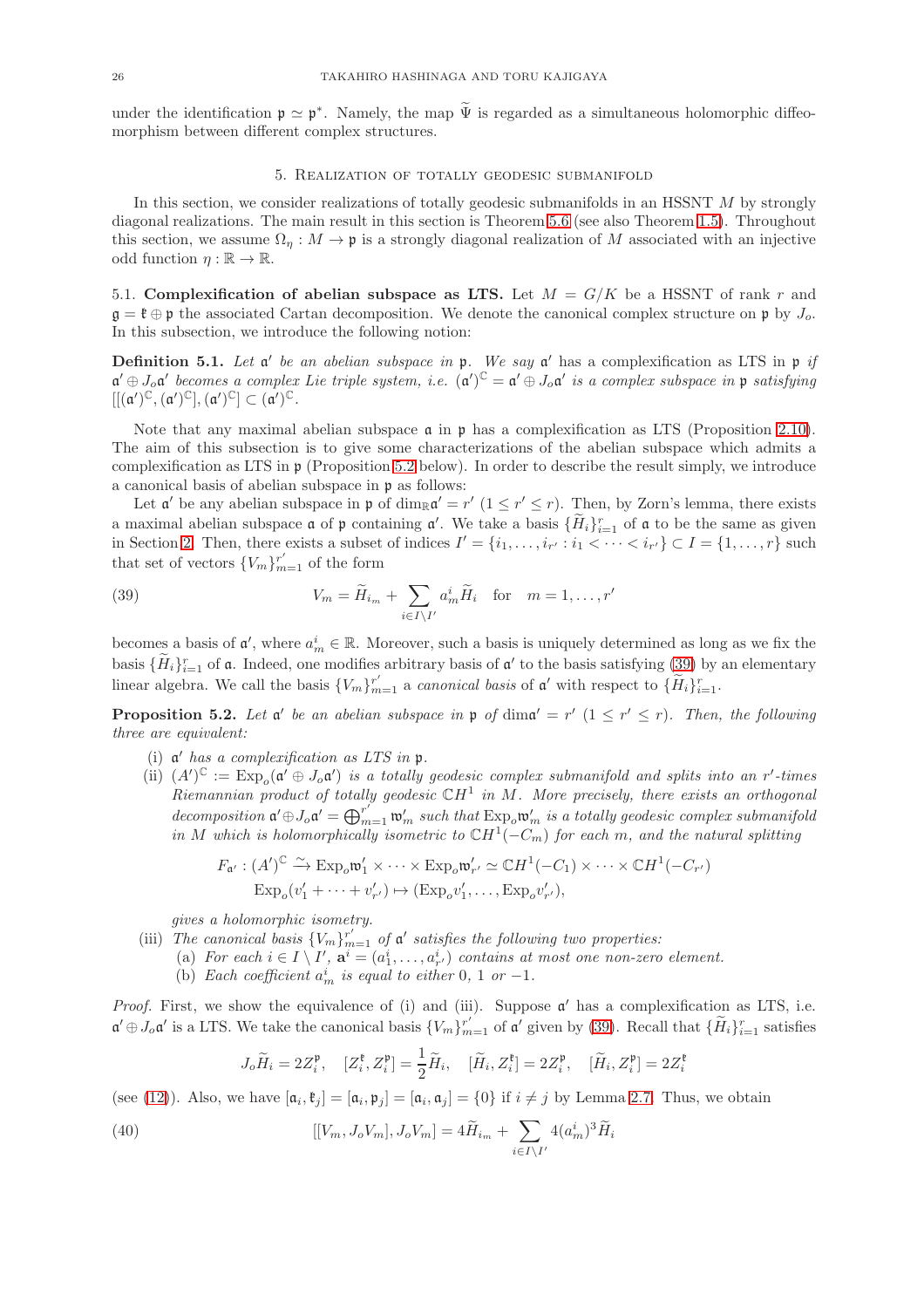for any  $m = 1, \ldots, r'$ . Since  $\mathfrak{a}' \oplus J_o \mathfrak{a}'$  is a LTS, we have  $[[V_m, J_oV_m], J_oV_m] \in \mathfrak{a}'$ , and [\(39\)](#page-25-2) and [\(40\)](#page-25-3) imply we must have  $[[V_m, J_oV_m], J_oV_m] = 4V_m$ . Then, we see  $(a_m^i)^3 = a_m^i$ , namely,  $a_m^i$  is equal to either 0, 1 or  $-1$  for any  $m = 1, \ldots, r'$  and  $i = 1, \ldots, r$ . On the other hand, we have

<span id="page-26-1"></span>(41) 
$$
[[V_m, J_o V_m], J_o V_n] = \sum_{i \in I \setminus I'} 4(a_m^i)^2 a_n^i \widetilde{H}_i
$$

if  $m \neq n$ . Since  $[[V_m, J_oV_m], J_oV_n] \in \mathfrak{a}'$ , [\(39\)](#page-25-2) and [\(41\)](#page-26-1) imply we must have  $[[V_m, J_oV_m], J_oV_n] = 0$ , and hence,  $(a_m^i)^2 a_n^i = 0$  for any  $i \in I \setminus I'$  if  $m \neq n$ . This means  $\mathbf{a}^i = (a_1^i, \ldots, a_{r'}^i)$  contains at most one non-zero element. This proves (i)  $\Rightarrow$  (iii).

Conversely, if (iii) holds, it is straightforward to check (i). Indeed, we have  $[V_m, V_n] = 0$  for any  $m, n = 1, \ldots, r'$  since  $\mathfrak{a}'$  is abelian. Furthermore, we see

<span id="page-26-2"></span>(42) 
$$
\begin{cases}\n[[V_m, J_o V_m], J_o V_m] = J_o[[V_m, J_o V_m], V_m] = 4V_m, & \text{for any } m = 1, ..., r' \\
[[V_m, J_o V_n], J_o V_l] = [[V_m, J_o V_n], V_l] = 0 & \text{otherwise}\n\end{cases}
$$

Next, we show (iii) implies (ii). If (iii) holds, the canonical basis  ${V_m}_{m=1}^{r'}$  is an orthogonal basis of  $\mathfrak{a}'$ . Moreover, [\(42\)](#page-26-2) shows  $\mathfrak{u}_m := \mathbb{R}[V_m, J_oV_m] \oplus \mathbb{R}V_m \oplus \mathbb{R}J_oV_m$  is a Lie subalgebra of  $\mathfrak{g}$  and isomorphic to  $\mathfrak{su}(1,1)$  for any  $m=1,\ldots,r'$ , and putting  $\mathfrak{w}'_m := \mathbb{R}V_m \oplus J_oV_m$ , we see  $\text{Exp}_o\mathfrak{w}'_m$  is a totally geodesic submanifold which is holomorphically isometric to  $\mathbb{C}H^1(-C_m)$  by the same arguments given in Lemmas [2.8](#page-9-3) and [2.9.](#page-9-5) Here the holomorphic sectional curvature  $-C_m$  is determined by  $||V_m||^2 = C_m$ . Therefore, by the same argument given in Proposition [2.10,](#page-10-0) we see  $(A')^{\mathbb{C}} := \text{Exp}_o(\mathfrak{a}' \oplus J_o\mathfrak{a}')$  is a totally geodesic Kähler submanifold which is holomorphically isometric to the r'-times product of totally geodesic  $\mathbb{C}H^1$ in M.

Finally, if (ii) holds, then  $\mathfrak{a}' \oplus J_o \mathfrak{a}'$  is a LTS because  $(A')^{\mathbb{C}}$  is totally geodesic and  $T_o(A')^{\mathbb{C}} = \mathfrak{a}' \oplus J_o \mathfrak{a}'.$ This proves (ii)  $\Rightarrow$  (i), and we complete the proof.

<span id="page-26-3"></span>**Remark 5.3.** Proposition [5.2](#page-25-1) (iii) shows that  $\mathfrak{a}'$  has a complexification as LTS if and only if the canonical basis  $\{V_m\}_{m=1}^{r'}$  of  $\mathfrak{a}'$  consists of vectors placed in special positions in  $\mathfrak{a}$ . In particular, if  $\mathfrak{a}'$  has a complexification as LTS, then each vector  $V_m$  is placed in a "vertex" of cube  $\Box_{\mathfrak{a}} := \{ \sum_{i=1}^r x_i \widetilde{H}_i \in \mathfrak{a} : |x_i| \leq 1 \}.$ Moreover, it turns out that there exist only a *finite* number of abelian subspaces in  $\alpha$  which admits a complexification as LTS in p.

Also, we remark that, if  $\mathfrak{a}'$  has a complexification as LTS, we have the following characterization of the canonical basis without using root vectors:

<span id="page-26-4"></span>**Proposition 5.4.** Suppose  $\mathfrak{a}'$  has a complexification as LTS. A basis  $\{\widetilde{V}_m\}_{m=1}^{r'}$  of  $\mathfrak{a}'$  coincides with the set of canonical basis of  $\mathfrak{a}'$  up to sign of each vector if and only if  $\{\widetilde{V}_m\}_{m=1}^{r'}$  satisfies the bracket relations  $(42)$ .

Proof. The "only if" part follows from the proof of Proposition [5.2.](#page-25-1) We shall show the converse. Suppose  $\{\widetilde{V}_m\}_{m=1}^{r'}$  satisfies [\(42\)](#page-26-2). We put  $\widetilde{V}_m = \sum_{i=1}^{r} \epsilon_m^i \widetilde{H}_i$ . Then, the relation  $[[\widetilde{V}_m, J_o \widetilde{V}_m], J_o \widetilde{V}_m] = 4 \widetilde{V}_m$  implies that  $(\epsilon_m^i)^3 = \epsilon_m^i$ , and hence,  $\epsilon_m^i = 0$  or  $\pm 1$ . On the other hand, the relation  $[[\tilde{V}_m, J_o\tilde{V}_m], J_o\tilde{V}_n] = 0$  $(m \neq n)$  implies  $(\epsilon_m^i)^2 \epsilon_n^i = 0$ , and hence,  $(\epsilon_1^i, \ldots, \epsilon_{r'}^i)$  contains at most one non-zero element for each  $i = 1, \ldots, r$ . Thus, we see  $\{\tilde{V}_m\}_{m=1}^{r'}$  coincides with the set of canonical basis of  $\mathfrak{a}'$ , up to sign of each vector.  $\square$ 

For example, the set of normalized root vectors  $\{H_i\}_{i=1}^r$  i.e. the canonical basis of the maximal abelian subspace  $\alpha$  of  $\beta$  is characterized (up to sign of each vector) by the basis of  $\alpha$  satisfying the relations [\(42\)](#page-26-2).

<span id="page-26-0"></span>5.2. Realization of totally geodesic submanifolds. It is well-known that any connected complete totally geodesic submanifold N in a symmetric space  $M = G/K$  corresponds to a Lie triple system (LTS for short)  $\mathfrak{p}_N$ , i.e. a linear subspace  $\mathfrak{p}_N$  in  $\mathfrak{p}$  such that  $[[\mathfrak{p}_N, \mathfrak{p}_N], \mathfrak{p}_N] \subset \mathfrak{p}_N$ , where  $\mathfrak{p}$  is the  $-1$ -eigenspace of the Cartan decomposition  $\mathfrak{g} = \mathfrak{k} \oplus \mathfrak{p}$ . More precisely, if  $\mathfrak{p}_N$  is a LTS, we obtain a Lie subalgebra  $\mathfrak{g}_N := [\mathfrak{p}_N, \mathfrak{p}_N] \oplus \mathfrak{p}_N$  of  $\mathfrak{g}$  and the corresponding connected Lie subgroup  $G_N$  of G. Moreover, the orbit through the origin  $N = G_N \cdot o$  is a connected complete totally geodesic submanifold satisfying  $T_o N = \mathfrak{p}_N$ . Conversely, any connected, complete totally geodesic submanifold through the origin is obtained in this way. The reader is referred to [\[1,](#page-35-3) Section 11.1] for details. In the following, we always assume N is a totally geodesic submanifold obtained by an orbit through the origin (possibly,  $N = M$ ), and we denote the isotropy subgroup of  $G_N$  at the origin by  $K_N$ . The exponential map of N at the origin coincides with the restricted map  $Exp_o|_{\mathfrak{p}_N}$ , and hence, we use the same notation  $Exp_o$ .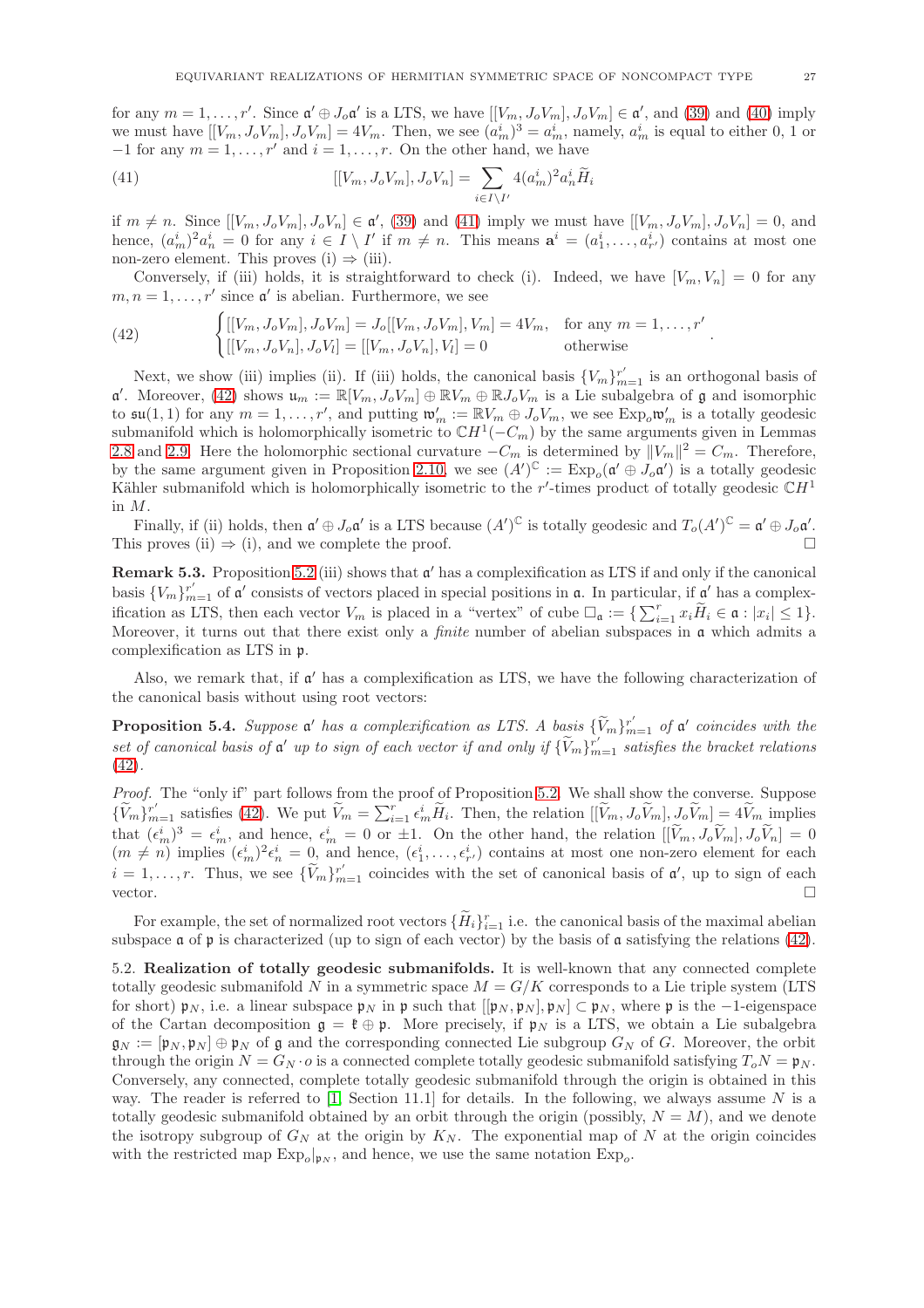It turns out that  $N \simeq G_N/K_N$  is also a Riemannian symmetric space with respect to the induced metric. Indeed, the Lie algebra  $g_N$  is  $\theta$ -invariant, where  $\theta$  is the Cartan involution of the ambient symmetric space M, and  $[p_N, p_N]$  and  $p_N$  coincide with the +1-eigenspace and -1-eigenspace of  $\theta|_{q_N}$ , respectively. We take a maximal abelian subspace  $\mathfrak{a}_N$  of  $\mathfrak{p}_N = T_oN$ . Then,  $\mathfrak{a}_N$  is regarded as an abelian subspace in p whose dimension coincides with the rank of N. We denote the rank of N by  $r_N$ .

Now, we suppose  $M = G/K$  is a HSSNT of rank r. We fix an abelian subspace  $\mathfrak a$  of  $\mathfrak p$  containing  $\mathfrak a_N$ , and we denote the canonical basis of  $a_N$  with respect to  $\{\widetilde{H}_i\}_{i=1}^r$  by  $\{V_m\}_{m=1}^{r_N}$ .

Suppose furthermore  $a_N$  has a complexification as LTS in  $\mathfrak{p}$ . Then, by Proposition [5.2,](#page-25-1) we have a holomorphic isometry

$$
F_{\mathfrak{a}_N}: A_N^{\mathbb{C}} \to \mathbb{C}H^1(-C_1) \times \cdots \times \mathbb{C}H^1(-C_{r_N}),
$$

where we put  $A_N^{\mathbb{C}} = \text{Exp}_o(\mathfrak{a}_N \oplus J_o \mathfrak{a}_N)$ . Note that  $A_N^{\mathbb{C}}$  is not necessarily contained in N, although  $A_N^{\mathbb{C}}$  is a complex submanifold in M.

Recall that any injective odd function  $\eta : \mathbb{R} \to \mathbb{R}$  defined on  $\mathbb{R}$  yields a K-equivariant embedding  $\Omega_n : M \to \mathfrak{p}$  of M (Subsection [3.3\)](#page-14-3). We shall show a  $K_N$ -equivariant map  $\Omega_{n,N} : N \to \mathfrak{p}_N$  is defined in the same manner: We take the radial map  $\Omega_{\eta,m} : \mathbb{C}H^1(-C_m) \to \hat{\mathfrak{p}}$  defined by [\(22\)](#page-14-1) for each  $m = 1, \ldots, r_N$ , and extend these to a map on  $A_N^{\mathbb{C}}$  by the direct product:

$$
\Omega_{\eta,A_N^{\mathbb{C}}} := \Omega_{\eta,1} \times \cdots \times \Omega_{\eta,r_N} : A_N^{\mathbb{C}} \to \mathfrak{a}_N^{\mathbb{C}}.
$$

We put  $A_N := \text{Exp}_{o} \mathfrak{a}_N$ . Then, the restriction  $\Omega_{\eta, A_N} := \Omega_{\eta, A_N^C}|_{A_N}$  is a map from  $A_N$  into  $\mathfrak{a}_N$  which is expressed by

$$
\Omega_{\eta, A_N} \left( \text{Exp}_o \left( \sum_{m=1}^{r_N} x_m V_m \right) \right) = \sum_{m=1}^{r_N} \eta(x_m) V_m
$$

by using the canonical basis  ${V_m}_{m=1}^{r_N}$  of  $\mathfrak{a}_N$ . Since  $N = K_N \cdot A_N$  and  $\mathfrak{p}_N = \text{Ad}(K_N) \mathfrak{a}_N$ , we define a  $K_N$ -equivariant map  $\Omega_{\eta,N} : N \to \mathfrak{p}_N$  by

$$
\Omega_{\eta,N}(k_N \operatorname{Exp}_o v_N) := \operatorname{Ad}(k_N) \circ \Omega_{\eta, A_N}(\operatorname{Exp}_o v_N) = \operatorname{Ad}(k_N) \sum_{m=1}^{r_N} \eta(x_m) V_m
$$

for  $k_N \in K_N$  and  $v_N = \sum_{m=1}^{r_N} x_m V_m \in \mathfrak{a}_N$ . Obviously,  $\Omega_{\eta, N} = \Omega_{\eta}$  if  $N = M$ .

**Proposition 5.5.** Suppose  $a_N$  has a complexification as LTS in  $\mathfrak{p}$ . Then,  $\Omega_{\eta,N}$  is well-defined for any injective odd function  $\eta : \mathbb{R} \to \mathbb{R}$ . Moreover,  $\Omega_{\eta,N}$  depends only on  $\eta$  and N.

One may check this proposition directly, however, we shall prove much stronger result (Theorem [5.6](#page-27-0) below). Thus we omit the proof.

For any totally geodesic submanifold  $N$  in  $M$  through the origin and any injective odd function  $\eta: \mathbb{R} \to \mathbb{R}$ , we put

$$
\Box_{\eta,\mathfrak{a}_N} := \Big\{\sum_{m=1}^{r'} x_m V_m \in \mathfrak{a}_N : \ |x_m| < s_\eta \Big\} \subset \mathfrak{a}_N, \quad D_{\eta,N} := \mathrm{Ad}(K_N)(\Box_{\eta,\mathfrak{a}_N}) \subset \mathfrak{p}_N,
$$

where  $s_n := \sup\{\eta(x) : x \in \mathbb{R}\}.$  It follows from a usual argument that  $D_{\eta,N}$  is independent of the choice of maximal abelian subspace  $a_N$  of N, i.e. it depends only on  $\eta$  and N. If  $a_N$  has a complexification as LTS, it is easy to see that

$$
\Omega_{\eta,N}(A_N) = \Box_{\eta,\mathfrak{a}_N}, \quad \Omega_{\eta,N}(N) = D_{\eta,N}.
$$

Now, we state the main result of this section. The following theorem is a generalization of [\[5,](#page-35-1) Theorem 1.1 (H)] (see Example [5.8](#page-28-0) (3) below).

<span id="page-27-0"></span>**Theorem 5.6.** Let  $M = G/K$  be an irreducible HSSNT and N a complete totally geodesic submanifold in M through the origin. If  $\mathfrak{a}_N$  has a complexification as LTS in p, it holds that  $\Omega_n|_N = \Omega_n|_N$  for any injective odd function  $\eta : \mathbb{R} \to \mathbb{R}$ . In particular, the pair  $(N, A_N)$  is mapped onto  $(D_{\eta,N}, \Box_{\eta,a_N})$  by the strongly diagonal realization  $\Omega_n$  for any injective odd function  $\eta : \mathbb{R} \to \mathbb{R}$ .

Conversely, if  $(N, A_N)$  is mapped onto  $(D_{\eta,N}, \Box_{\eta,\mathfrak{a}_N})$  by  $\Omega_{\eta}$  for any injective odd function  $\eta : \mathbb{R} \to \mathbb{R}$ , then  $a_N$  has a complexification as LTS in  $\mathfrak{p}$ .

**Remark 5.7.** It also follows from the proof of Theorem [5.6](#page-27-0) that when  $\Omega_n$  is the holomorphic embedding  $\Omega_{\tanh} = \Psi : M \to D_{\tanh}$  (or the symplectomorphism  $\Omega_{\text{sinh}} = \Phi : M \to \mathfrak{p}$ ) given in Theorem [1.3,](#page-2-0) then the pair  $(N, A_N)$  is mapped onto  $(D_{\eta,N}, \Box_{\eta,\mathfrak{a}_N})$  by  $\Psi$  (or  $\Phi$ ) if and only if  $\mathfrak{a}_N$  has a complexification as LTS in p.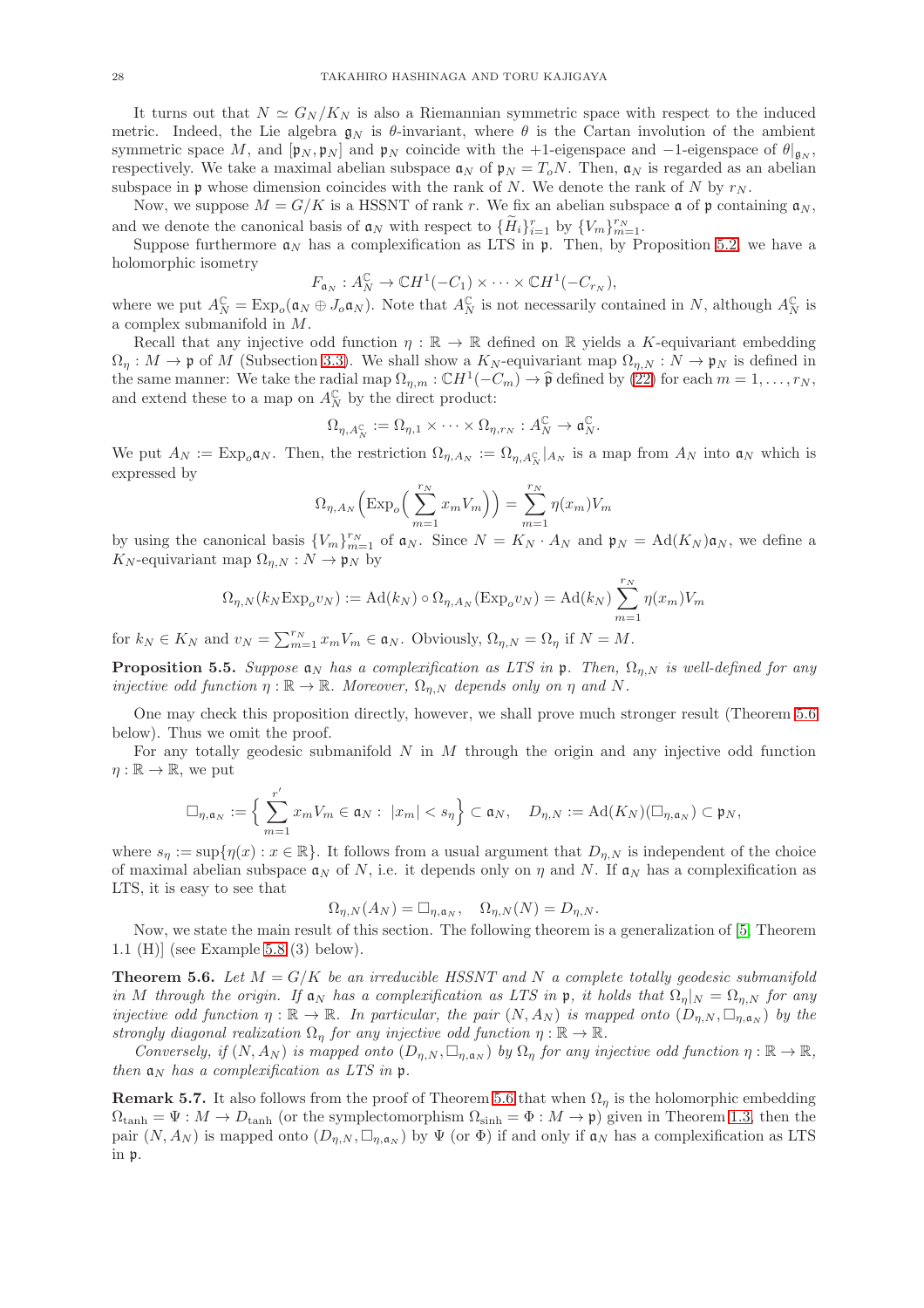We exhibit several examples of totally geodesic submanifold N whose  $\mathfrak{a}_N$  has a complexification as LTS. Theorem [5.6](#page-27-0) shows that such N is always realized as either a linear subspace (i.e.  $\mathfrak{p}_N$ ) or a  $K_N$ invariant bounded domain of it (i.e.  $D_{\eta,N}$ ) in p by the map  $\Omega_{\eta}$ .

<span id="page-28-0"></span>**Example 5.8.** We always assume  $N$  is a complete totally geodesic submanifold in  $M$  through the origin.

(1) If M is rank 1 (i.e.  $M = \mathbb{C}H^n$ ), then,  $\mathfrak{a}_N$  has a complexification as LTS for any totally geodesic submanifold N of dim $N \ge 1$ . Indeed, we may assume  $\mathfrak{a}_N = \mathfrak{a}$  since  $\dim_{\mathbb{R}} \mathfrak{a}_N = \dim_{\mathbb{R}} \mathfrak{a} = 1$ , and hence, it has a complexification as LTS.

More generally, if  $N$  is a totally geodesic submanifold with *maximal rank* in a Hermitian symmetric space M, that is,  $\dim_{\mathbb{R}} a_N = \dim_{\mathbb{R}} a$ , then  $a_N$  has a complexification as LTS.

(2) If N is a geodesic of initial direction  $V_N$ , then  $\mathfrak{a}_N = \mathbb{R}V_N = T_oN$ . We take a maximal abelian subspace **a** of **p** containing  $a_N$  and let  $\{\tilde{H}_i\}_{i=1}^r$  be the set of normalized root vectors with respect to a. Then, by Proposition [5.2,](#page-25-1)  $a_N$  has a complexification as LTS if and only if the initial direction  $V_N$  is parallel to the position vector of a vertex of the cube  $\Box_{\mathfrak{a}} := \{ \sum_{i=1}^r x_i \widetilde{H}_i \in \mathfrak{a} : |x_i| \leq 1 \}$ , i.e.  $V_N$  coincides up to constant multiple with  $\sum_{i=1}^r \epsilon_i \widetilde{H}_i$  where  $\epsilon_i = 0, 1$  or  $-1$  for each *i*.

More generally, if  $N = \text{Exp}_{o} \mathfrak{a}_{N}$  is a *flat* totally geodesic submanifold of dim $N = r_N$ , then  $T_o N = \mathfrak{a}_{N}$ is an abelian subspace in p. In this case,  $a_N$  has a complexification as LTS if and only if the canonical basis of  $a_N$  satisfies the condition (iii) in Proposition [5.2.](#page-25-1) Recall that there exist only a finite number of such abelian subspaces in  $\alpha$  (see Remark [5.3\)](#page-26-3).

(3) If N is a totally geodesic *complex* submanifold, then  $a_N$  has a complexification as LTS in p. This fact is proved as follows: Fix a maximal abelian subspace  $\mathfrak{a}$  in  $\mathfrak{p}$  containing  $\mathfrak{a}_N$ . We put  $\mathfrak{a}_N^{\mathbb{C}} := \mathfrak{a}_N \oplus J_o \mathfrak{a}_N$ . Since  $\mathfrak{p}_N$  is a complex subspace in  $\mathfrak{p}$ , we have  $\mathfrak{a}_N^{\mathbb{C}} \subset \mathfrak{p}_N$ . In particular, it follows that  $[[\mathfrak{a}_N^{\mathbb{C}}, \mathfrak{a}_N^{\mathbb{C}}], \mathfrak{a}_N^{\mathbb{C}}] \subset \mathfrak{p}_N$  since  $\mathfrak{p}_N \simeq T_oN$  is a LTS. On the other hand, a computation by using the canonical basis of  $\mathfrak{a}_N$  shows that (see the proof of Proposition [5.2\)](#page-25-1), we have  $[[\mathfrak{a}_N^{\mathbb{C}}, \mathfrak{a}_N^{\mathbb{C}}], \mathfrak{a}_N^{\mathbb{C}}] \subset \mathfrak{a}$ . Therefore, we obtain  $[[\mathfrak{a}_N^{\mathbb{C}}, \mathfrak{a}_N^{\mathbb{C}}], \mathfrak{a}_N^{\mathbb{C}}] \subset \mathfrak{a} \cap \mathfrak{p}_N$ . Since  $\mathfrak{a}_N$  is a maximal abelian subspace in  $\mathfrak{p}_N$  and  $\mathfrak{a}_N \subset \mathfrak{a} \cap \mathfrak{p}_N$ , we have  $\mathfrak{a} \cap \mathfrak{p}_N = \mathfrak{a}_N$ , and hence  $[[\mathfrak{a}_N^{\mathbb{C}}, \mathfrak{a}_N^{\mathbb{C}}] \subset \mathfrak{a}_N \subset \mathfrak{a}_N^{\mathbb{C}}$ . This proves that  $\mathfrak{a}_N^{\mathbb{C}}$  is a LTS, as required.

In fact, if  $N$  is a totally geodesic complex submanifold, one verifies that  $N$  is also a HSSNT with respect to the induced Kähler structure. In particular, we have a holomorphic embedding  $\Psi_N : N \to D_N$ and a symplectomorphism  $\Phi_N : N \to \mathfrak{p}_N$  for N by Theorem [4.6,](#page-21-0) and Theorem [5.6](#page-27-0) shows that we have  $\Psi|_N = \Psi_N$  and  $\Phi|_N = \Phi_N$ , where  $\Psi : M \to D$  is the holomorphic embedding of M, and  $\Phi : M \to \mathfrak{p}$  is the symplectomorphism of  $M$ , respectively. This recovers the result by Di Scala-Loi [\[5,](#page-35-1) Theorem 1.1 (H)] for the map Φ.

(4) A submanifold N in M is called *real form* if N coincides with a connected component of the fixed point set of an anti-holomorphic involution  $\tau : M \to M$ . See [\[11\]](#page-36-10) for examples and the classification of real forms in an irreducible Hermitian symmetric space. It is known that any real form becomes a totally geodesic Lagrangian submanifold in M. We shall show, for any real form N,  $a_N$  has a complexification as LTS.

We follow the argument of [\[18,](#page-36-11) Proposition 3.4] due to Tanaka-Tasaki. Let  $\tau$  be an involutive antiholomorphic isometry of M such that N coincides with the fixed point set of  $\tau$ . We assume  $\mathfrak{a}_N \subseteq \mathfrak{a}$  for some maximal abelian subspace a. By a similar argument given in [\[18,](#page-36-11) Lemma 3.1], it turns out that  $\tau(A) = A$ . In particular,  $A_N$  coincides with the fixed point set of  $\tau|_A$ . Recall that A is isometric to  $A_1 \times \cdots \times A_r$ , where  $A_i = \text{Exp}_o \mathfrak{a}_i \simeq \mathbb{R}H^1$ . Since  $\tau(A) = A$ , the image of  $A_i$  under  $\tau$  is either the same  $A_i$  or another  $A_j$ . If necessary, we change the order as follows:

If there exist some distinct pairs  $(i, j)$  such that  $\tau(A_i) = A_j$ , we change the order of the basis  $\{\widetilde{H}_i\}_{i=1}^r$  so that  $\tau(A_{2i-1}) = A_{2i}$  for  $1 \leq i \leq p$ . In this case, we have  $d\tau_o(\widetilde{H}_{2i-1}) = \widetilde{H}_{2i}$  or  $-\widetilde{H}_{2i}$  since  $\|\widetilde{H}_{2i-1}\| = \|\widetilde{H}_{2i}\|$ . We change the order again so that

$$
\begin{cases} d\tau_o(\widetilde{H}_{2i-1}) = \widetilde{H}_{2i} & \text{for } 1 \leq i \leq p', \\ d\tau_o(\widetilde{H}_{2i-1}) = -\widetilde{H}_{2i} & \text{for } p'+1 \leq i \leq p. \end{cases}
$$

For  $2p + 1 \le i \le r$ , we have  $\tau(A_i) = A_i$ . In this case, we see  $d\tau_o(H_i) = H_i$  or  $-H_i$ . We change the order of the basis so that

$$
\begin{cases} d\tau_o(\widetilde{H}_i) = \widetilde{H}_i & \text{for } 2p+1 \leq i \leq q, \\ d\tau_o(\widetilde{H}_i) = -\widetilde{H}_i & \text{for } q+1 \leq i \leq r. \end{cases}
$$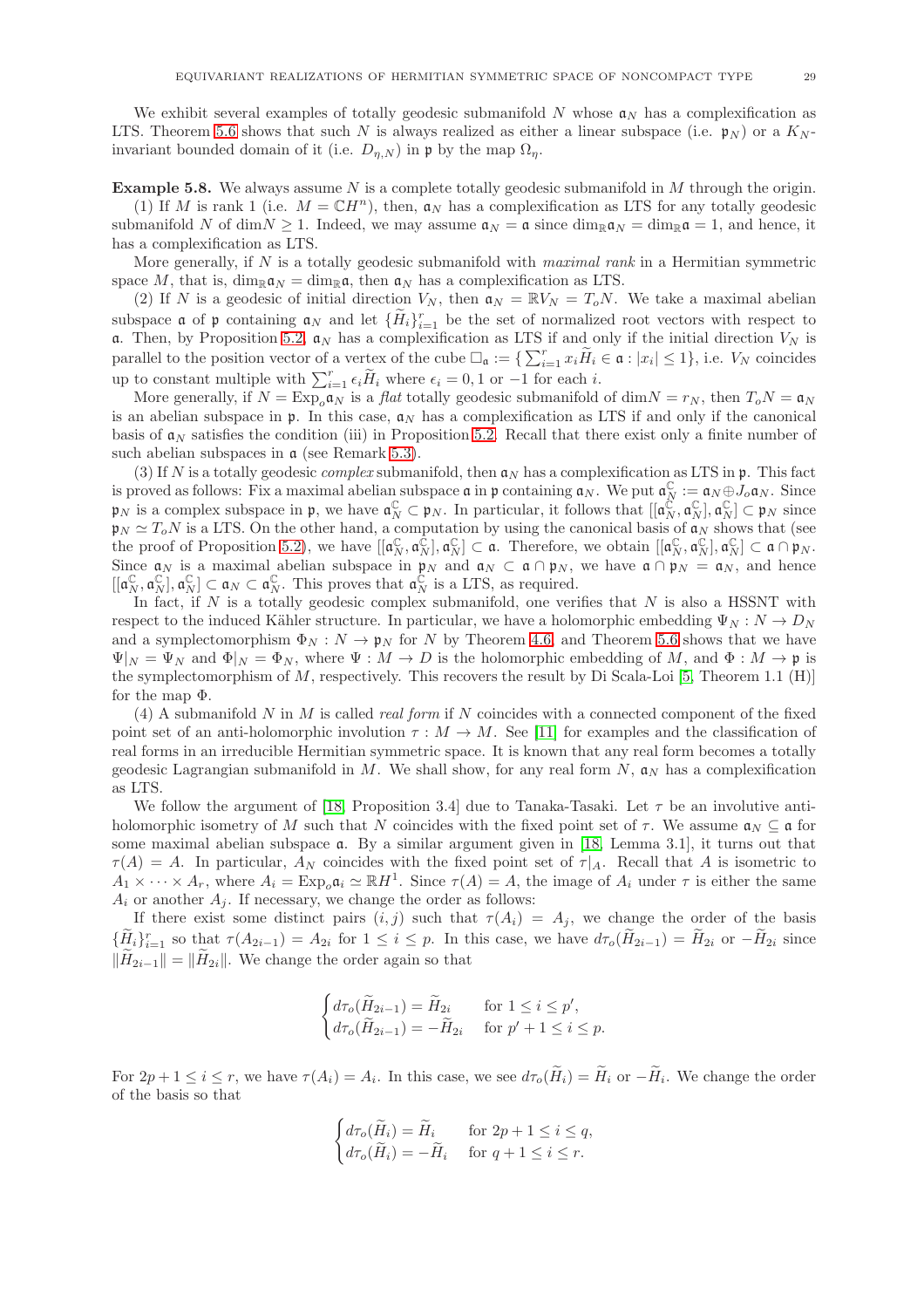Then, we see that

$$
\mathfrak{a}_N = \{ v \in \mathfrak{a} : d\tau_o(v) = v \}
$$
  
= 
$$
\left\{ \sum_{i=1}^r x_i \widetilde{H}_i \in \mathfrak{a} : \begin{array}{l} x_1 = x_2, \dots, x_{2p'-1} = x_{2p'}, \quad x_{2p'+1} = -x_{2p'+2}, \dots, x_{2p-1} = -x_{2p} \\ x_{q+1} = \dots = x_r = 0 \end{array} \right\}
$$

since  $A_N$  coincides with the fixed point set of  $\tau|_A$ . Thus,  $\mathfrak{a}_N$  is spanned by  $H_{2i-1} + H_{2i}$   $(i = 1, \ldots, p')$ ,  $H_{2i-1} - H_{2i}$   $(i = p' + 1, \ldots, p)$  and  $H_i$   $(i = 2p + 1, \ldots, q)$ , and they compose the canonical basis of  $\mathfrak{a}_N$ satisfying the condition (iii) in Proposition [5.2.](#page-25-1) Therefore,  $a_N$  has a complexification as LTS.

5.3. Proof of Theorem [5.6.](#page-27-0) Let  $N$  be a complete totally geodesic submanifold in  $M$  through the origin. As described above, we identify N with a Riemannian symmetric space  $G_N/K_N$ . We denote the Cartan decomposition by  $\mathfrak{g}_N = \mathfrak{k}_N \oplus \mathfrak{p}_N$  and take a maximal abelian subspace  $\mathfrak{a}_N$  of  $\mathfrak{p}_N$ . We may assume  $\mathfrak{a}_N$ is contained in a maximal abelian subspace  $\mathfrak a$  of  $\mathfrak p$ . The first assertion of Theorem [5.6](#page-27-0) is an immediate consequence of Proposition [5.2:](#page-25-1)

<span id="page-29-0"></span>**Proposition 5.9.** If  $a_N$  has a complexification as LTS, then  $\Omega_n|_N = \Omega_{n,N}$  for any injective odd function  $\eta$ .

*Proof.* Suppose  $a_N$  has a complexification as LTS. Then, by Proposition [5.2,](#page-25-1) the canonical basis  $\{V_m\}_{m=1}^{r_N}$ of  $\mathfrak{a}_N$  is expressed by  $V_m = \sum_{i=1}^r \epsilon_m^i \widetilde{H}_i$ , where  $\epsilon_m^i$  is either 0, 1 or -1, and  $(\epsilon_1^i, \ldots, \epsilon_{r_N}^i)$  contains at most one non-zero element for each  $i = 1, \ldots, r$ . Then, any element  $v_N \in \mathfrak{a}_N$  is expressed by

$$
v_N = \sum_{m=1}^{r_N} x_m V_m = \sum_{i=1}^{r} \left( \sum_{m=1}^{r_N} x_m \epsilon_m^i \right) \widetilde{H}_i.
$$

Then, we see

$$
\Omega_{\eta}(\text{Exp}_{o}v_{N}) = \sum_{i=1}^{r} \eta \left( \sum_{m=1}^{r_{N}} x_{m} \epsilon_{m}^{i} \right) \widetilde{H}_{i} = \sum_{i=1}^{r} \sum_{m=1}^{r_{N}} \eta (x_{m} \epsilon_{m}^{i}) \widetilde{H}_{i}
$$

$$
= \sum_{i=1}^{r} \sum_{m=1}^{r_{N}} \eta (x_{m}) \epsilon_{m}^{i} \widetilde{H}_{i} = \sum_{m=1}^{r_{N}} \eta (x_{m}) V_{m} = \Omega_{\eta, N} (\text{Exp}_{o}v_{N}),
$$

where the second equality is due to the fact that  $(\epsilon_1^i, \ldots, \epsilon_{r_N}^i)$  contains at most one non-zero element for each *i*, and the third equality follows from the facts that  $\epsilon_m^i = 0, 1$  or  $-1$  and  $\eta$  is an odd function. Thus, we obtain  $\Omega_{\eta}|_{A_N} = \Omega_{\eta,N}|_{A_N}$ , and this implies  $\Omega_{\eta}|_N = \Omega_{\eta,N}$  since  $N = K_N \cdot A_N$  and both  $\Omega_{\eta}$  and  $\Omega_{\eta,N}$ are  $K_N$ -equivariant.

To prove the converse, we consider the following two properties of totally geodesic submanifold  $N$  in  $M$ :

- (iii) The canonical basis  ${V_m}_{m=1}^{r'}$  of  $\mathfrak{a}_N$  satisfies the same property given in Proposition [5.2](#page-25-1) (iii) (Equivalently,  $a_N$  has a complexification as LTS).
- (iv)  $\Omega_n(A_N) = \square_{n,\mathfrak{a}_N} \subseteq \mathfrak{a}_N$ .

The proof of Proposition [5.9](#page-29-0) shows that (iii)  $\Rightarrow$  (iv). Our claim here is to show the converse for some η. Note that, the converse (iv)  $\Rightarrow$  (iii) does not hold for general η. For example, if η is a linear odd function, i.e.  $\eta(x) = cx \ (c \neq 0)$ , then we have  $\Omega_{\eta} = c\Omega_{id} = c\text{Log}_{o}$ , and hence,  $\Omega_{\eta}(A_{N}) = \mathfrak{a}_{N}$  for any totally geodesic submanifold  $N$ , namely, condition (iv) holds for any  $N$ . On the other hand, we shall show the following:

**Proposition 5.10.** Let  $\eta : \mathbb{R} \to \mathbb{R}$  be an injective  $C^0$ -odd function such that  $\eta$  is strictly convex or strictly concave on  $[0, \infty)$ . Then, (iii) and (iv) are equivalent. In particular,  $\Omega_{\eta}$  maps  $(N, A_N)$  onto  $(D_{\eta,N}, \Box_{\eta,N})$ if and only if  $a_N$  has a complexification as LTS.

For example, we may assume  $\eta(x) = \tanh x$  (or sinh x), i.e.  $\Omega_n = \Psi$  (or  $\Phi$ ) given in Theorem [1.3.](#page-2-0)

*Proof.* The rest is to show (iv)  $\Rightarrow$  (iii). Let  $\{V_m\}_{m=1}^{r'}$  be the canonical basis of  $\mathfrak{a}_N$ . Our claim is that if (iv) holds, then the set of coefficients  $\{a_m^i\}_{m=1,\dots,r',i\in I\setminus I'}$  satisfies (a)  $\mathbf{a}^i=(a_1^i,\dots,a_{r'}^i)$  contains at most one non-zero element for each  $i \in I \setminus I'$  and (b)  $a_m^i$  is equal to either 0, 1 or -1.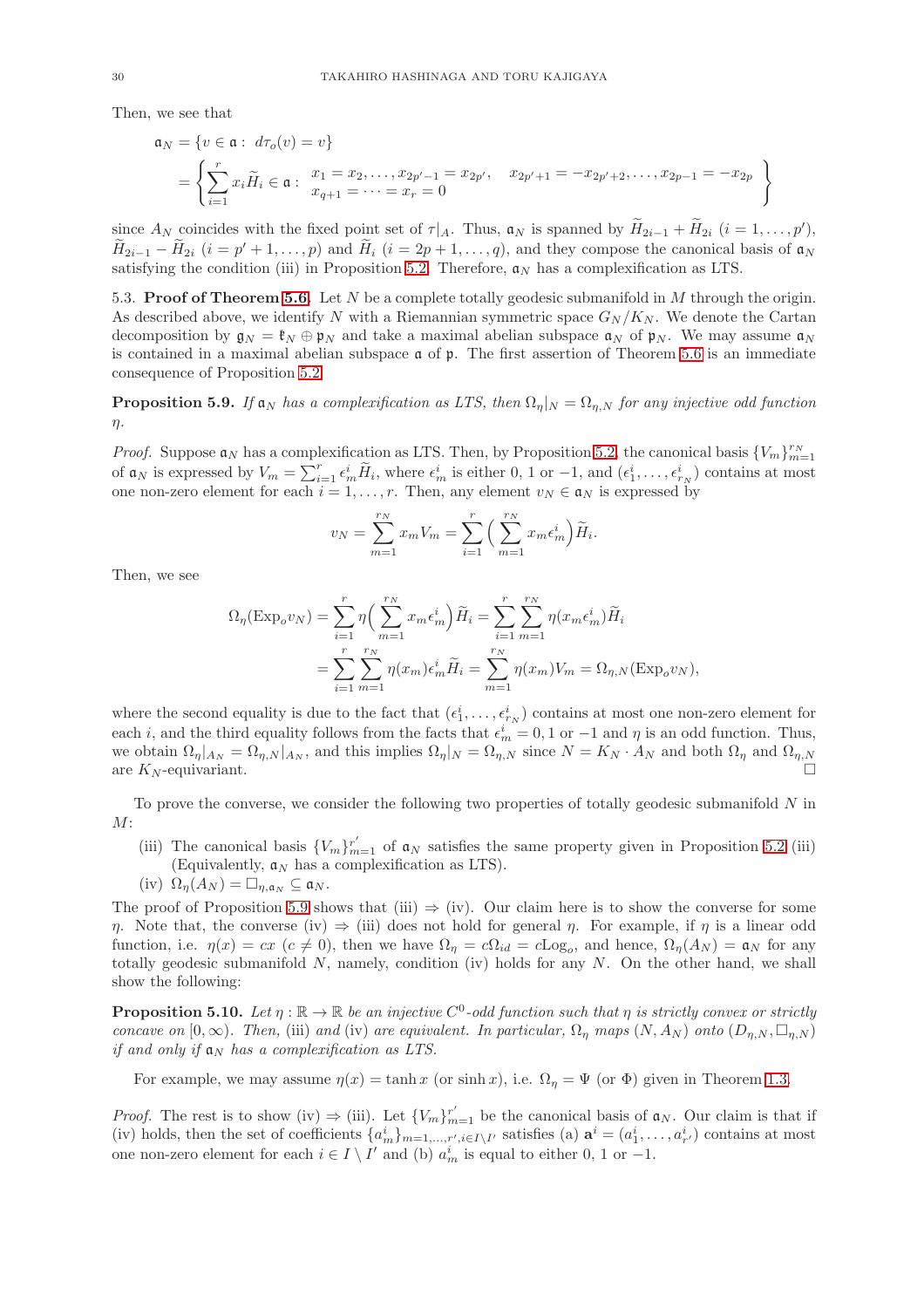For any distinct  $V_m$  and  $V_n$ , we have

$$
\Omega_{\eta}(\text{Exp}_o(xV_m + yV_n)) = \eta(x)\widetilde{H}_{i_m} + \eta(y)\widetilde{H}_{i_n} + \sum_{i \in I \setminus I'} \eta(xa_m^i + ya_n^i)\widetilde{H}_i
$$

for any  $x, y \in \mathbb{R}$ . Since  $\Omega_{\eta}(\text{Exp}_{o}(xV_m + yV_n)) \in \mathfrak{a}_N$  by (iv), it must hold that  $\Omega_{\eta}(\text{Exp}_{o}(xV_m + yV_n)) =$  $\eta(x)V_m + \eta(y)V_n$  due to the definition of canonical basis. Thus, comparing the coefficients of  $H_i$  in both sides, we obtain the identity

<span id="page-30-1"></span>(43) 
$$
\eta(xa_m^i + ya_n^i) = \eta(x)a_m^i + \eta(y)a_n^i
$$

for any  $x, y \in \mathbb{R}$  and  $i \in I \setminus I'$ . Note that, by putting  $y = 0$  or  $x = 0$  in [\(43\)](#page-30-1), we have

<span id="page-30-2"></span>(44) 
$$
\eta(xa_m^i) = \eta(x)a_m^i, \quad \eta(ya_n^i) = \eta(y)a_n^i
$$

for any  $x, y \in R$  since  $\eta(0) = 0$ . Thus, [\(43\)](#page-30-1) is equivalent to the identity  $\eta(xa_m^i + ya_n^i) = \eta(xa_m^i) + \eta(ya_n^i)$ . If both  $a_m^i$  and  $a_n^i$  were not equal to zero, this identity is equivalent to well-known Cauchy's functional equation  $\eta(x + y) = \eta(x) + \eta(y)$ , and it turns out that the continuous function  $\eta$  is a linear function. This contradicts to the assumption of  $\eta$ . Thus, we conclude that  $\mathbf{a}^i = (a_1^i, \dots, a_{r'}^i)$  contains at most one non-zero element for each  $i \in I \setminus I'$ .

On the other hand, by [\(44\)](#page-30-2),  $a_m^i$  satisfies  $\eta(a_m^i) = \eta(1)a_m^i$ . Since  $\eta$  is an injective odd function such that it is strictly convex or concave on  $[0, \infty)$ , the equation  $\eta(a_m^i) = \eta(1)a_m^i$  is satisfied if only if  $a_m^i$  is equal to either 0, 1 or −1. This follows from an elementary argument for convex or concave function, and hence we omit the proof and hence, we omit the proof.

**Remark 5.11.** It is observed from this proof that, if  $\eta$  is not a linear odd function, a totally geodesic submanifold N satisfies (iv) if and only if the canonical basis  ${V_m}_{m=1}^r$  of  $\mathfrak{a}_N$  satisfies (a)  $\mathbf{a}^i = (a_1^i, \ldots, a_{r'}^i)$ contains at most one non-zero element for each  $i \in I \setminus I'$  and  $(b)'$  any coefficient  $a_m^i$  satisfies  $\eta(xa_m^i)$  $\eta(x)a_m^i$  for any  $x \in \mathbb{R}$ . We remark that (b)' does not imply (b)  $a_m^i = 0$  or  $\pm 1$  in general even if  $\eta$  is not linear.

#### Appendix A. Relation to known results

In this appendix, we show relations between our results and some known results. We confirm that, under appropriate identifications of spaces,  $\Psi$  and  $\Phi$  constructed in Theorem [1.3](#page-2-0) coincide with the Harish-Chandra realization [\[8\]](#page-36-0) and the symplectomorphism given by Di Scala-Loi [\[5\]](#page-35-1) and Roos [\[16\]](#page-36-3), respectively. Moreover, we mention the relation to the result by Loi-Mossa [\[12\]](#page-36-5). Throughout this appendix, we assume  $M = G/K$  is a HSSNT of rank r and denote the Cartan decomposition by  $\mathfrak{g} = \mathfrak{k} \oplus \mathfrak{p}$ . We follow the notations given in Section [2.](#page-5-0) In the following, we denote the complexification of a real vector space V by  $V_{\mathbb{C}} = V \oplus \sqrt{-1}V.$ 

<span id="page-30-0"></span>A.1. Harish-Chandra realization. First, we briefly recall the Harish-Chandra realization of HSSNT. Throughout this subsection, we use several results proved in [\[9,](#page-36-1) §7 of Ch. VIII]. See also [\[2,](#page-35-6) Section 2] and [\[10\]](#page-36-12) for a nice summary.

Let  $\mathfrak{g}_{\mathbb{C}}$  be the complexification of  $\mathfrak{g}$ . Take a maximal abelian subalgebra t of  $\mathfrak{k}$ . Then, the center  $\mathfrak{c}(\mathfrak{k})$ of  $\mathfrak k$  is contained in  $\mathfrak t$  and  $\mathfrak t$  is a maximal abelian subalgebra of  $\mathfrak g$ . Moreover,  $\mathfrak t_{\mathbb C}$  is a Cartan subalgebra of  $\mathfrak{g}_{\mathbb{C}}$  (see Proof of Theorem 7.1 in [\[9,](#page-36-1) Ch. VIII]), and we have a root space decomposition with respect to  $t_{\mathbb{C}}$ :

$$
\mathfrak{g}_\mathbb{C}=\mathfrak{t}_\mathbb{C}\oplus\bigoplus_{\chi\in\Delta}\mathfrak{g}_\chi,
$$

where  $\Delta$  is the set of non-zero roots, and  $\mathfrak{g}_{\chi} := \{ Z \in \mathfrak{g}_{\mathbb{C}} : (\text{ad}T)Z = \chi(T)Z \,\forall T \in \mathfrak{t}_{\mathbb{C}} \}$  is the root space. Note that  $\dim_{\mathbb{C}} \mathfrak{g}_{\gamma} = 1$  for any  $\chi \in \Delta$  (see [\[9,](#page-36-1) §4 of Ch. III]). Since B is non-degenerate on the Cartan subalgebra t<sub>C</sub>, there exists a unique vector  $T<sub>\chi</sub>$  which is a dual of  $\chi$  with respect to B. Then, we have  $[\mathfrak{g}_{\chi}, \mathfrak{g}_{-\chi}] = \mathbb{C}T_{\chi}$ , and there exists a basis  $E_{\chi}$  of  $\mathfrak{g}_{\chi}$  so that

$$
E_{\chi}-E_{-\chi},\quad \sqrt{-1}(E_{\chi}+E_{-\chi})\in \mathfrak{k}\oplus \sqrt{-1}\mathfrak{p},\quad [E_{\chi},E_{-\chi}]=\frac{2T_{\chi}}{\chi(T_{\chi})}.
$$

Since each  $\chi \in \Delta$  is real valued on  $\sqrt{-1}$ t, we define an ordering of  $\Delta$  associated with the ordered real vector space  $(\sqrt{-1}t)^*$ . Moreover, we may assume that the ordering is compatible with  $\sqrt{-1}c(\ell) \subset \sqrt{-1}t$ , that is,  $\alpha|_{\sqrt{-1}t}$  is positive whenever  $\alpha|_{\sqrt{-1}t}$  is positive. We denote the set of positive roots by  $\Delta_+$ .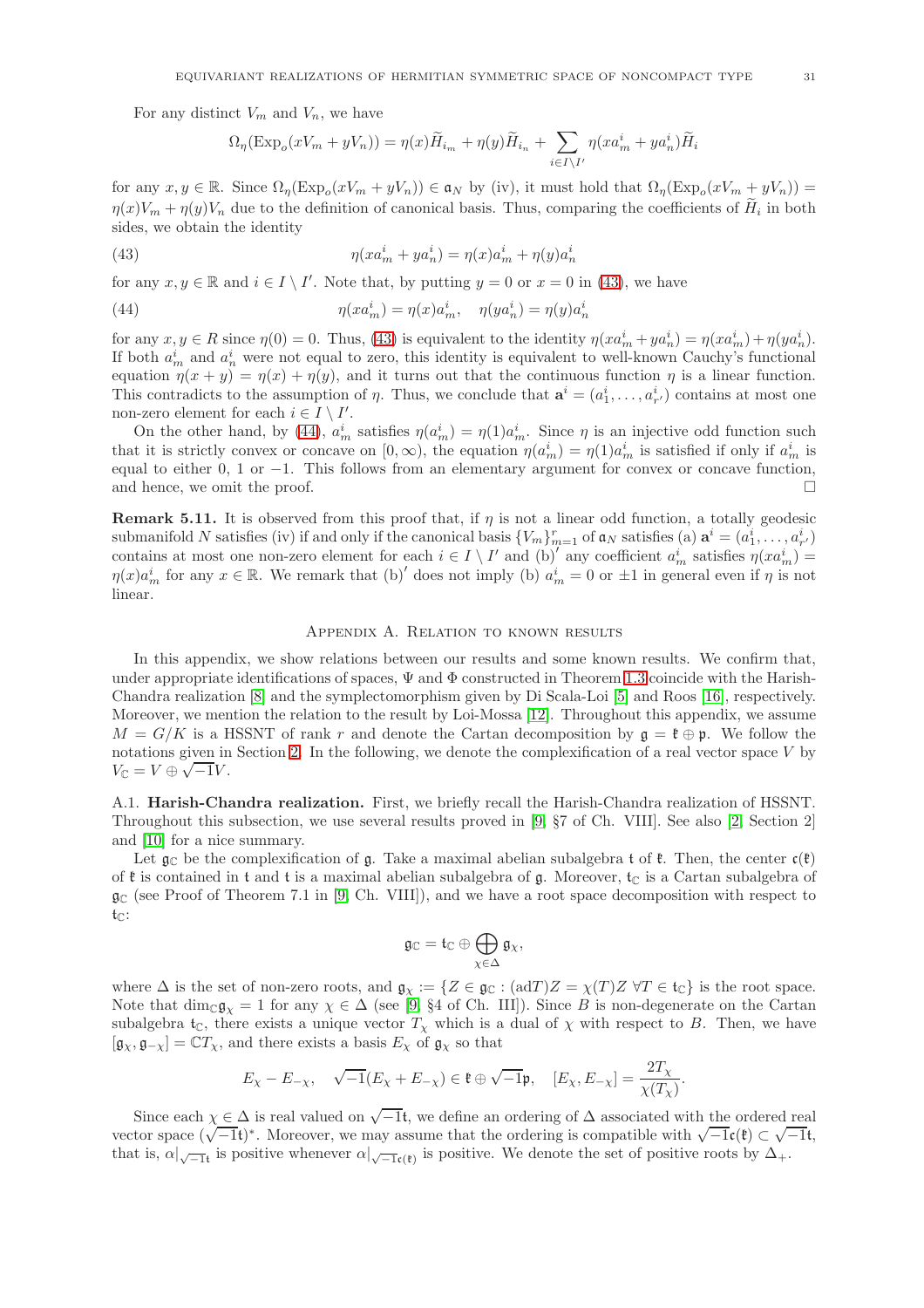For each  $\chi \in \Delta$ , the root space  $\mathfrak{g}_{\chi}$  is contained in either  $\mathfrak{k}_{\mathbb{C}}$  or  $\mathfrak{p}_{\mathbb{C}}$ . We put  $\Delta_{\mathfrak{p}} := {\chi \in \Delta : \mathfrak{g}_{\chi} \subset \mathfrak{p}_{\mathbb{C}}}$ , and the element in  $\Delta_p$  is so called *noncompact root* (otherwise, we say *compact root*). We set  $Q_+ :=$  $\Delta_+ \cap \Delta_{\mathfrak{p}}$ , and put

$$
\mathfrak{p}_+=\bigoplus_{\chi\in Q_+}\mathfrak{g}_\chi,\quad \mathfrak{p}_-=\bigoplus_{-\chi\in Q_+}\mathfrak{g}_\chi.
$$

Then, it turns out that  $\mathfrak{p}_+$  and  $\mathfrak{p}_-$  are abelian subalgebras of  $\mathfrak{g}^\mathbb{C}$  and we have

<span id="page-31-0"></span>(45) 
$$
[\mathfrak{k}_{\mathbb{C}}, \mathfrak{p}_{+}] \subset \mathfrak{p}_{+}, \quad [\mathfrak{k}_{\mathbb{C}}, \mathfrak{p}_{-}] \subset \mathfrak{p}_{-}, \quad \mathfrak{p}_{\mathbb{C}} = \mathfrak{p}_{+} \oplus \mathfrak{p}_{-}
$$

([\[9,](#page-36-1) Proposition 7.2 in Ch. VIII]).

Let G be a simply connected Lie group with Lie algebra  $\mathfrak{g}_{\mathbb{C}}$  as a real Lie algebra. We denote the connected Lie subgroups of G with Lie algebras  $\mathfrak{k}_\mathbb{C}$ ,  $\mathfrak{p}_+$  and  $\mathfrak{p}_-$  by  $\mathbf{K}, P_+$  and  $P_-$ , respectively. It turns out that  $\mathbf{K}P_+$  is a subgroup of **G** by [\(45\)](#page-31-0), and furthermore, it is closed in **G**. Since **G**, **K** and  $P_+$ are complex Lie groups, the coset space  $G/KP_+$  inherits a G-invariant complex structure. Moreover, a natural correspondence

$$
f: M^* = G^*/K \to \mathbf{G/KP_+}, \quad g^*K \mapsto g^*\mathbf{KP_+}
$$

gives rise to a holomorphic diffeomorphism from the compact dual  $M^*$  of M, and it also follows that  $M = G/K$  is holomorphically embedded into  $G/KP_+ \simeq M^*$  as a G-orbit through the origin, namely, the map

$$
b: M = G/K \to \mathbf{G/KP_+}, \quad gK \mapsto g\mathbf{KP_+}
$$

is a holomorphic embedding onto an open subset in  $G/KP_+([9, Proposition 7.14$  $G/KP_+([9, Proposition 7.14$  $G/KP_+([9, Proposition 7.14$  in Ch.VIII]). The map b is referred as *Borel embedding* of M. By using the identification  $f : M^* \simeq G/KP_+$ , we say also the map  $f^{-1} \circ b : M \to M^*$  the Borel embedding.

On the other hand, the map

$$
\xi: \mathfrak{p}_- \to \mathbf{G}/\mathbf{K}P_+, \quad X \to (\exp X)\mathbf{K}P_+
$$

gives a holomorphic diffeomorphism onto an open dense subset U in  $\mathbf{G}/\mathbf{K}P_+$  such that  $b(M) \subset U = \mathcal{E}(\mathfrak{p}_-)$ ([\[9,](#page-36-1) Theorem 7.16 in Ch. VIII]). By denoting  $f^{-1}(U) = (M^*)^{\circ} \subset M^*$ , we obtain two holomorphic embeddings

$$
\psi := \xi^{-1} \circ b : M \to \mathfrak{p}_{-}, \quad \psi^* := \xi^{-1} \circ f|_{(M^*)^o} : (M^*)^o \to \mathfrak{p}_{-}.
$$

Then, the image  $D_- := \psi(M)$  is a bounded domain in  $\mathfrak{p}_-,$  and the map  $\psi$  is so called the *Harish-Chandra* realization of M.

We shall give more precise description of  $\psi$  and D<sub>−</sub>. It is known that there exists a subset  $\{\mu_1, \ldots, \mu_r\}$ of  $Q_+$ , where r is the rank of M, such that they consist of *strongly orthogonal roots*, i.e.,  $\mu_i \pm \mu_j \notin \Delta$  for any  $i, j = 1, \ldots, r$ . We simply denote the vectors  $E_{\pm \mu_i}$  and  $T_{\mu_i}$  by  $E_{\pm i}$  and  $T_i$ , respectively. We put

$$
\mathfrak{a} := \bigoplus_{i=1}^r \mathbb{R} V_i, \quad \text{where } V_i := E_i + E_{-i}.
$$

Then, a becomes a maximal abelian subspace of p ([\[9,](#page-36-1) Corollary 7.6 in Ch. VIII]). Moreover, the complex Lie subalgebra  $\mathfrak{l}_i := \mathbb{C} E_i \oplus \mathbb{C} E_{-i} \oplus \mathbb{C} [E_i, E_{-i}]$  is isomorphic to  $\mathfrak{sl}(2, \mathbb{C})$ , and we have a decomposition

<span id="page-31-1"></span>(46) 
$$
\exp(x_i V_i) = \exp((\tanh x_i) E_{-i}) \exp((\log \cosh x_i) [E_i, E_{-i}]) \exp((\tanh x_i) E_i)
$$

for any  $x_i \in \mathbb{R}$  and each  $i = 1, \ldots, r$  (see [\[9,](#page-36-1) Lemma 7.11 in Ch. VIII]). In particular, for any element  $v = \sum_{i=1}^r x_i V_i \in \mathfrak{a}$ , exp v is expressed by  $\exp v = \exp v - \exp w \exp v + \text{ with } v - \in \mathfrak{p}_-, w \in \mathfrak{k}^\mathbb{C}$  and  $v_+ \in \mathfrak{p}_+,$ and  $v_$  is given by

$$
v_{-} = \sum_{i=1}^{r} (\tanh x_i) E_{-i} \in \mathfrak{p}_{-}.
$$

Thus, we have  $\psi(\exp v \cdot o) = \xi^{-1}((\exp v_-) \cdot o^*) = v_- = \sum_{i=1}^r (\tanh x_i) E_{-i}$ . Since  $\psi$  is K-equivariant, the Harish-Chandra realization is expressed by

$$
\psi(k \exp v \cdot o) = \mathrm{Ad}(k) \sum_{i=1}^{r} (\tanh x_i) E_{-i}
$$

for  $k \in K$ ,  $v = \sum_{i=1}^r a_i V_i \in \mathfrak{a}$ . In particular, we have

$$
D_{-} = \text{Ad}(K)(\Box_{-}), \text{ where } \Box_{-} = \Big\{ \sum_{i=1}^{r} y_i E_{-i} : |y_i| < 1 \Big\}.
$$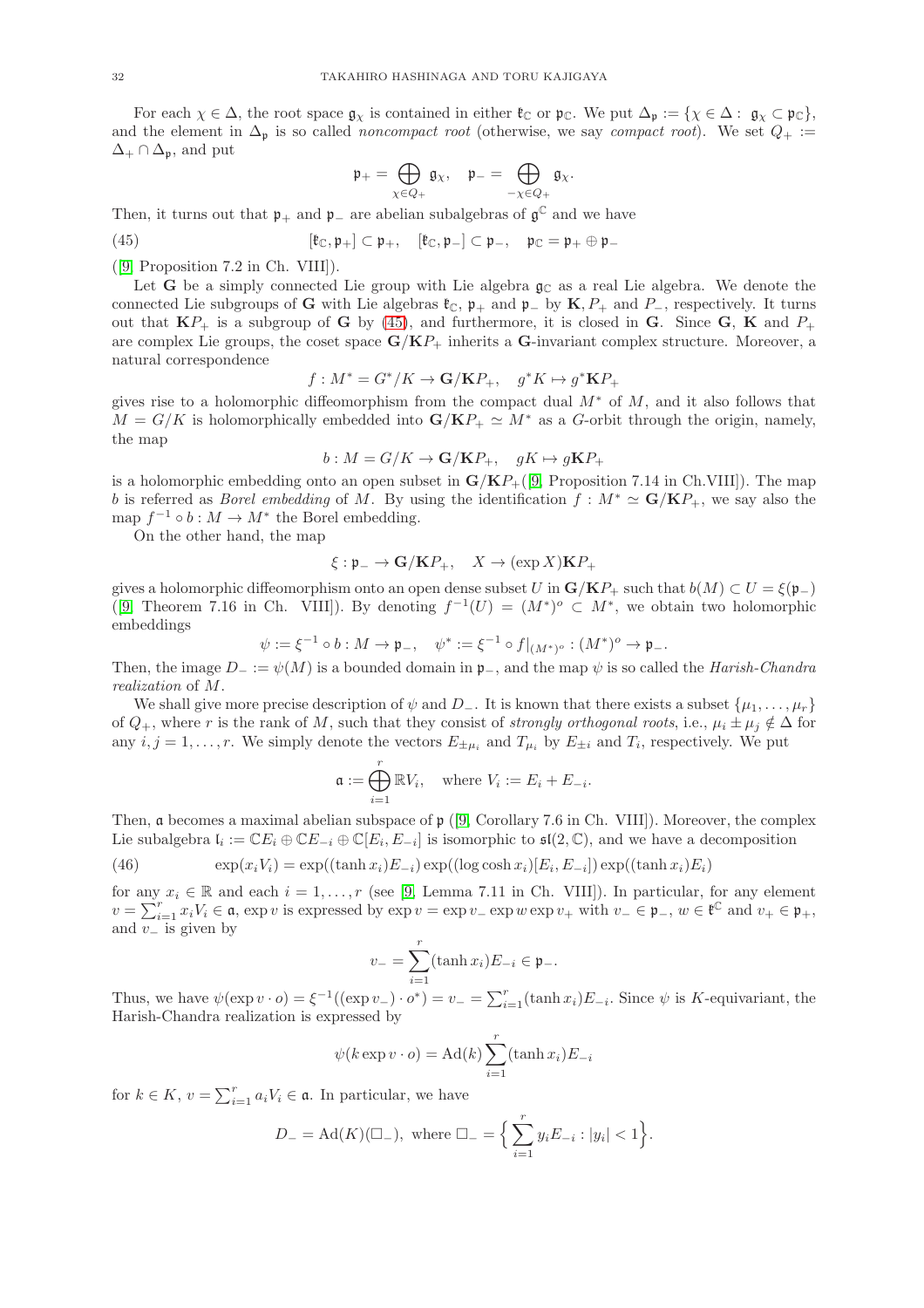Now, we adapt the above description to our description given in the present paper. Recall that the complex structure  $J_0$  on p is defined by  $J_0 = \text{ad}(\zeta)|_p$  for some element  $\zeta \in \mathfrak{c}(\mathfrak{k}) \subset \mathfrak{t}_\mathbb{C}$ . We may assume that  $\mu_i(\zeta) = -\sqrt{-1}$  so that

$$
J_oE_i=-\sqrt{-1}E_i\quad\text{and}\quad J_oE_{-i}=\sqrt{-1}E_{-i}
$$

 $([9, Corollary 7.13 in Ch.VIII]).$  $([9, Corollary 7.13 in Ch.VIII]).$  $([9, Corollary 7.13 in Ch.VIII]).$ 

We first show the following correspondence:

<span id="page-32-0"></span>**Lemma A.1.** The basis  $\{V_i\}_{i=1}^r$  coincides with the set of normalized root vectors  $\{\tilde{H}_i\}_{i=1}^r$  given in Section [2.4,](#page-8-4) up to sign of each vector.

*Proof.* By Proposition [5.4,](#page-26-4) it suffices to show that  $\{V_i\}_{i=1}^r$  satisfies the bracket relations [\(42\)](#page-26-2). Indeed, since  $J_o V_i = \text{ad}(\zeta)(E_i + E_{-i}) = -\sqrt{-1}(E_i - E_{-i}),$  we see

$$
[V_i, J_o V_i] = [E_i + E_{-i}, -\sqrt{-1}(E_i - E_{-i})] = 2\sqrt{-1}[E_i, E_{-i}] = \frac{4\sqrt{-1}}{\mu_i(T_i)}T_i.
$$

By using the fact  $T_i \in \mathfrak{t}$ , we see

$$
[[V_i, J_o V_i], J_o V_i] = \frac{4}{\mu_i(T_i)} [T_i, E_i - E_{-i}] = 4V_i,
$$
  

$$
[[V_i, J_o V_i], V_i] = \frac{4\sqrt{-1}}{\mu_i(T_i)} [T_i, E_i + E_{-i}] = -4J_o V_i
$$

for any  $i = 1, \ldots, r$ . Otherwise, we easily see that  $[[V_i, J_o V_j], J_o V_k] = [[V_i, J_o V_j], V_k] = 0$  by the strong orthogonality of roots. This proves  ${V_i}_{i=1}^r$  satisfies [\(42\)](#page-26-2) as required.

Next lemma gives an natural isomorphism between  $\mathfrak p$  and  $\mathfrak p_-\,$  (resp.  $\mathfrak p^*=\sqrt{-1}\mathfrak p$  and  $\mathfrak p_-\,$ ):

**Lemma A.2.** The differential  $d\psi : \mathfrak{p} \to \mathfrak{p}_{-}$  at  $o \in M$  and  $d\psi^* : \mathfrak{p}^* \to \mathfrak{p}_{-}$  at  $o^* \in (M^*)^o$  are linear isomorphisms, and they are explicitly given by

$$
d\psi(X) = \frac{1}{2}(X - \sqrt{-1}J_oX)
$$
 and  $d\psi^*(X^*) = \frac{1}{2}(X^* - \sqrt{-1}J_oX^*)$ 

for  $X \in \mathfrak{p}$ , where  $X^* := \sqrt{-1}X$ . In particular we have  $d\psi^*(\sqrt{-1}X) = \sqrt{-1}d\psi(X)$ .

See [\[9,](#page-36-1) Corollary 7.13 in Ch.VIII] for a proof. Note that the proof of the formula for  $d\psi^*$  is given by a similar argument for  $d\psi$ .

We also define a linear isomorphism between  $\mathfrak p$  and  $\mathfrak p^*$  by

 $\iota := (d\psi^*)^{-1} \circ d\psi : \mathfrak{p} \to \mathfrak{p}^*, \quad X \mapsto -J_o X^*.$ 

The following proposition shows that the holomorphic diffeomorphism  $\Psi$  (resp.  $\Psi^*$ ) coincides with  $\psi$ (resp.  $\psi^*$ ) under the identification  $d\psi : \mathfrak{p} \to \mathfrak{p}_-$  (resp.  $d\psi^* : \mathfrak{p}^* \to \mathfrak{p}_-$ ).

## **Proposition A.3.** (i) Let  $\Psi : M \to \mathfrak{p}$  be the map constructed in Theorem [1.3](#page-2-0) and  $\psi : M \to \mathfrak{p}_-$  the Harish-Chandra realization. Then, we have  $\Psi = d\psi^{-1} \circ \psi$ .

(ii) Let  $\Psi^* : (M^*)^o \to \mathfrak{p}^*$  be the dual map of  $\Psi$  given in Theorem [1.4.](#page-3-0) Then, we have  $\Psi^* =$  $(d\psi^*)^{-1} \circ \psi^*.$ 

In particular, the Borel embedding  $f^{-1} \circ b : M \to M^*$  is given by

$$
f^{-1} \circ b = (\psi^*)^{-1} \circ \psi = (\Psi^*)^{-1} \circ \iota \circ \Psi,
$$

namely, we have the following commutative diagram:

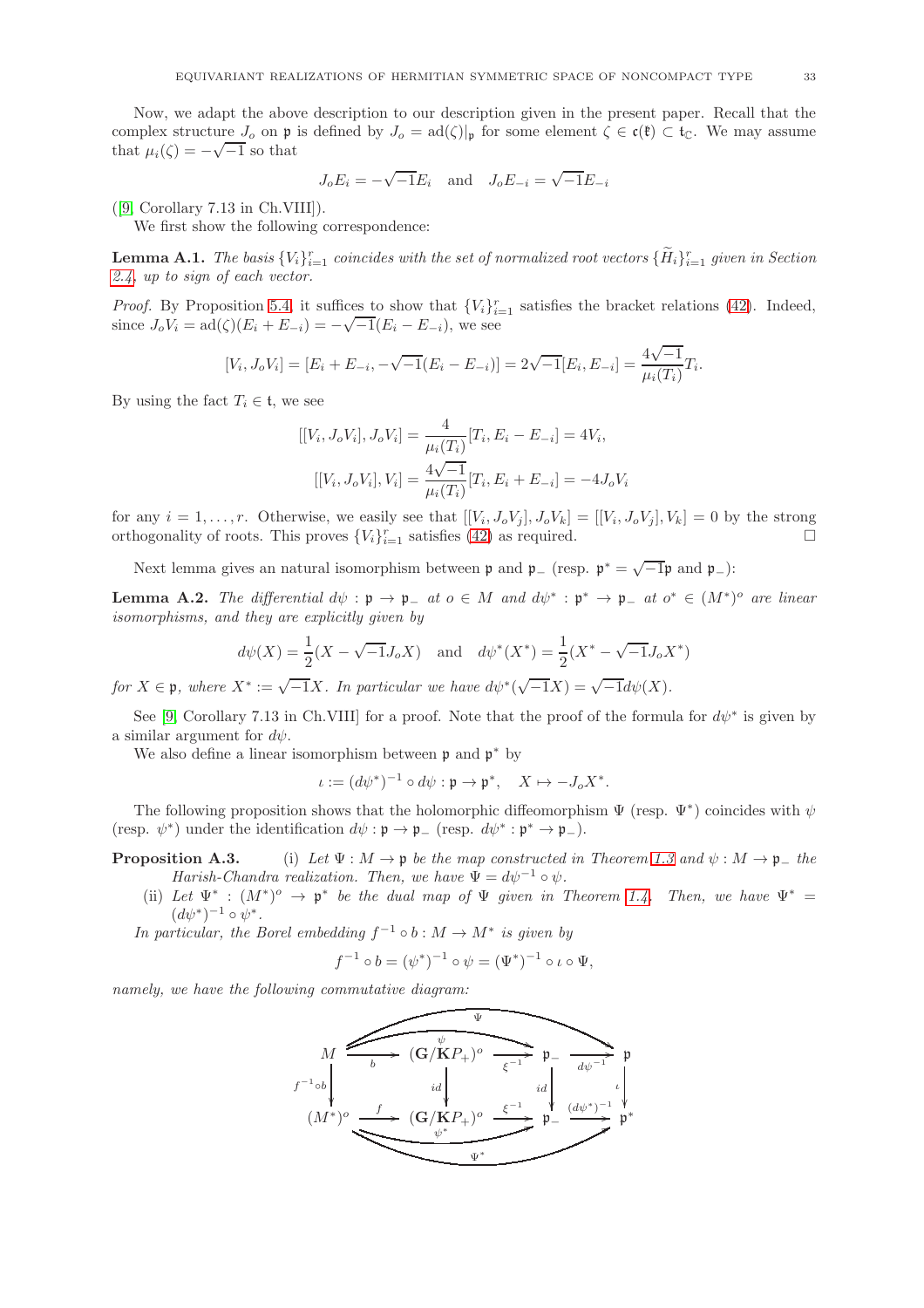*Proof.* (i) It is sufficient to show that  $d\psi \circ \Psi|_A = \psi|_A$  for  $A = \text{Exp}_o \mathfrak{a}$ . We consider the maximal abelian subspace  $\mathfrak a$  spanned by  $\{V_i\}_{i=1}^r$ . By Lemma [A.1,](#page-32-0) we may assume  $V_i$  coincides with either  $\widetilde{H}_i$  or  $-\widetilde{H}_i$  for each *i*. We use the notation  $V_i = \epsilon_i H_i$ , where  $\epsilon_i = 1$  or  $-1$ . Then, any element v in **a** is expressed by  $v = \sum_{i=1}^r x_i V_i = \sum_{i=1}^r (\epsilon_i x_i) \widetilde{H}_i$ , and hence, by using [\(24\)](#page-17-1), we see

$$
d\psi \circ \Psi(\text{Exp}_o v) = d\psi \left( \sum_{i=1}^r \tanh(\epsilon_i x_i) \widetilde{H}_i \right) = d\psi \left( \sum_{i=1}^r (\tanh x_i) V_i \right) = \sum_{i=1}^r (\tanh x_i) E_{-i},
$$

where we used the fact  $d\psi(V_i) = E_{-i}$ . This proves (i).

(ii) We shall show  $d\psi^* \circ \Psi^*|_{A^*} = \psi^*|_{A^*}$  for  $A^* = \text{Exp}_o^* \mathfrak{a}^*$ , where  $\mathfrak{a}^* = \sqrt{-1} \mathfrak{a}$ . Since  $v^* \in \mathfrak{a}^*$  is expressed by  $v^* = \sqrt{-1} \sum_{i=1}^r x_i V_i$ , [\(46\)](#page-31-1) implies that

$$
\psi^*(\exp v^* \cdot o^*) = \sqrt{-1} \sum_{i=1}^r (\tan x_i) E_{-i}
$$

if  $\exp v^* \cdot o^* \in (M^*)^o$ . On the other hand, we have  $v^* = \sum_{i=1}^r (\epsilon_i x_i) \widetilde{H}_i^*$  with  $\widetilde{H}_i^* = \sqrt{-1} \widetilde{H}_i$ , and hence,

$$
d\psi^* \circ \Psi^*(\text{Exp}_{o^*}^* v^*) = d\psi^* \left( \sum_{i=1}^r \tan(\epsilon_i x_i) \widetilde{H}_i^* \right) = d\psi^* \left( \sum_{i=1}^r (\tan x_i) V_i^* \right) = \sqrt{-1} \sum_{i=1}^r (\tan x_i) E_{-i}
$$

since  $d\psi^*(V_i^*) = \sqrt{-1}d\psi(V_i) = \sqrt{-1}E_{-i}$ . This proves (ii).

Then, one easily checks that the above commutative diagram holds. This proves the proposition.  $\Box$ 

<span id="page-33-1"></span>**Remark A.4.** In Remark [4.10,](#page-23-1) we define a holomorphic embedding  $h : M \to (M^*)^o$  by  $h := (\Psi^*)^{-1} \circ$  $\overline{-1} \circ \Psi$ . It is easy to see that we have  $f^{-1} \circ b = F \circ h$ , where  $F := (\Psi^*)^{-1} \circ (-J_o) \circ \Psi^* : (M^*)^o \to (M^*)^o$ is a holomorphic diffeomorphism on  $(M^*)^o$ . Note that the difference between h and  $f^{-1} \circ b$  is caused by the difference of identifications between  $\mathfrak p$  and  $\mathfrak p^*$ .

<span id="page-33-0"></span>A.2. Di Scala-Loi-Roos's formula. In this subsection, we consider the symplectomorphism given by Di Scala-Loi and Roos. See  $[5, 16]$  $[5, 16]$  for details. Let M be a HSSNT. It is known that M is associated with a Hermitian positive Jordan triple system  $(T_0M, \{ , , \})$ , which is defined by

$$
\{u, v, w\} = -\frac{1}{2}(R_o(u, v)w + J_oR_o(u, J_o v)w)
$$

for  $u, v, w \in T_0M$ , where  $R_0$  and  $J_0$  are the curvature tensor and the complex structure of M at the origin, respectively. The Bergman operator  $B$  is defined by

$$
B(u, v) = \mathrm{Id} - D(u, v) + Q(u)Q(v),
$$

where D is an operator on p defined by  $D(u, v)(w) = \{u, v, w\}$  and Q is the quadratic representation which is defined by  $2Q(u)(v) = \{u, v, u\}.$ 

In the following, we identify  $T_0M$  with p, and we regard p as a Jordan triple system. Moreover, we identify M with a bounded domain  $D = \Psi(M) \subset \mathfrak{p}$  by the map  $\Psi : M \to \mathfrak{p}$ . Note that  $\Psi$  is regarded as the Harish-Chandra realization (Proposition A.3). In [\[5\]](#page-35-1), Di-Scala-Loi proved that the following map

<span id="page-33-2"></span>(47) 
$$
\widetilde{\Phi}: D \to \mathfrak{p}, \quad \widetilde{\Phi}(z) := B(z, z)^{-\frac{1}{4}}z,
$$

becomes a K-equivariant symplectomorphism between  $(D, \Psi^{-1}\omega)$  and  $(\mathfrak{p}, \omega_o)$ . Our purpose of this subsection is to show the following relation:

<span id="page-33-3"></span>**Proposition A.5.** Let  $\Phi : M \to \mathfrak{p}$  be the symplectomorphism constructed in Theorem [1.3](#page-2-0) and  $\widetilde{\Phi} : D \to \mathfrak{p}$ the map given by [\(47\)](#page-33-2). Then, we have  $\Phi \circ \Psi^{-1} = \widetilde{\Phi}$ .

To prove this, we recall some basic notions in Jordan triple systems. An element  $c \in \mathfrak{p}$  is said to be tripotent if  $\{c, c, c\} = 2c$ , and we say two elements  $c_1, c_2 \in \mathfrak{p}$  are orthogonal if  $D(c_1, c_2) = 0$ . It is known that any element  $z \in \mathfrak{p}$  has a decomposition

$$
z = \lambda_1 c_1 + \dots + \lambda_p c_p
$$

so called the *spectral decomposition*, where  $\lambda_1 > \lambda_2 > \cdots > \lambda_p > 0$  and  $\{c_1, \ldots, c_p\}$  is a set of mutually orthogonal tripotents. In terms of the restricted root system, the set of orthogonal tripotents coincides with the set of strongly orthogonal root vectors (up to sign of each vector):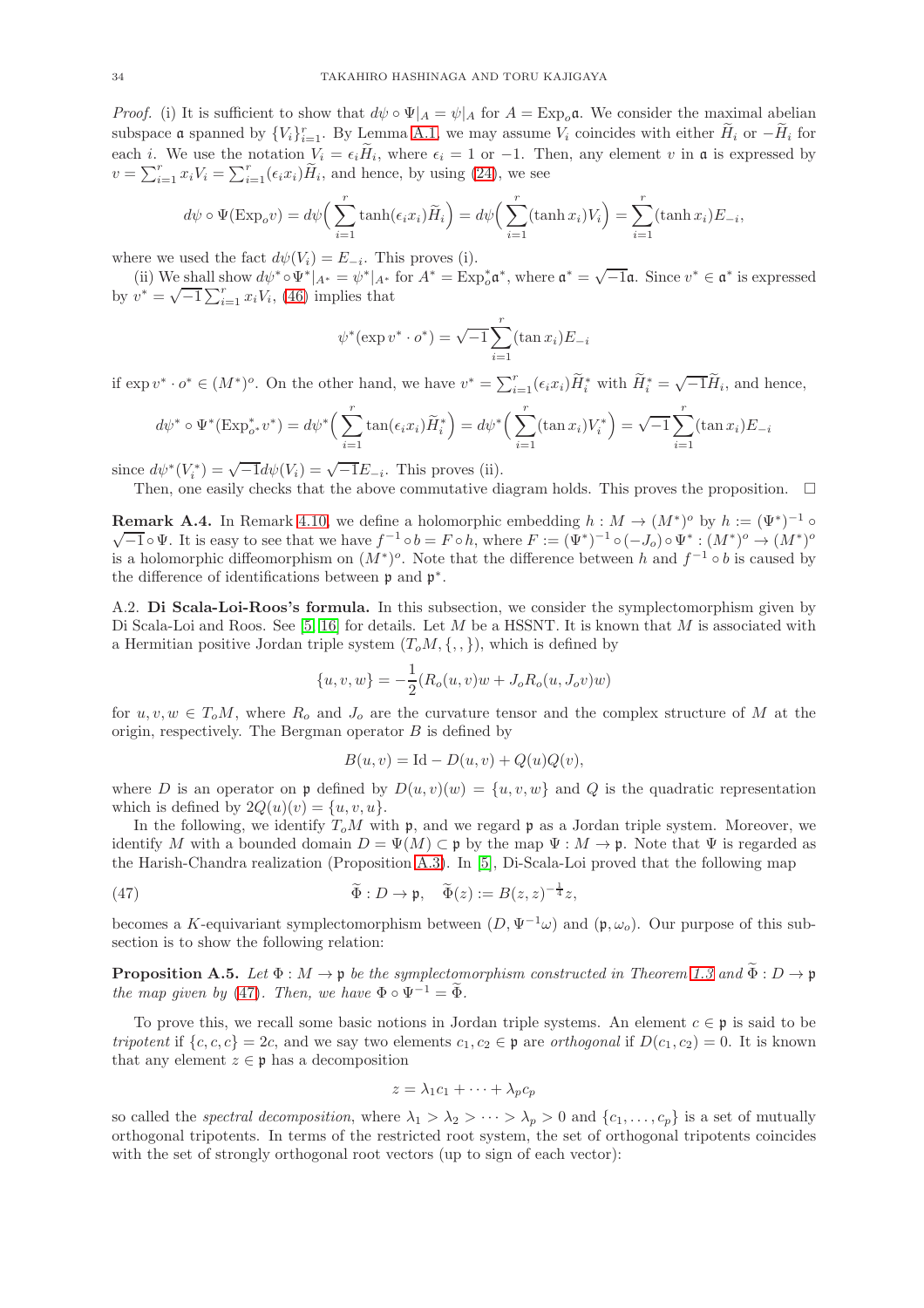<span id="page-34-1"></span>**Lemma A.6.** Let z be any element in  $\mathfrak{p}$ , a a maximal abelian subspace in  $\mathfrak{p}$  containing z, and  $\{\tilde{H}_i\}_{i=1}^r$ the set of normalized root vectors with respect to a given in Section [2.4.](#page-8-4) Then, any subset of  $\{\tilde{H}_i\}_{i=1}^r$ becomes a set of mutually orthogonal tripotents.

*Proof.* First, we show  $H_i$  is a tripotent for each i. Since the curvature tensor  $R_o$  at the origin is given by  $R_o(u, v)w = -[[u, v], w]$ , we see by [\(12\)](#page-9-1) that

$$
\{\widetilde{H}_i, \widetilde{H}_i, \widetilde{H}_i\} = \frac{1}{2} J_o[[\widetilde{H}_i, J_o \widetilde{H}_i], \widetilde{H}_i] = J_o[[\widetilde{H}_i, X_i^{\mathfrak{p}}], \widetilde{H}_i] = 2 J_o[X_i^{\mathfrak{k}}, \widetilde{H}_i] = -4 J_o X_i^{\mathfrak{p}} = 2 \widetilde{H}_i,
$$

as required. Next, for any  $i \neq j$ , we have  $[\widetilde{H}_i, \widetilde{H}_j] = 0$  and  $[\widetilde{H}_i, J_o \widetilde{H}_j] = 2[\widetilde{H}_i, X_j^{\mathfrak{p}}] = 2\gamma_j(\widetilde{H}_i)X_i^{\mathfrak{k}} = 0$  since  $\mathfrak{a}$  is abelian and  $\{\tilde{H}_i\}_{i=1}^r$  is an orthogonal basis. Therefore, we obtain  $D(\tilde{H}_i, \tilde{H}_j) = 0$  for any  $i \neq j$ , and  $\{\widetilde{H}_i\}_{i=1}^r$  is a set of mutually orthogonal tripotents.

We give a proof of Proposition [A.5.](#page-33-3)

*Proof of Proposition [A.5.](#page-33-3)* Fix arbitrary  $z \in \mathfrak{p}$ . We may assume z is contained in a maximal abelian subspace **a**. Let  ${\{\widetilde{H}_i\}}_{i=1}^r$  be the strongly orthogonal root vectors with respect to **a**. As described in [\[5,](#page-35-1) Equation (26) in Section 6, the symplectomorphism  $\Phi$  is expressed by

$$
\widetilde{\Phi}(z) = \sum_{i=1}^{p} \frac{\lambda_i}{\sqrt{1 - \lambda_i^2}} c_i
$$

with respect to the spectral decomposition  $z = \sum_{i=1}^{p} \lambda_i c_i$ . By Lemma [A.6,](#page-34-1) the spectral decomposition can be written by  $z = \sum_{i=1}^p \epsilon_i \lambda_i \widetilde{H}_i$ , where  $\epsilon_i$  is equal to either 1 or  $-1$  which is determined by the relation  $c_i = \epsilon_i \widetilde{H}_i$ . By putting  $x_i = \epsilon_i \lambda_i$ , we have  $z = \sum_{i=1}^p x_i \widetilde{H}_i$  and  $\widetilde{\Phi}$  is expressed by

$$
\widetilde{\Phi}(z) = \sum_{i=1}^{p} \frac{x_i}{\sqrt{1 - x_i^2}} \widetilde{H}_i.
$$

Thus, by using the formulas in [\(24\)](#page-17-1), we see

$$
\Phi \circ \Psi^{-1}(z) = \sum_{i=1}^{p} \sinh(\tanh^{-1} x_i) \widetilde{H}_i = \sum_{i=1}^{p} \frac{x_i}{\sqrt{1 - x_i^2}} \widetilde{H}_i = \widetilde{\Phi}(z),
$$
 as required.

<span id="page-34-0"></span>

A.3. Loi-Mossa's diastatic exponential map. Regarding M as a bounded domain D via  $\Psi$  and p as the associated Jordan triple system, Loi-Mossa [\[12\]](#page-36-5) defined the following map  $DE<sub>o</sub> : \mathfrak{p} \to D$  ([\[12,](#page-36-5) eq.  $(11))$ :

$$
\mathrm{DE}_o(z) := \sum_{i=1}^p \sqrt{1 - e^{-\lambda_i^2}} \cdot c_i
$$

with respect to the spectral decomposition  $z = \sum_{i=1}^{p} \lambda_i c_i \in D$ . Note that  $DE_o: \mathfrak{p} \to D$  is a diffeomorphism, and Loi-Mossa proved that  $DE_o$  is the *diastatic exponential map* for  $D \simeq M$  at the origin  $o \in D$ ([\[12,](#page-36-5) Theorem 1]). We denote the inverse map by  $DL<sub>o</sub> : D \rightarrow \mathfrak{p}$ , which is given by

$$
DL_o(z) = \sum_{i=1}^{p} \sqrt{-\log(1 - \lambda_i^2)} \cdot c_i
$$

for  $z = \sum_{i=1}^{p} \lambda_i c_i \in D$ . Our aim here is to confirm that  $DL<sub>o</sub>$  is also constructed by a strongly diagonal realization  $\Omega_n$ :

**Proposition A.7.** Define an injective odd function  $\eta : \mathbb{R} \to \mathbb{R}$  by

<span id="page-34-2"></span>(48) 
$$
\eta(x) := \begin{cases} \sqrt{\log \cosh^2 x} & x \ge 0 \\ -\sqrt{\log \cosh^2 x} & x < 0 \end{cases}.
$$

Then, we have  $\Omega_n \circ \Psi^{-1} = \mathrm{DL}_o$ .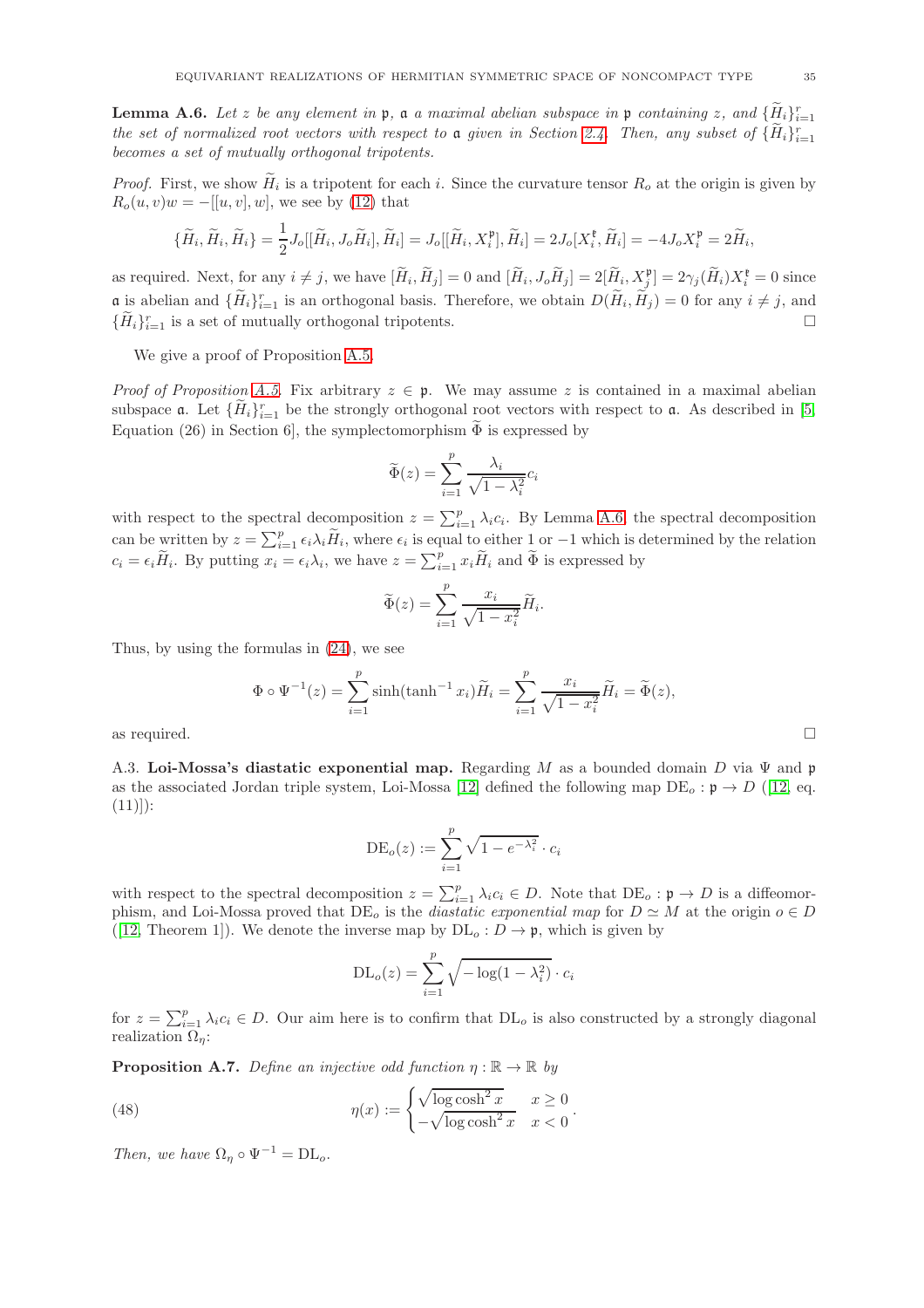*Proof.* The spectral decomposition is written by  $z = \sum_{i=1}^{p} \epsilon_i \lambda_i \widetilde{H}_{i}$ , where  $\epsilon_i = 1$  or  $-1$  and is determined by the relation  $c_i = \epsilon_i \widetilde{H}_i$ . We put  $x_i = \epsilon_i \lambda_i$  so that  $z = \sum_{i=1}^p x_i \widetilde{H}_i$ . Then we have

$$
DL_o(z) = \sum_{i=1}^{p} \sqrt{-\log(1 - x_i^2)} \cdot \frac{x_i}{|x_i|} \widetilde{H}_i
$$

with  $DL<sub>o</sub>(0) = 0$ . On the other hand, we see

$$
\Omega_{\eta} \circ \Psi^{-1}(z) = \sum_{i=1}^{p} \eta(\tanh^{-1} x_i) \widetilde{H}_i = \sum_{i=1}^{p} \sqrt{-\log(1 - x_i^2)} \cdot \frac{x_i}{|x_i|} \widetilde{H}_i
$$

$$
p(x) = \sqrt{\log(\cosh^2 x)} \quad x = \sqrt{-\log(1 - \tanh^2 x)} \quad x
$$

since

$$
\eta(x) = \sqrt{\log(\cosh^2 x) \cdot \frac{x}{|x|}} = \sqrt{-\log(1 - \tanh^2 x) \cdot \frac{x}{|x|}}
$$

with  $\eta(0) = 0$ . This proves the lemma.

We shall consider the dual map of  $\Omega_{\eta}$ . The dual function  $\eta^*: (-\pi/2, \pi/2) \to \mathbb{R}$  of [\(48\)](#page-34-2) is given by

$$
\eta^*(x) := \begin{cases} \sqrt{-\log \cos^2 x} & x \in [0, \pi/2) \\ -\sqrt{-\log \cos^2 x} & x \in (-\pi/2, 0) \end{cases}
$$

with  $\eta(0) = 0$ . This function is formally obtained by  $\eta^*(x) = -\sqrt{-1} \cdot \eta(\sqrt{-1}x)$ . Then, the dual map  $\Omega_{\eta^*}^*$ is a map from  $(M^*)^o = M^* \setminus \text{Cut}_o(M^*)$  onto  $\mathfrak{p}^* = \sqrt{-1}\mathfrak{p}$ .

Let us identify  $(M^*)^o$  with  $\mathfrak{p}^*$  by the dual map  $\Psi^*$  of  $\Psi$ . We put  $DL_o^* := \Omega_{\eta^*}^* \circ (\Psi^*)^{-1} : \mathfrak{p}^* \to \mathfrak{p}^*.$ Then, for any  $z = \sum_{i=1}^r x_i \widetilde{H}_i^* \in \mathfrak{p}^*$ , we obtain

$$
DL_o^*(z) = \sum_{i=1}^r \eta(\tan^{-1} x_i) \widetilde{H}_i^* = \sum_{i=1}^r \sqrt{\log(1 + x_i^2)} \cdot \frac{x_i}{|x_i|} \widetilde{H}_i^*
$$

with  $\eta^*(0) = 0$  since

$$
\eta^*(x) = \sqrt{-\log(\cos^2 x)} \cdot \frac{x}{|x|} = \sqrt{\log(1 + \tan^2 x)} \cdot \frac{x}{|x|}.
$$

By using the spectral decomposition, we see

$$
\mathrm{DL}_o^*(z) = \sum_{i=1}^p \sqrt{\log(1 + \lambda_i^2)} \cdot c_i,
$$

for  $z = \sum_{i=1}^{p} \lambda_i c_i$ , and the inverse map is given by

$$
DE_o^*(z) = \sum_{i=1}^p \sqrt{e^{\lambda_i^2} - 1} \cdot c_i.
$$

This recovers the map defined in [\[12,](#page-36-5) eq. (17)]. Loi-Mossa proved that  $DE^*_{o}(z)$  is the diastatic exponential map for the compact dual  $M^*$ . See [\[12,](#page-36-5) Theorem 2].

Acknowledgements. The authors would like to thank Professor Hiroyuki Tasaki for suggesting the idea of construction and stimulating discussion. T.K. would like to thank Professor Antonio J. Di Scala for explaining the results on [\[5,](#page-35-1) [6\]](#page-35-2) to him and for helpful comments. T.H. is supported by JSPS KAKENHI Grant Number JP16K17603. T.K. is supported by JSPS KAKENHI Grant Number JP18K13420.

### **REFERENCES**

- <span id="page-35-3"></span>[1] J. Berndt, S. Console, C. Olmos. Submanifolds and holonomy. Second edition. Monographs and Research Notes in Mathematics. CRC Press, Boca Raton, FL, 2016.
- <span id="page-35-6"></span>[2] M. Burger, A. Iozzi, and A. Wienhard. *Hermitian symmetric spaces and Kähler rigidity*. Transform. Groups, 12 (2007), no. 1, 5–32.
- <span id="page-35-0"></span>[3] É. Cartan. Sur les domaines bornés homogènes de l'espace de n variables complexes. Abh. Math. Sem. Uniw. Hamburg 11 (1935), no. 1, 116–162.
- <span id="page-35-4"></span><span id="page-35-1"></span>[4] E. Ciriza. On special submanifolds in symplectic geometry, Differential Geom. Appl. 3 (1993), no. 1, 91–99.
- <span id="page-35-2"></span>[5] A.J. Di Scala and A. Loi. Symplectic duality of symmetric spaces. Adv. Math. 217 (2008), no. 5, 2336–2352.
- [6] A.J. Di Scala, A. Loi and G. Roos. The bisymplectomorphism group of a bounded symmetric domain. Transform. Groups 13 (2008), no. 2, 283–304.
- <span id="page-35-5"></span>[7] S. Fujii and H. Tamaru. Moment maps and isoparametric hypersurfaces in spheres–Hermitian cases. Transform. Groups 20 (2015), no. 2, 417–436.